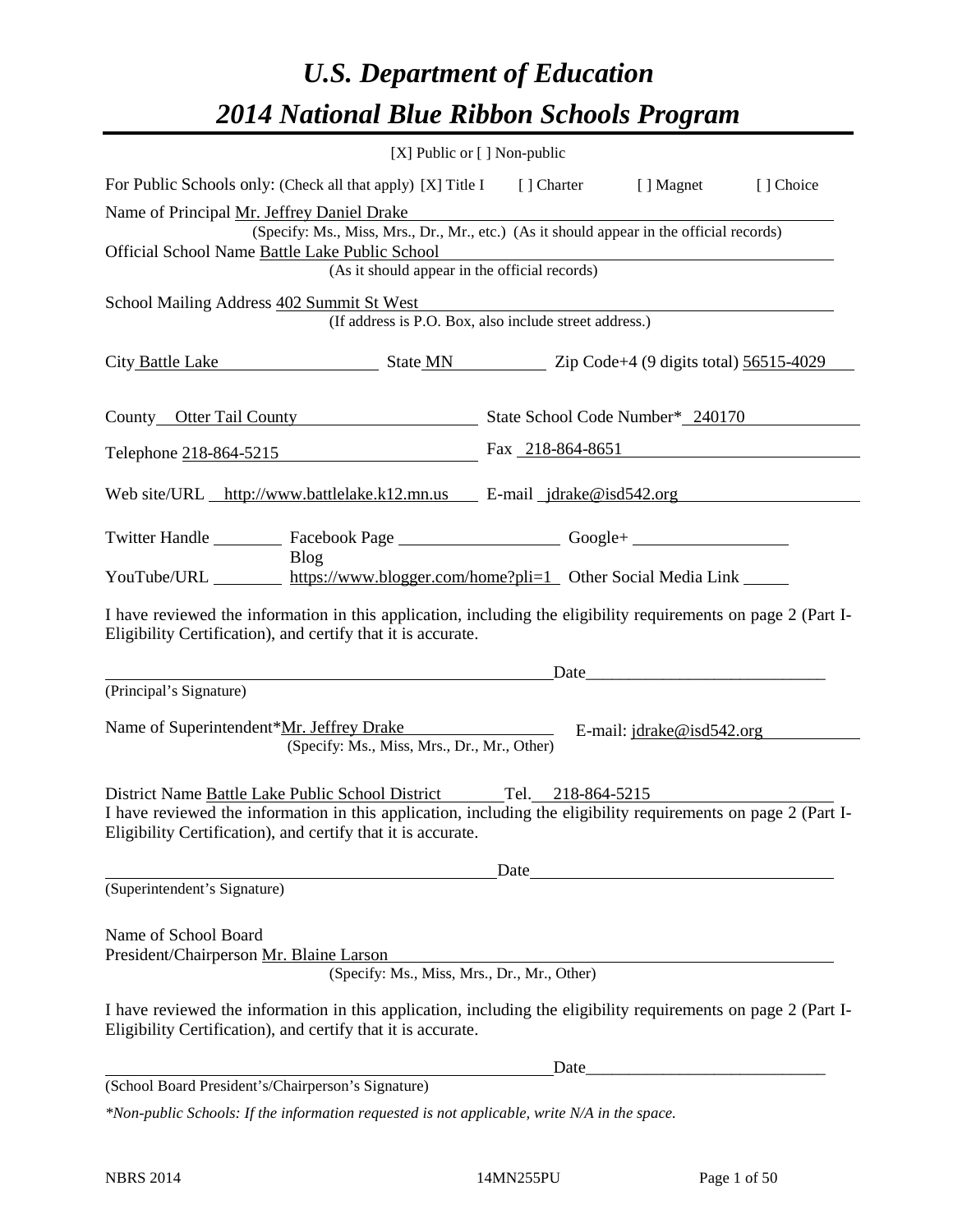#### **Include this page in the school's application as page 2.**

The signatures on the first page of this application (cover page) certify that each of the statements below concerning the school's eligibility and compliance with U.S. Department of Education, Office for Civil Rights (OCR) requirements is true and correct.

- 1. The school configuration includes one or more of grades K-12. (Schools on the same campus with one principal, even a K-12 school, must apply as an entire school.)
- 2. The school has made its Annual Measurable Objectives (AMOs) or Adequate Yearly Progress (AYP) each year for the past two years and has not been identified by the state as "persistently dangerous" within the last two years.
- 3. To meet final eligibility, a public school must meet the state's AMOs or AYP requirements in the 2013-2014 school year and be certified by the state representative. Any status appeals must be resolved at least two weeks before the awards ceremony for the school to receive the award.
- 4. If the school includes grades 7 or higher, the school must have foreign language as a part of its curriculum.
- 5. The school has been in existence for five full years, that is, from at least September 2008 and each tested grade must have been part of the school for the past three years.
- 6. The nominated school has not received the National Blue Ribbon Schools award in the past five years: 2009, 2010, 2011, 2012, or 2013.
- 7. The nominated school has no history of testing irregularities, nor have charges of irregularities been brought against the school at the time of nomination. The U.S. Department of Education reserves the right to disqualify a school's application and/or rescind a school's award if irregularities are later discovered and proven by the state.
- 8. The nominated school or district is not refusing Office of Civil Rights (OCR) access to information necessary to investigate a civil rights complaint or to conduct a district-wide compliance review.
- 9. The OCR has not issued a violation letter of findings to the school district concluding that the nominated school or the district as a whole has violated one or more of the civil rights statutes. A violation letter of findings will not be considered outstanding if OCR has accepted a corrective action plan from the district to remedy the violation.
- 10. The U.S. Department of Justice does not have a pending suit alleging that the nominated school or the school district as a whole has violated one or more of the civil rights statutes or the Constitution's equal protection clause.
- 11. There are no findings of violations of the Individuals with Disabilities Education Act in a U.S. Department of Education monitoring report that apply to the school or school district in question; or if there are such findings, the state or district has corrected, or agreed to correct, the findings.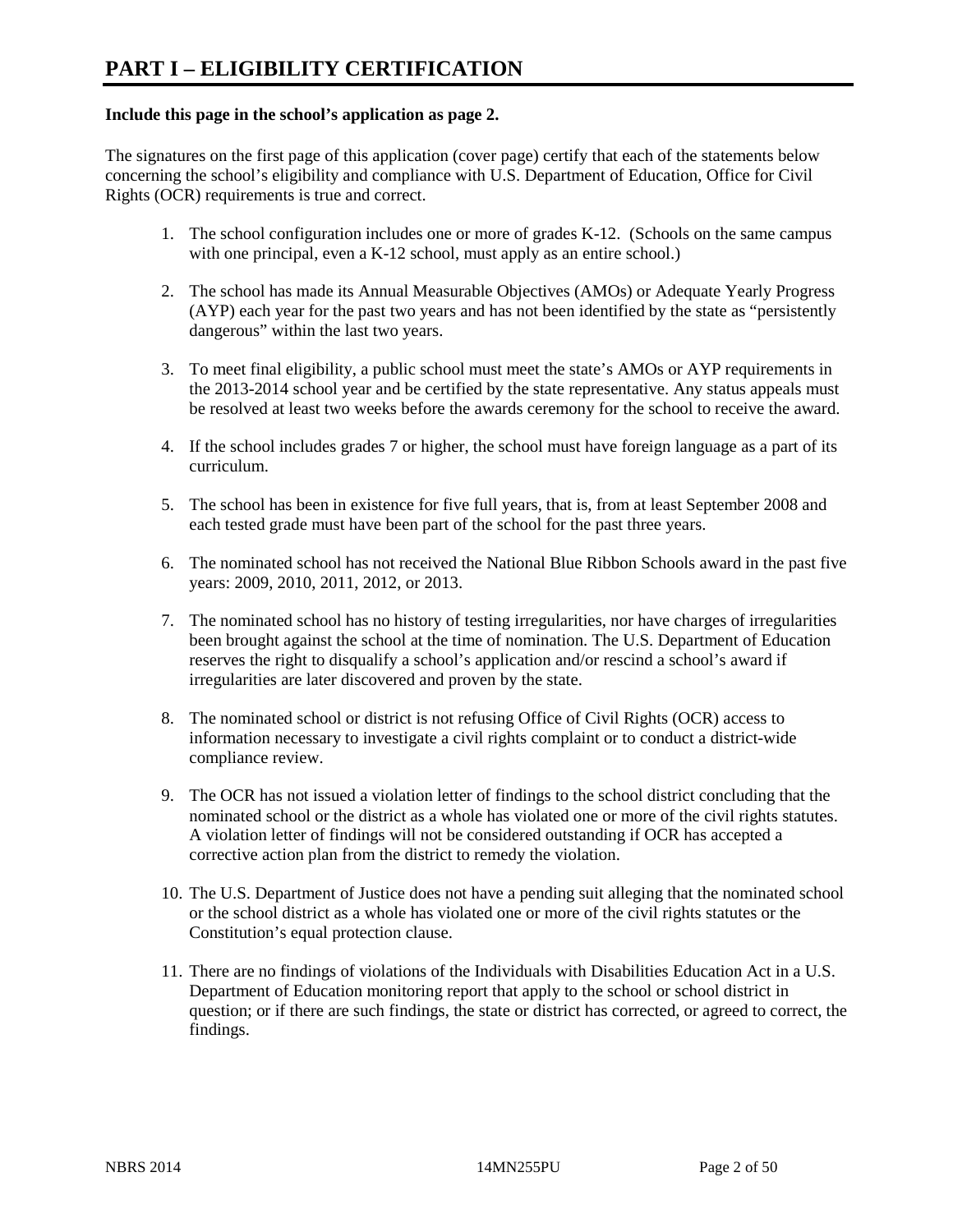### **PART II - DEMOGRAPHIC DATA**

#### **All data are the most recent year available.**

**DISTRICT** (Question 1 is not applicable to non-public schools)

| -1. | Number of schools in the district<br>(per district designation): | $\underline{0}$ Elementary schools (includes K-8)<br>0 Middle/Junior high schools |  |
|-----|------------------------------------------------------------------|-----------------------------------------------------------------------------------|--|
|     |                                                                  | 0 High schools                                                                    |  |
|     |                                                                  | 1 K-12 schools                                                                    |  |

1 TOTAL

**SCHOOL** (To be completed by all schools)

- 2. Category that best describes the area where the school is located:
	- [] Urban or large central city
	- [ ] Suburban with characteristics typical of an urban area
	- [ ] Suburban
	- [X] Small city or town in a rural area
	- [ ] Rural
- 3. 11 Number of years the principal has been in her/his position at this school.
- 4. Number of students as of October 1 enrolled at each grade level or its equivalent in applying school:

| Grade                           | # of         | # of Females | <b>Grade Total</b> |
|---------------------------------|--------------|--------------|--------------------|
|                                 | <b>Males</b> |              |                    |
| <b>PreK</b>                     | 30           | 16           | 46                 |
| K                               | 16           | 14           | 30                 |
| $\mathbf{1}$                    | 10           | 8            | 18                 |
| $\overline{2}$                  | 14           | 13           | 27                 |
| 3                               | 13           | 17           | 30                 |
| 4                               | 15           | 21           | 36                 |
| 5                               | 23           | 13           | 36                 |
| 6                               | 14           | 18           | 32                 |
| 7                               | 23           | 21           | 44                 |
| 8                               | 21           | 16           | 37                 |
| 9                               | 23           | 17           | 40                 |
| 10                              | 27           | 22           | 49                 |
| 11                              | 17           | 22           | 39                 |
| 12                              | 21           | 13           | 34                 |
| <b>Total</b><br><b>Students</b> | 267          | 231          | 498                |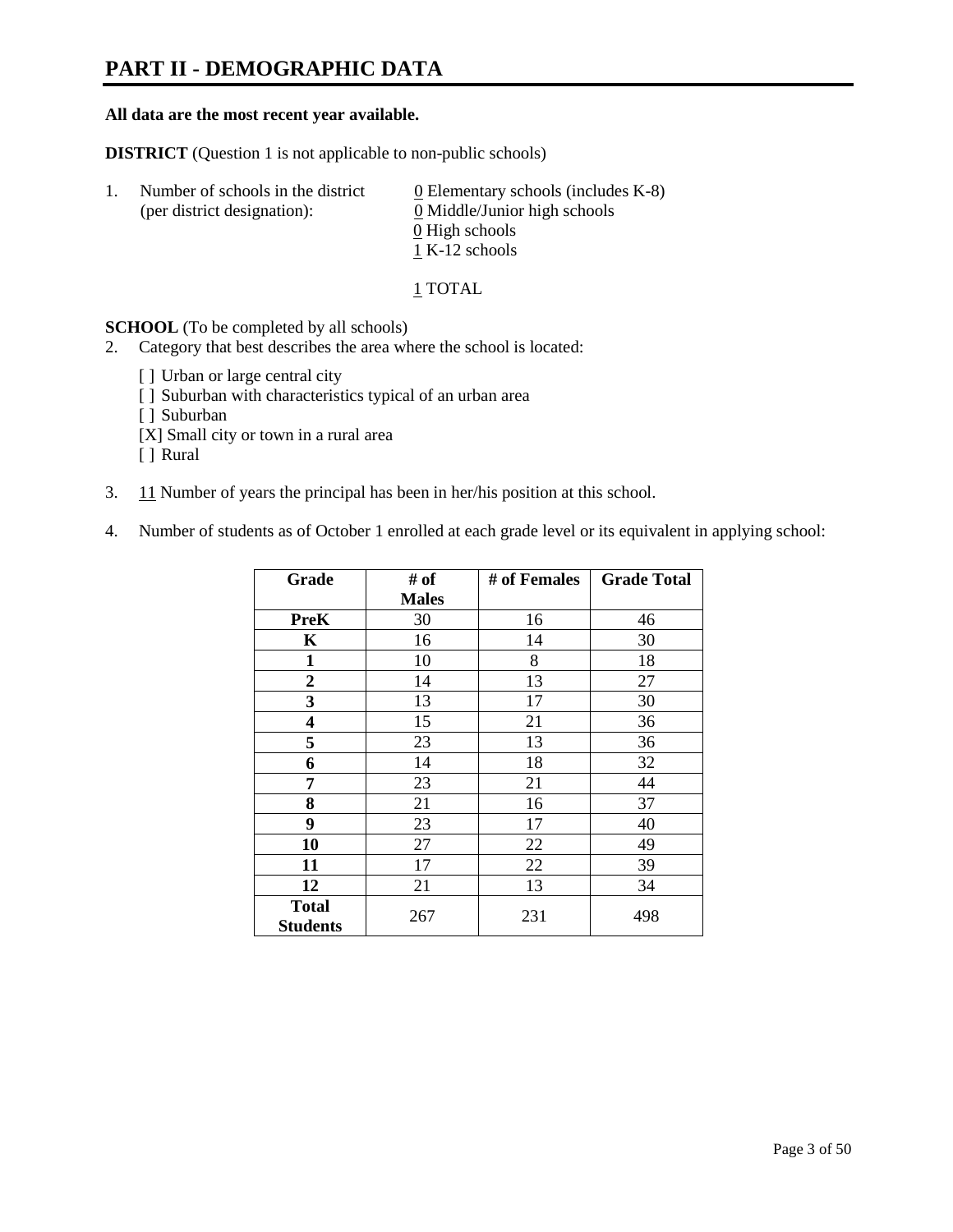5. Racial/ethnic composition of  $\qquad \qquad \underline{0}$  % American Indian or Alaska Native the school: 0 % Asian

 0 % Black or African American 2 % Hispanic or Latino 0 % Native Hawaiian or Other Pacific Islander 93 % White 5 % Two or more races **100 % Total** 

(Only these seven standard categories should be used to report the racial/ethnic composition of your school. The Final Guidance on Maintaining, Collecting, and Reporting Racial and Ethnic Data to the U.S. Department of Education published in the October 19, 2007 *Federal Register* provides definitions for each of the seven categories.)

6. Student turnover, or mobility rate, during the  $2012 - 2013$  year:  $6\%$ 

This rate should be calculated using the grid below. The answer to (6) is the mobility rate.

| <b>Steps For Determining Mobility Rate</b>         | Answer |
|----------------------------------------------------|--------|
| $(1)$ Number of students who transferred to        |        |
| the school after October 1, 2012 until the         | 24     |
| end of the school year                             |        |
| (2) Number of students who transferred             |        |
| <i>from</i> the school after October 1, 2012 until |        |
| the end of the 2012-2013 school year               |        |
| (3) Total of all transferred students [sum of      | 32     |
| rows $(1)$ and $(2)$ ]                             |        |
| (4) Total number of students in the school as      | 511    |
| of October 1                                       |        |
| $(5)$ Total transferred students in row $(3)$      | 0.063  |
| divided by total students in row (4)               |        |
| $(6)$ Amount in row $(5)$ multiplied by 100        |        |

7. English Language Learners (ELL) in the school:  $0\%$ Number of non-English languages represented:  $0$ Specify non-English languages:

0 Total number ELL

8. Students eligible for free/reduced-priced meals: 37 %

Total number students who qualify: 182

If this method is not an accurate estimate of the percentage of students from low-income families, or the school does not participate in the free and reduced-priced school meals program, supply an accurate estimate and explain how the school calculated this estimate.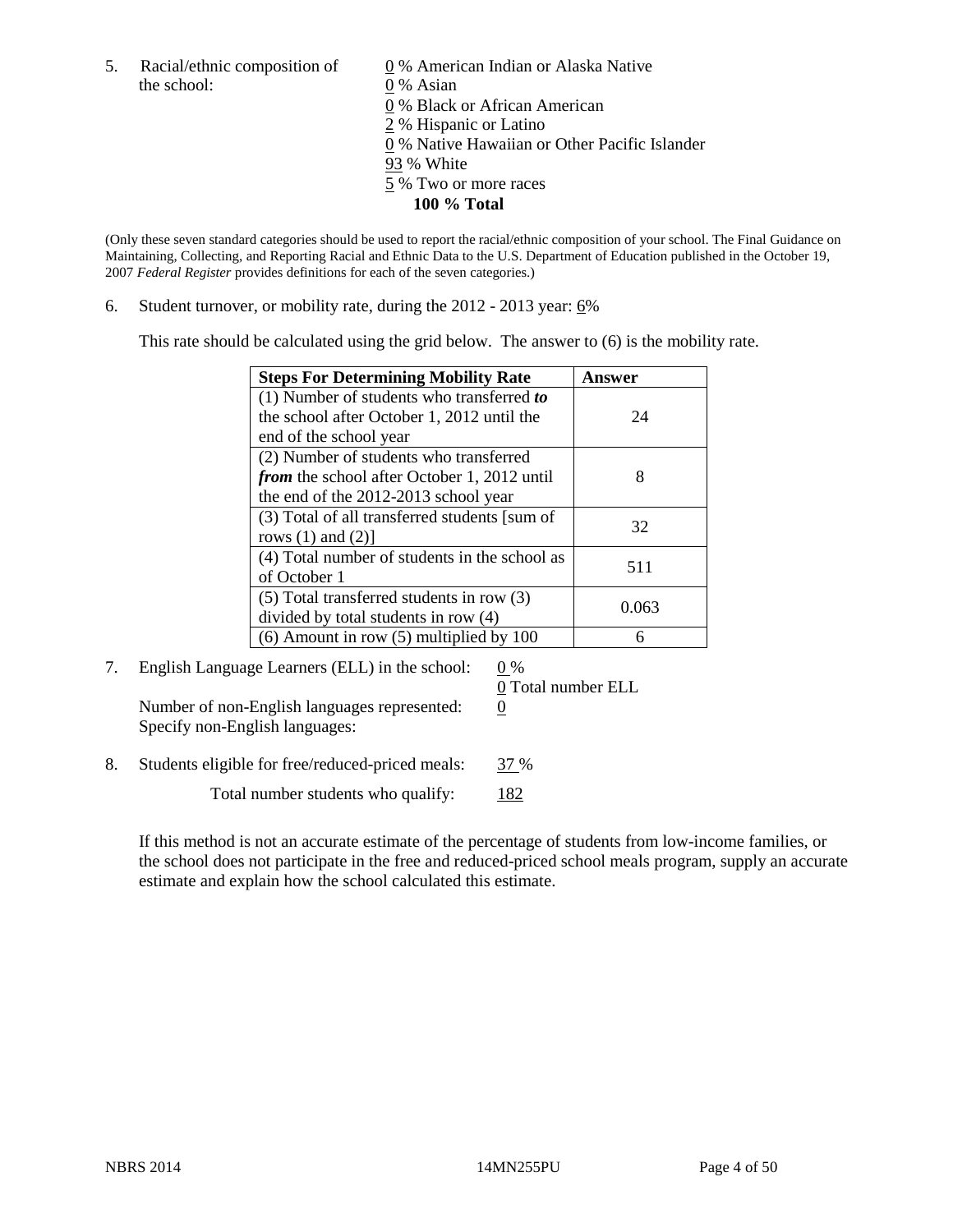60 Total number of students served

Indicate below the number of students with disabilities according to conditions designated in the Individuals with Disabilities Education Act. Do not add additional categories.

| <u>martically trial Disachities Buaealon ried. Do not auu auuritonal eale conest</u> |                                         |
|--------------------------------------------------------------------------------------|-----------------------------------------|
| 7 Autism                                                                             | 4 Orthopedic Impairment                 |
| 1 Deafness                                                                           | 9 Other Health Impaired                 |
| 0 Deaf-Blindness                                                                     | 17 Specific Learning Disability         |
| 4 Emotional Disturbance                                                              | 13 Speech or Language Impairment        |
| 0 Hearing Impairment                                                                 | 0 Traumatic Brain Injury                |
| 0 Mental Retardation                                                                 | 0 Visual Impairment Including Blindness |
| 0 Multiple Disabilities                                                              | 5 Developmentally Delayed               |
|                                                                                      |                                         |

10. Use Full-Time Equivalents (FTEs), rounded to nearest whole numeral, to indicate the number of personnel in each of the categories below:

|                                       | <b>Number of Staff</b>      |
|---------------------------------------|-----------------------------|
| Administrators                        |                             |
| Classroom teachers                    | 32                          |
| Resource teachers/specialists         |                             |
| e.g., reading, math, science, special |                             |
| education, enrichment, technology,    |                             |
| art, music, physical education, etc.  |                             |
| Paraprofessionals                     | 14                          |
| Student support personnel             |                             |
| e.g., guidance counselors, behavior   |                             |
| interventionists, mental/physical     |                             |
| health service providers,             | $\mathcal{D}_{\mathcal{L}}$ |
| psychologists, family engagement      |                             |
| liaisons, career/college attainment   |                             |
| coaches, etc.                         |                             |
|                                       |                             |

11. Average student-classroom teacher ratio, that is, the number of students in the school divided by the FTE of classroom teachers, e.g.,  $22:1$  16:1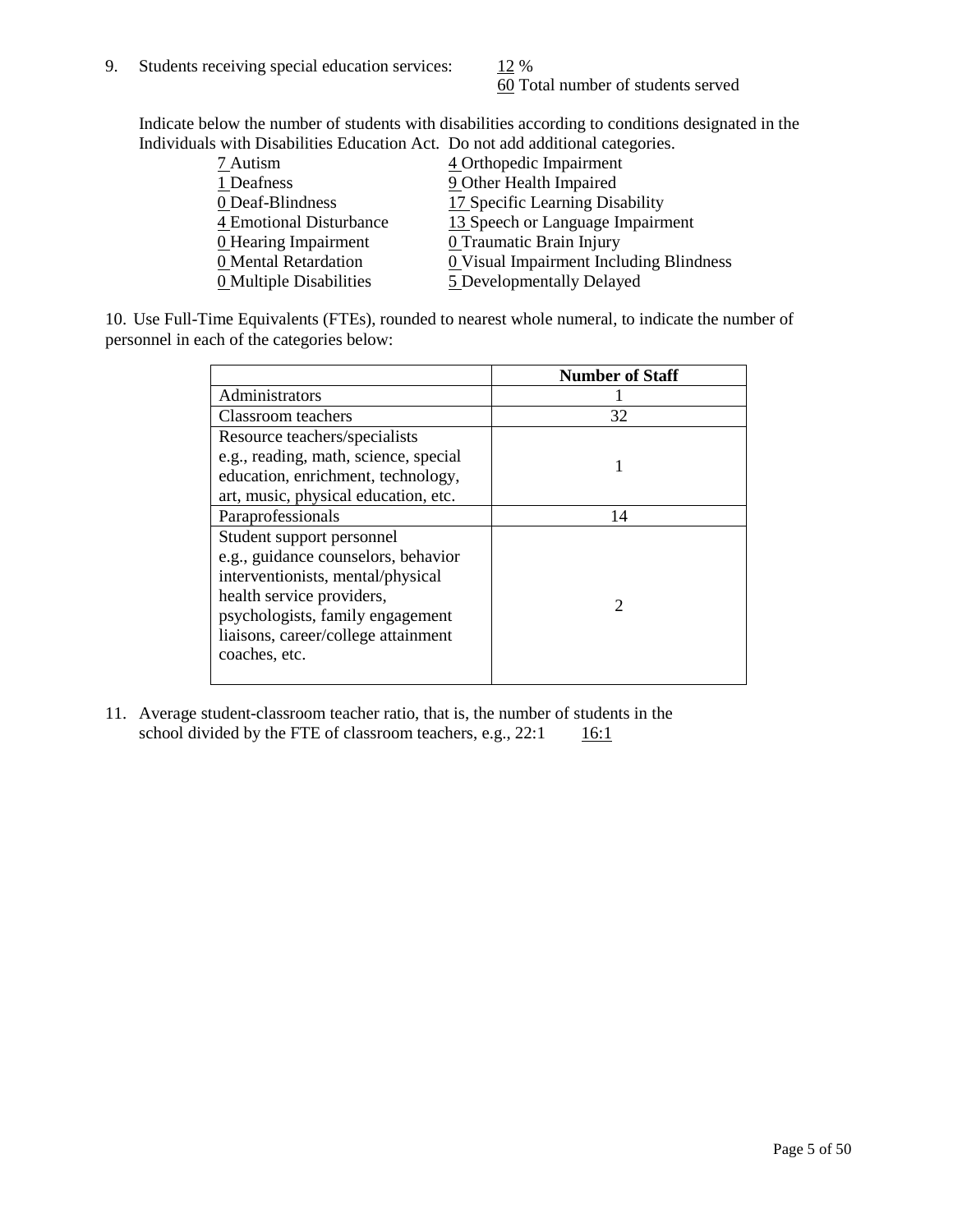12. Show daily student attendance rates. Only high schools need to supply yearly graduation rates.

| <b>Required Information</b> | 2012-2013 | 2011-2012 | 2010-2011 | 2009-2010 | 2008-2009 |
|-----------------------------|-----------|-----------|-----------|-----------|-----------|
| Daily student attendance    | 96%       | 96%       | 96%       | 94%       | 95%       |
| High school graduation rate | 96%       | 77%       | 00%       | 00%       | 100%      |

#### 13. **For schools ending in grade 12 (high schools)**

Show percentages to indicate the post-secondary status of students who graduated in Spring 2013

| <b>Post-Secondary Status</b>                  |     |
|-----------------------------------------------|-----|
| Graduating class size                         | 39  |
| Enrolled in a 4-year college or university    | 46% |
| Enrolled in a community college               | 21% |
| Enrolled in career/technical training program | 0%  |
| Found employment                              | 25% |
| Joined the military or other public service   | 8%  |
| Other                                         | 0%  |

14. Indicate whether your school has previously received a National Blue Ribbon Schools award.  $Yes \underline{X}$  No

If yes, select the year in which your school received the award. 2011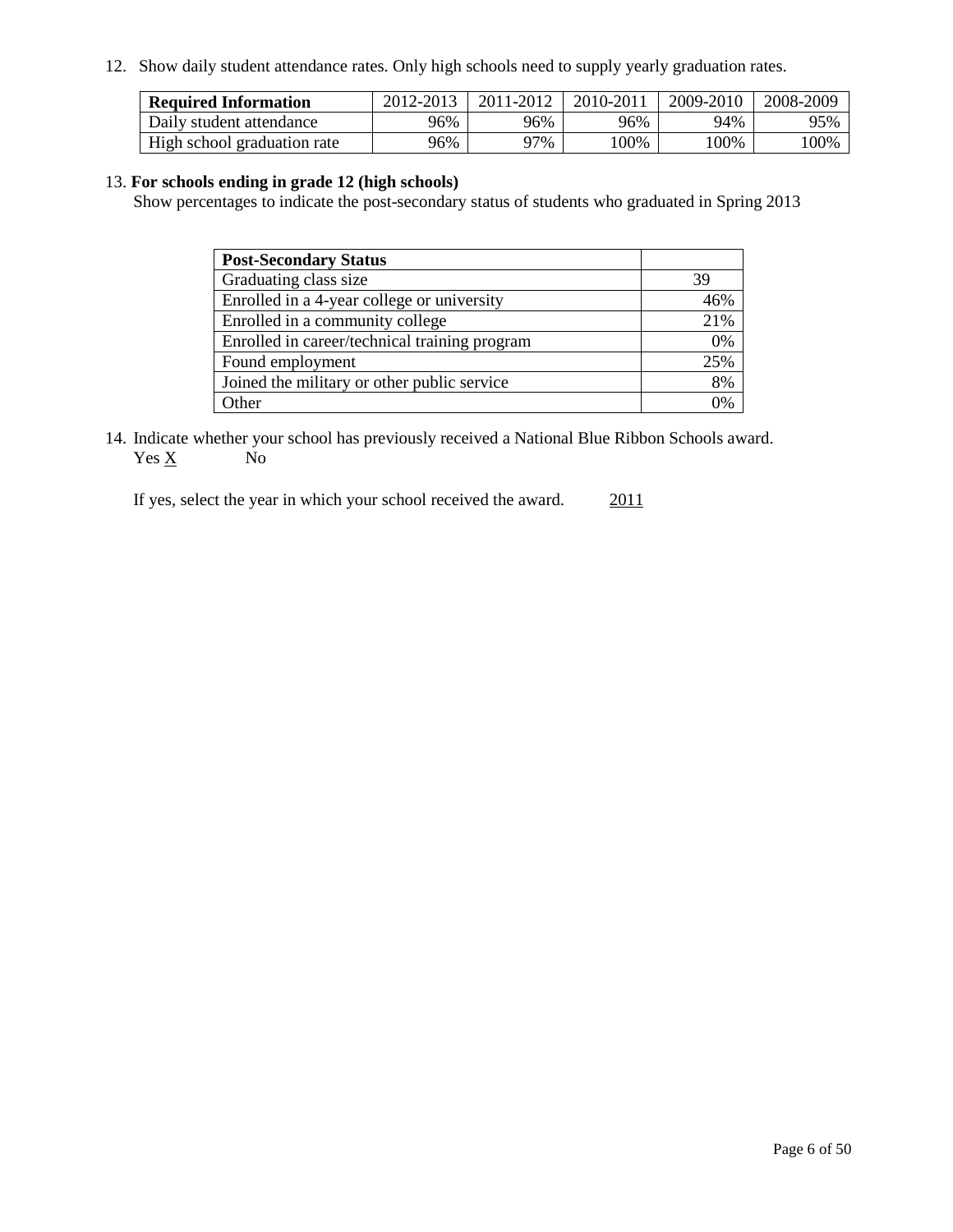### **PART III – SUMMARY**

Our Mission: Striving toward educational excellence in a safe, respectful, accepting environment: preparing all students to meet the challenges of a changing world.

Battle Lake Public School is a small, rural district in Western Minnesota. We are a pre-K-12 school with 500 students. Demographically, we are approximately 94% white with a free/reduced lunch rate of approximately forty percent. Once driven by an agriculturally-based economy, our community is now largely supported by tourism. The county is a destination place for vacationers as well as those seeking a place to enjoy their retirement years.

While it might be a stretch to refer to Battle Lake in "Lake Wobegon" terms, in many respects, we do enjoy the idyllic characteristics of small town American life. We believe that through encouragement, nurturing, high expectations, and uncompromising standards, each of our students can indeed be, "above average" and successful. We develop a vision for how we want things to be. We establish goals that support our vision with accompanying strategies, tactics, and timelines to ensure we are making progress. We employ creative solutions. This is our story....

Six years ago, our district embarked on a journey to transform our school from good to great. The process culminated in a fifty-page strategic plan that was adopted by our school board in June of 2008. The plan involved input from virtually every constituency group in our community. The heart and soul of this work is embodied in our commitment to offer a world class liberal arts education built upon a foundation of math, science and language arts. This goal not only reflected the beliefs of our school, it represented the values and beliefs of our community. We revised our strategic plan again in 2012 as we had accomplished many of the goals outlined in the 2008 plan. The revision incorporated feedback we received through students and parents. The district's strategic plan serves as a complementary document to the district-wide literacy plan created in 2011 and the World's Best Workforce Plan that will be finalized in 2014.

All of our students receive exposure to both the arts and technical/vocational education. We believe that this approach provides students with a wider context of the world of work and a deeper understanding of how their interests, skills, and aptitudes provide a framework for career decision-making.

Our school is rich with tradition. Our students experience a unique learning opportunity tailored to our local ecology by extending our classroom to nearby Glendalough State Park. This experiential learning model has fostered a greater connection and understanding of our ecosystem as well as an appreciation for the natural resources of the area.

Advanced Biology students take an annual trip to the International Wolf Center in Ely, Minnesota where they study wolves, dog sled, and ride in a plane utilizing radio telemetry to track wolves. The elementary fifth grade students spend several days at the Long Lake Conservation Camp each spring.

For nearly ten years now, we have enjoyed a partnership with the Boy Scouts of America. We utilize Boy Scout curricula and resources to expose our juniors and seniors to leadership training. The team-work, communication and leadership skills learned culminate in a spring service-learning project for our community.

We offer a robotics course and recently added a 3-D printer making us one of the first schools in the region to make this technology available to students. Our vocational students are currently completing projects commonly assigned to second and third year college students.

We are very proud of our school and its traditions. The work being done by our staff and the success attained by our students has been remarkable. In 2009, Battle Lake was the only K-12 district in Minnesota to be recognized by the Minnesota Academic Excellence Foundation's Spotlight on Schools Award. We followed that up in 2010 by being one of only two K-12 districts in Minnesota to receive this honor. Battle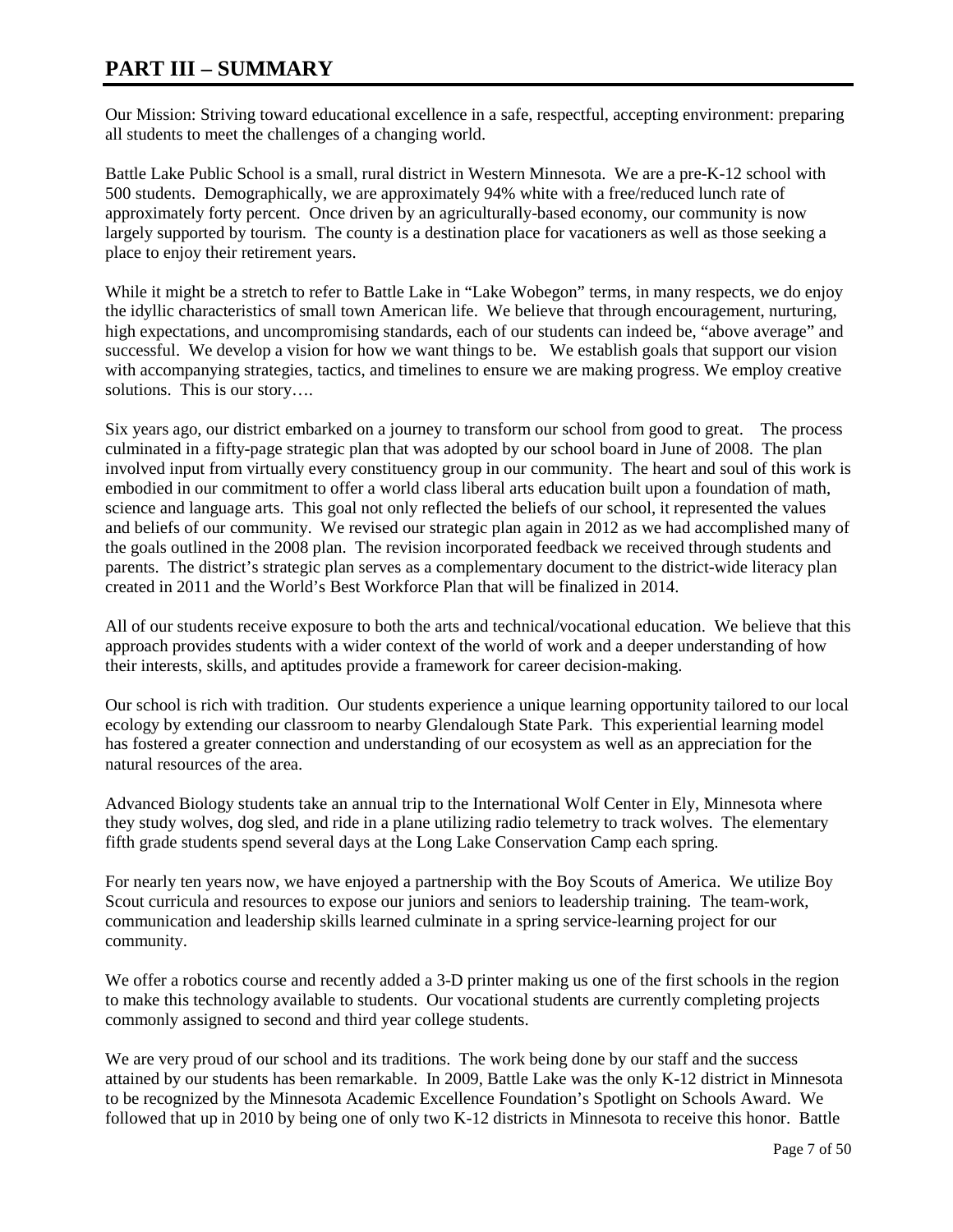Lake Elementary was recognized as a National Blue Ribbon School in 2011 and a Minnesota Reward School in 2012. Since our Blue Ribbon School designation, our school has undergone a significant realignment administratively. We now have a single administrator who is the K-12 principal and district superintendent. We continue to have all of our programs located in a single facility.

The high school has received several regional Star of Innovation awards and is routinely recognized by U.S. News and World Report as one of America's Best High Schools. Battle Lake Secondary was named a Minnesota Reward School which places it among the state's top 15% of schools that receive federal title support for three straight years (2011, 2012, 2013). Battle Lake High School is the only traditional public high school in the state to receive this recognition.

Why is Battle Lake Public School worthy of National Blue Ribbon status? We have demonstrated success in increasing student achievement and designing an educational experience that is world class. While we are very proud of our test scores, we hope that we have conveyed that our school is more than that. We challenge students to excel and we are not afraid of taking risks. We believe Battle Lake Public School is a very special place - we hope that you agree!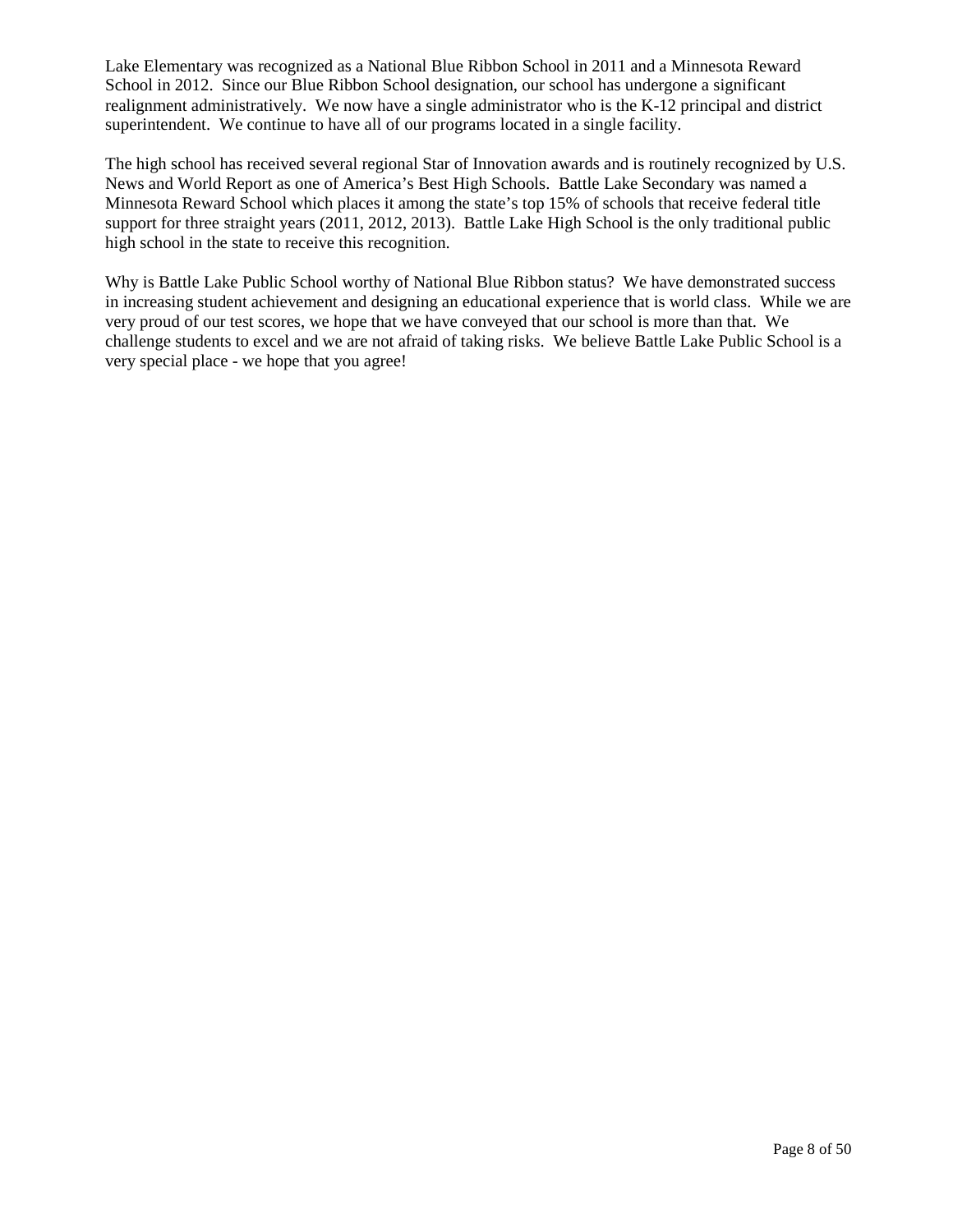#### **1. Assessment Results:**

a) Our primary source for student achievement data comes from our Minnesota Comprehensive Assessment (MCA) results. The tests have been revised over the years as the state began with the MCA, then the MCA-II and now the MCA-III. The exams have been produced by multiple vendors. Individual student scale scores are translated into the broader general categories of: Does Not Meet Proficiency, Partially Meets Proficiency, Meets Proficiency, and Exceeds Proficiency.

We also utilize the Northwest Evaluation Association assessments (NWEA) in the elementary. Additionally, Accelerated Reader allows us to assess comprehension while Aimsweb timed-reading probes evaluate reading fluency. We will initiate a reading intervention if the child is not grade-level proficient.

Due to our small school size, we approach testing results with some caution. Circumstances involving a very small pool of students can skew our data – especially with grade level results.

Our student demographics do not provide us with a large enough sample size to compare subgroups with the exception of Free/Reduced Priced Lunch.

Minnesota Department of Education provides schools with several test analysis reports. We can examine five year proficiency trends and review achievement levels in any given test year across grade levels and by specific grade level. Another excellent feature are reports on student growth. Students are divided into "Proficient" and "Not Proficient" categories. From there, percentages of students who demonstrated Low, Medium, or High growth are provided. This is an excellent resource to review efforts to move students to the top proficiency categories as well as assist students who we are trying to move from Not Proficient to Proficient.

The district's goal is for all students to attain proficiency on these tests and to move a high percentage of our students to the Exceeds Proficiency category. The same expectations hold true for student growth rates. We want 100% of our students attaining medium to exceptional growth.

#### b) Reading

#### District Overview

The Battle Lake School District saw a stable trend in reading proficiency rates from 2009 to 2012. Proficiency rates ranged from 82.2% in 2009, 85.6% in 2010, 85.5% in 2011 and 83.5% in 2012. In 2013, the district saw a significant drop that was mimicked throughout the state. For Battle Lake, we saw our proficiency rate drop from 83.5% to 71.1%. The state average proficiency dropped even more with an average of 75.3% in 2012 down to 57.6% in 2013. This was due to the introduction of a brand new reading assessment that proved to be much more rigorous and a new online testing format verses the former paper/pencil format.

#### Elementary School Closing the Achievement Gap

In 2013, 66.2% of our students were proficient in reading. The percentage dropped to 50.9% among our students who qualify for free/reduced lunch for an overall gap of 15.3%. The state average achievement gap among the same demographic category is 19.7%, however, only 38.1% of the free/reduced lunch students were proficient across the state. Due to the confidential nature of family income, we do not select students for intervention to improve skills based on socio-economic status. We do identify skill deficits in our students and specifically target those areas for intervention until grade level standard mastery is attained. As the student growth information will show, we have had great success with our interventions.

#### Elementary School Student Growth

During the 2013 testing year, 80% of our elementary students had medium or high growth in reading. Of the students who were not proficient, 12 out of 13 or 92% had medium or high growth.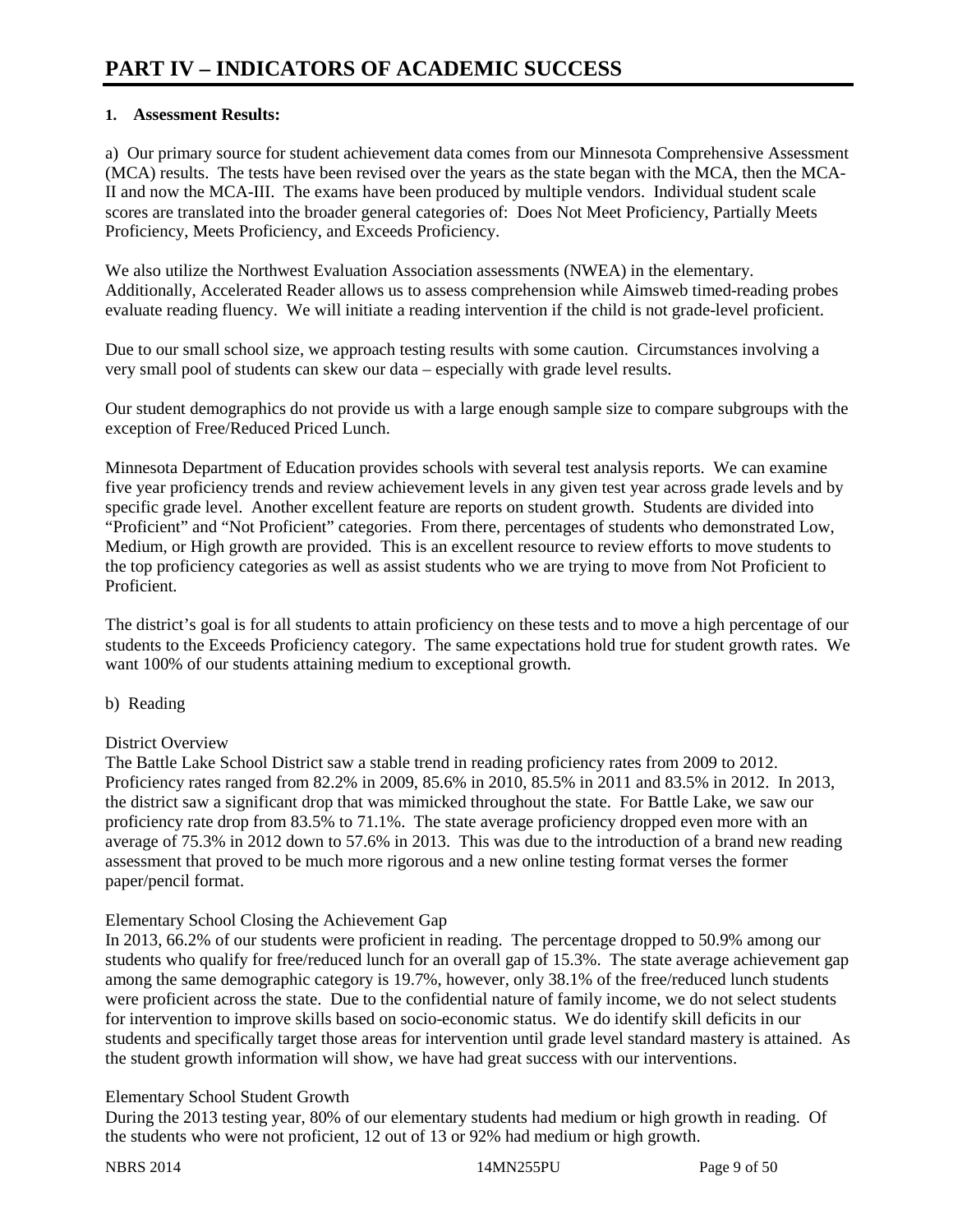#### Secondary Closing the Achievement Gap

As we examine the achievement gap data between our Free/Reduced Lunch vs. Non-Free/Reduced Lunch students over a five year period, we see a pretty consistent average difference in proficiency of approximately 13%. The gap closed to 11% in 2012 before widening considerably in 2013 with the new test and the online testing format. With the exception of 2013, our FRPL students were averaging about 77% proficiency. Given the one year drop, it is difficult to reach any firm conclusions for the results in 2013. The new testing format with computerized testing may have inadvertently been more advantageous to students in higher income homes.

#### Secondary School Student Growth

During the period from 2011-2013, 83% of our students averaged medium to exceptional growth in reading. Overall, 78% of secondary students from the 2013 testing period showed medium to exceptional growth. The same 78% of medium to exceptional growth was also true of students that were proficient. Of the secondary students who were not proficient, 11 out of 15 showed medium to exceptional growth. This indicates that classroom instruction and supplementary interventions are effective.

#### Math

#### District Overview

The five year analysis on our district's math proficiency rates show upward trending from 2009 to 2010 with a significant drop in 2011 and upward trending again from 2011 to 2013. Our proficiency rates beginning in 2009 and ending in 2013: 68.9%; 77.2%; 64%; 74.8% and 77.2%. The state saw a similar decline in scores in 2011. The state's proficiency rates were 62.3%, 64.7%, 56%, 61.3%, and 60.2%. The drop that districts experienced was caused by the introduction of the MCA-III and its new online testing format in 2011. We are very pleased that after this initial drop, we have not only continued a positive trend, but have equaled our best percentage preceding the implementation of the new assessment.

#### Elementary School Closing the Achievement Gap

The 2013 testing data shows that 80.9% of our elementary students were proficient in math. For students who qualified for free/reduced lunch, that percentage dropped to 65.4% for an achievement gap of 15.5%. The state average for meeting proficiency was 62.6% with their free/reduced lunch students dropping to 43.6% for a gap of 19%. Battle Lake Elementary free/reduced lunch students outperformed the state proficiency average by nearly 22%. Due to confidentiality, we do not administer interventions based on socio-economic status. In addressing student learning deficits through targeted interventions where needed, we have enjoyed strong success in boosting student learning growth as seen in the following data.

#### Elementary School Student Growth

In 2013, 82 out of 95 students tested or 86% showed medium to high growth. Of students who were not proficient, 15 out of 18 students or 83% had medium or high growth.

### Secondary Closing the Achievement Gap

The proficiency trend for Free/Reduced Lunch students has been on a steady upward climb. In 2009, only 43% of our students in the secondary school were proficient, each consecutive year has seen improvement with our highest percentage of students demonstrating proficiency at 65 in the FRPL group in 2013. What started out as a difference of between 19% - 23% for FRPL students vs. Non-FRPL students now stands as 12% for the 2013 testing year. Given the positive trending, our district's plan is to continue with our current curriculum. We are getting strong results with our classroom instructional practices and supplemental instruction that takes place for students who are below proficiency standards.

#### Secondary Student Growth

Data from years 2011-2013 show that, on average, 81% of our students attain medium to exceptional growth in math during the school year. The percent of students who were not proficient and those that were proficient showed nearly the same percentage for medium to exceptional growth (78% vs. 81%) during that same period. In 2013, medium and exceptional student growth rates stood at 80% for proficient students and 73% for non-proficient students. The 73% growth rate for non-proficient students is lower than we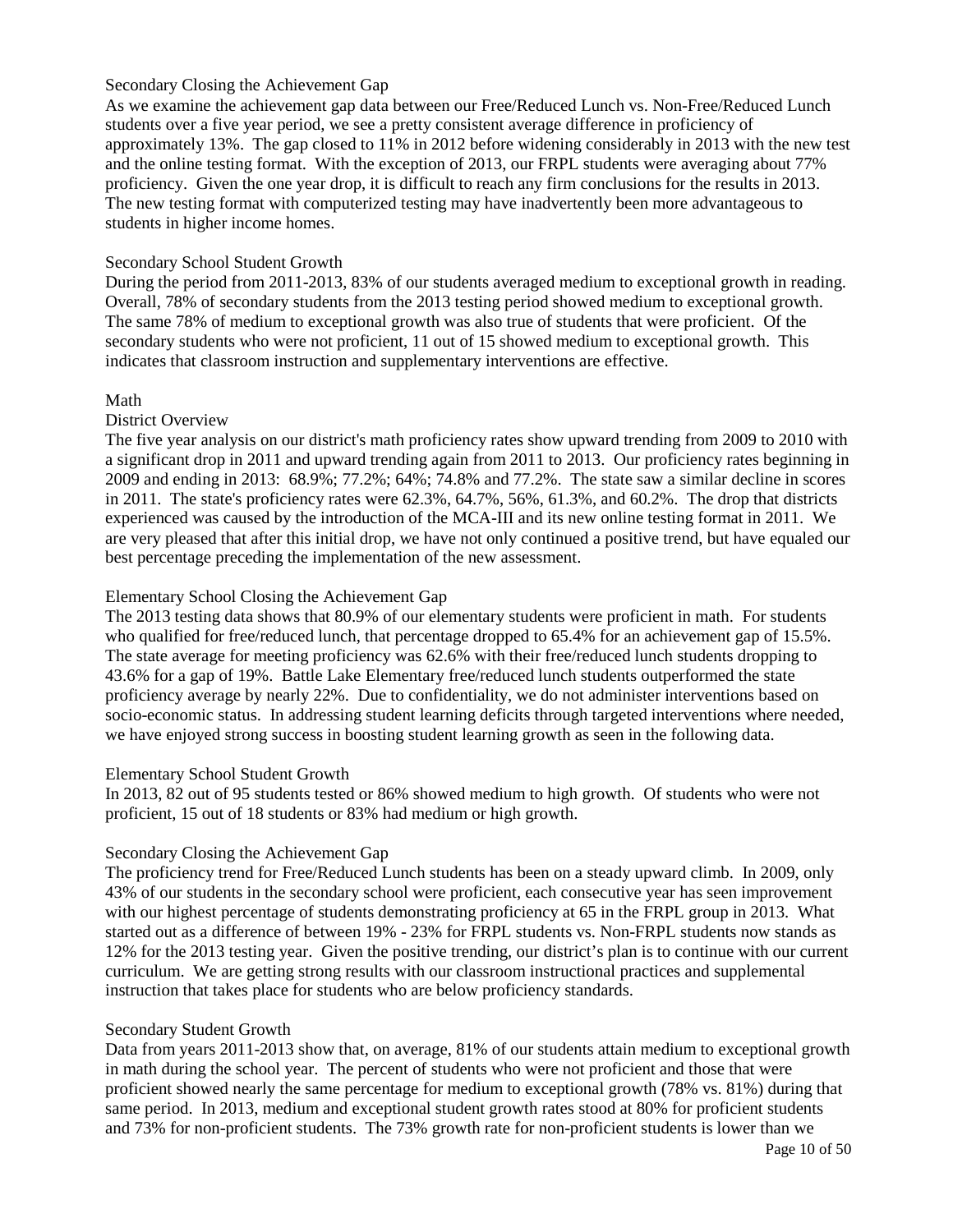would like. Additional instruction through Title I support and practice problems from a resource like Study Island should help to address this gap.

#### **2. Using Assessment Results:**

Our district approaches assessment and intervention from a pre-K-12th grade perspective. As we addressed difficult choices in the face of financial pressures, we placed more resources to target the needs of elementary students. This practice is supported by research and our results suggest that it has been a highly effective approach.

We use a combination of standardized assessment data and classroom assessment data to improve student performance. Each school year begins with a data retreat and involves English/reading, math and science teachers at both the elementary and secondary level.

At the elementary level, students in grades three through six take the MCA-IIIs (Minnesota Comprehensive Assessments.) We also use Aimsweb which stresses phonics in kindergarten, phonics and fluency in 1st grade, and fluency in grades  $2-6$ . A Star Reading assessment for reading comprehension is in grades  $2-6$ . The NWEAs occur in kindergarten through sixth grade. An RTI model (kindergarten through fourth grade) is used to support students who are reading below proficiency standards. They receive supplemental instruction until they are reading at grade level.

The following assessments form the core of our high school analysis: MCA-III scores, OLPA (Online Practice Assessment) and ACT scores. We also have all tenth grade students take the PLAN and all juniors take the ASVAB. We examine attendance, graduation rates, senior post-high school plans, and results of the Minnesota Student Survey.

When we analyze data, we utilize the following approach: 1) If appropriate, we compare our data to national norms; 2) We compare our results with the results attained in our state; 3) We examine our results in our region and among schools with similar demographic profiles; and 4) Individual student results are examined.

As we analyze data, we look for longitudinal trends. Are our results improving or going down? Are we above the state, local and/or national average? We examine individual scores to see if they are in line with what we expected to see based on classroom grades.

How has our use of data brought changes to instruction or curricula at the high school level? Teachers use the Online Practice Assessment results as a guide for re-teaching specific standards to mastery. It serves as another check and balance to classroom assessments to ensure that students are learning the standards. We also began utilizing Study Island as a math and reading supplement. We found that the extra practice helped students reach proficiency. We have made adjustments to some curricula to better align with the ACT.

We share results directly with both students and parents and we provide explanations on what the scores mean. Results and trending information is shared with staff each August. In addition, we present a report on curriculum and instruction which includes test data along with analysis to our school board and community. This is done in October. The report is attached to our district website for the public to access. We publish a summary in our local paper and also include it in the community education mailing which reaches a wider audience.

#### **3. Sharing Lessons Learned:**

Our district has been very open about sharing our experiences. We also continue to learn from colleagues in other districts. Our administrator is active in professional organizations and holds a position on the Executive Council for the Minnesota Association of Secondary School Principals (MASSP). We regularly network with other professionals and it is quite common to share ideas that are working well – or brainstorm solutions to the challenges many of us face. This may be done at monthly division meetings, through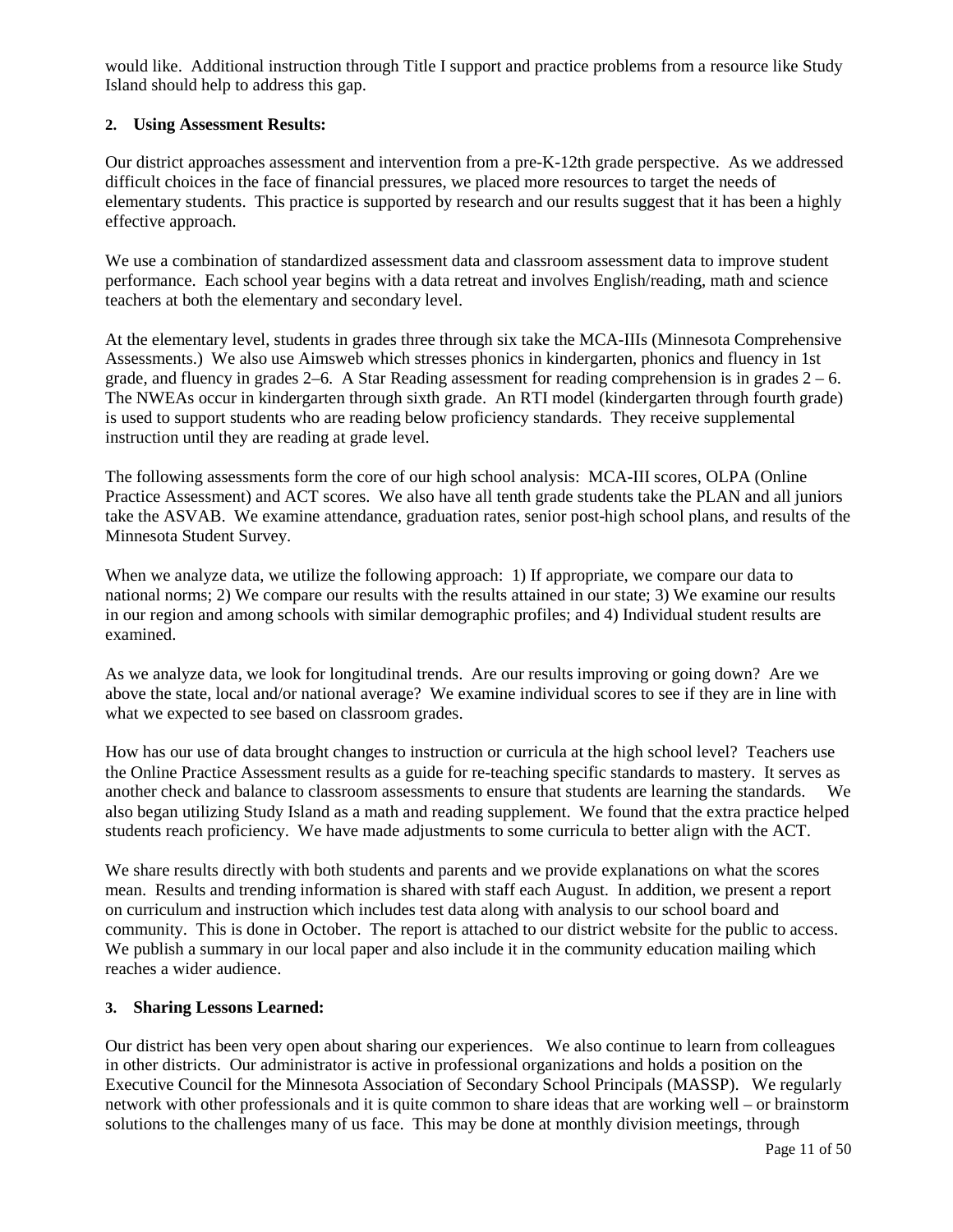professional organizations, or via email and phone conversations. MASSP has created an online list of principals who are willing to share their expertise in specific areas. Our district has indicated that it available to communicate what we have learned among several categories.

The building principal presented on the topic of strategic planning at the summer conference for principals in June of 2010 and is active in writing newspaper articles and press releases promoting the educational innovation that is taking place in the district.

We host visits from area schools interested in learning about our programs and educational model. We provide them with a tour of our school and sit down with them to explain our programs and educational philosophy.

The building principal worked with area school leaders on a project called, "Connecting for HS to Postsecondary Success." The program was sponsored by the Minnesota Department of Education and NCREL Corporation based out of Colorado. The dialogue and problem-solving strategies were excellent. Each principal shared a targeted learning intervention their school developed called a fractal. At the conclusion of the year-long learning sessions, each principal shared what worked well and what they would change about the intervention in the future. A school administrator participated in a round-table discussion of work accomplished and shared results at the 2011 Winter Conference for principals in Minneapolis. Our administrator also presented with a school board member at the Minnesota School Board Association's Winter Conference in 2013.

Our faculty has become very active in seeking advanced degrees in education. The delivery of these programs in our rural location typically entails establishing cohort groups. Our teachers share information about our programs as well as learn about the initiatives being undertaken by other schools through these cohorts.

Through multiple channels of communication and exposure to other systems and ideas, we have all prospered. We are proud that our networking efforts have allowed us to continue improving our service to our students and community.

#### **4. Engaging Families and Community:**

We are fortunate to work with an amazing generation of students. Our goal is to put our students out into their community volunteering time and building relationships. The result is a synergistic partnership with our community that has been transformational.

Our families are wonderful about attending all of our co-curricular activities and are quick to volunteer when needs arise.

The school has a unique partnership with Glendalough State Park. In part, because of the school's involvement, the park was able to secure funding for a five-mile bike trail. We help them on their annual Walk for Glendalough fundraising campaign. In turn, we utilized the trail for a nature walk last fall and use the park for ecological study.

We host Veteran's Day and Memorial Day programs for our community. It is an opportunity to showcase our talented musicians while showing respect to those who have given so much for our country. Our musicians also travel to the local nursing home to perform for the residents. Our local Lion's Club donates money to allow students to attend a performance trip to New York. For several, it will be the first time they have traveled outside their local community.

Network Battle Lake (NBL), a group of civic-minded residents, organized a huge initiative to landscape our school. Students and community members pulled weeds, trimmed trees and bushes and hauled mulch together. The results were spectacular!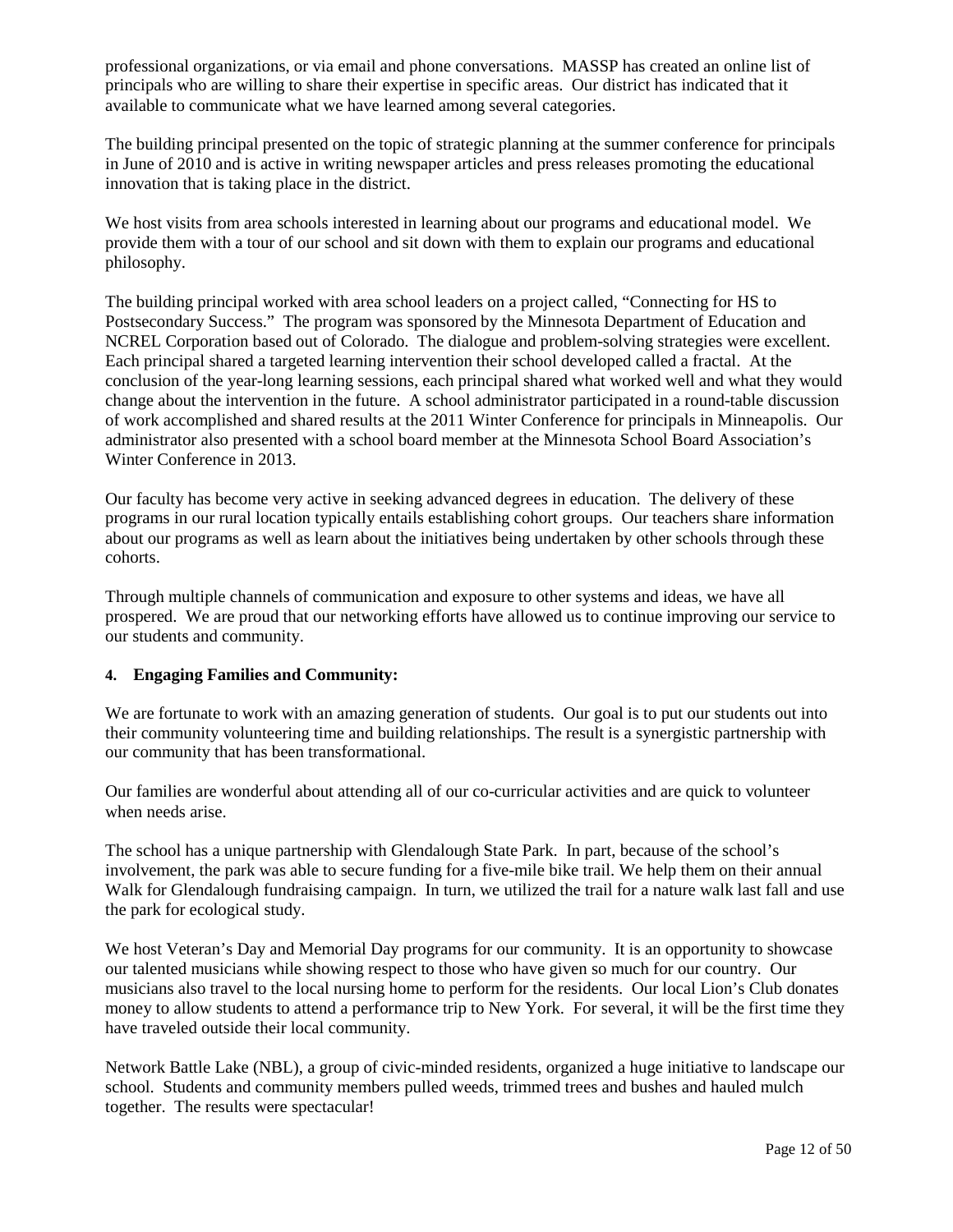The NBL group is supporting a CEO program to debut next fall. Selected students will tour area businesses and hear from CEOs. Students will write their own business plans and launch a business. Grooming students to become future entrepreneurs is critical for our long-term economic viability.

Due to the success of our agriculture and FFA program and strong relationships with local farmers, we received grants from Monsanto and DuPont/Pioneer. These grants enabled us to purchase a 3-D printer as well as scientific testing equipment broadening our curriculum.

Our local sportsman's club supports our Advanced Biology students' trip to the International Wolf Center each year and our students report on the highlights of the trip to the club.

A group of students volunteered to help with a local food drop to serve the needs of hungry families this fall. The event was organized by the United Way. The kids learned teamwork and civic responsibility.

We are truly blessed to have the support that we do  $-$  it takes a village!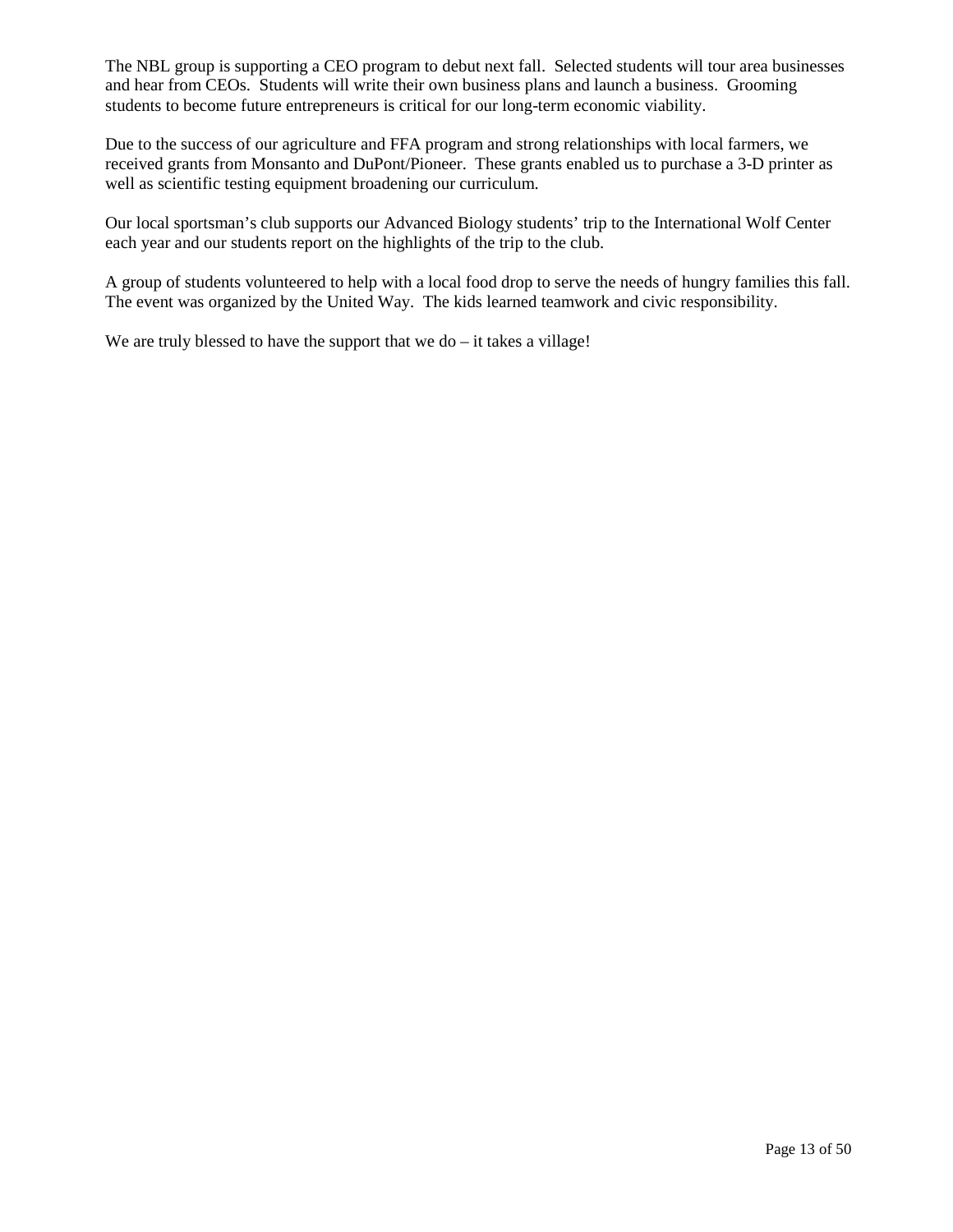#### **1. Curriculum:**

We utilize the Minnesota K-12 Academic Standards as our primary source for curricular alignment along with national and local standards to ensure college and career readiness. We take a holistic view of the student and create a strong foundation of core knowledge with college/career readiness skills - time management, study skills, and taking personal responsibility for learning. Students need excellent critical thinking skills – the ability to analyze and synthesize information, knowledge of the scientific method, and creativity. Students use inductive and deductive reasoning to solve real-world problems. We stress strong speaking, writing, and listening skills. We prepare students to be civic-minded leaders.

#### English/Reading/Language Arts

Reading is the cornerstone of our elementary instruction. We focus on the development of phonemic awareness, phonics, vocabulary, fluency, and comprehension. We also include spelling and grammar. As students reach 4th grade and beyond, we introduce students to novels as the primary means of literature study. Our district has adopted the  $6 + 1$  Traits writing model which gives us a common language to frame student writing. All high school students take the same set of English courses through tenth grade. Juniors and seniors follow one of two paths. The college credit path includes college writing followed by world literature and emphasizes high level writing and research. The non college-credit path includes a year of technical writing/American literature and a year of advanced composition/world literature. Our focus is on building highly effective written and oral communication skills.

#### **Mathematics**

At the elementary level, Everyday Math emphasizes problem-solving skills. This has been key in developing critical thinking and analytical skills among our students. We supplement this curriculum with Accelerated Math to ensure that our students have a strong base of core knowledge of mathematics and computation. As students move on to the high school, Our instructors teach rigorous classes while collaborating with teachers from other fields. Instructors use real-life applications for concrete understanding and as motivation for career exploration. Battle Lake offers mathematics classes such as trigonometry and college algebra to further prepare students for the demands of college and career. Our math curriculum prepares students for college success in math intensive fields of study such as engineering while also providing the necessary applied math skills for a variety of vocational programs and careers.

### Science

Much of the introduction to science in the elementary is contained in our reading series. As students reach the upper elementary grades, the focus shifts to physical and ecological science. Students are exposed to environmental study through our partnership with Glendalough State Park and a trip to the Long Lake Conservation Camp. In junior high, students take life science and earth science. Students at the upper elementary and junior high are encouraged to compete in a regional science fair. In high school, students study physical science, biology, and advanced earth science. We offer college-credit courses in chemistry and physics as well as chemistry in the community where the curriculum focuses on applied concepts such as water quality. Advanced biology has an ecology focus and offers an opportunity to visit the International Wolf Center. Science courses are designed to provide fundamental knowledge about organisms, geology, and the principles of chemistry and physics. Scientific inquiry and applied analytical skills are emphasized.

#### Social Studies

Elementary students have in-depth units on Native Americans, the states, the presidents, and study local and state geography. This culminates in a trip to the state capitol for sixth graders each spring. As students move to junior high and high school, they take history, geography, civics and U.S. history. As juniors and seniors, students have the following options: College Credit 20th Century History, College Credit World History, non college-credit 20th Century History, Psychology, and Sociology/Anthropology. The curriculum is designed to provide students with core knowledge in U.S. and world history, an understanding of our Constitution and American government as well as an appreciation for the responsibilities of civic involvement that is inherent to an effective democracy.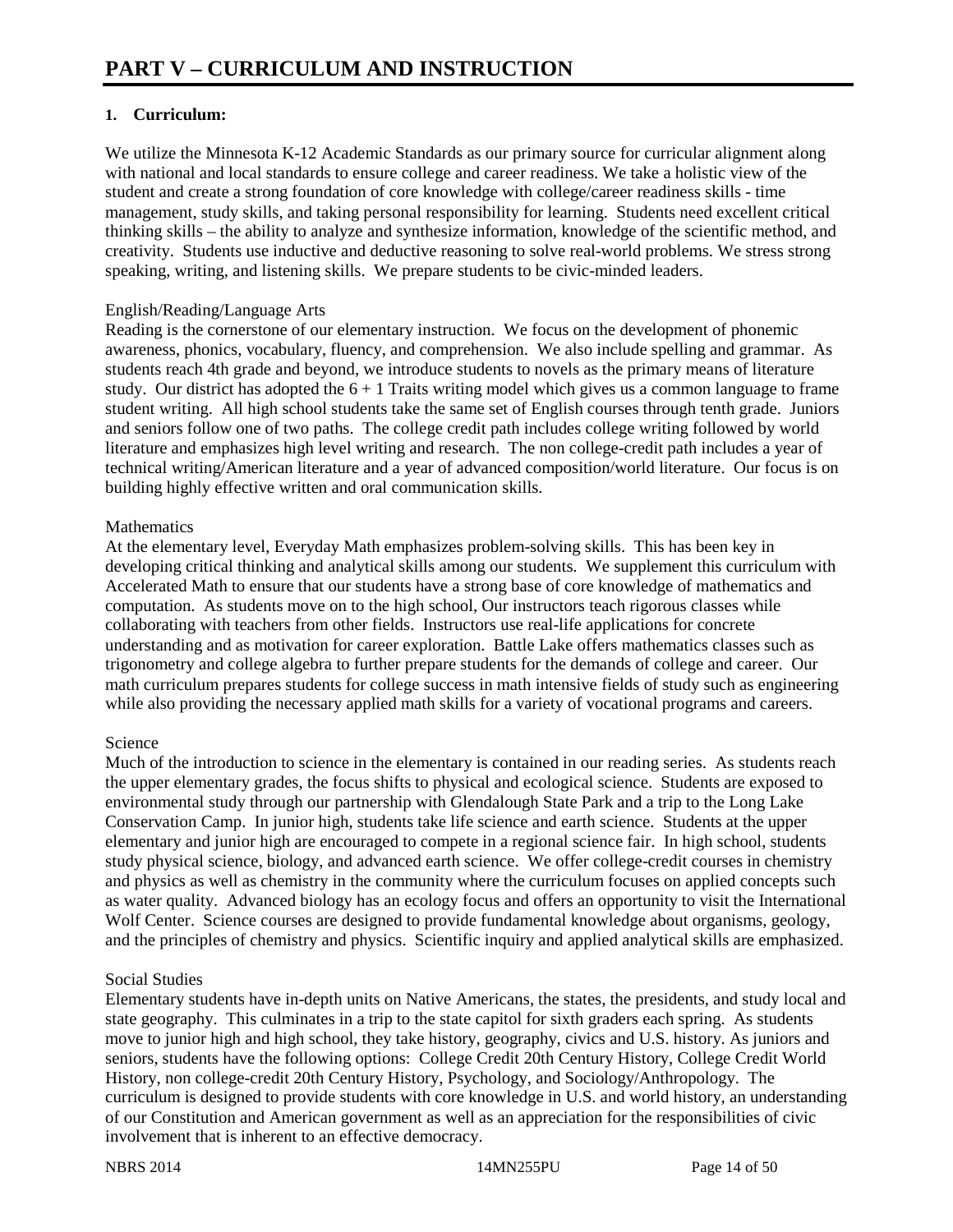#### Visual & Performing Arts

Art students acquire knowledge of elements and principles of design, styles of art, artists, art history and art vocabulary. Students use various art materials, media, tools and techniques. Music courses focus on performing a wide variety of music including both secular and non-secular compositions from a wide variety of periods and cultures. Students study rhythms and styles and express their creativity through original composition and choreography.

#### Physical Education/Health/Nutrition

Our program emphasizes setting personal goals in the areas of strength training, physical fitness and fostering healthy life choices. Students learn a variety of team-oriented activities as well as activities that can be pursued as part of an active, healthy lifestyle through adulthood. Our health curriculum stresses sound nutrition. We also address mental health, drug education, and some components of sex education. All of our students become certified in CPR and first aid.

#### Vocational

Junior high industrial technology exploratory courses introduce students to the shop equipment and basic skills. High school courses include cabinetry, robotics and construction trades. In the Agriculture Department, students participate in exploratory courses as eighth and ninth graders. Electives include wildlife management, small engines and metal fabrication. In the Business Department, all students take keyboarding, Microsoft Office and economics. Elective offerings include accounting and web page design. Our vocational courses offer practical, hands-on approaches to learning and provide a bridge from school to the world of work.

#### Foreign Language

We are a racially and culturally isolated district. Mandarin Chinese provides our students with greater awareness and appreciation for the world. These experiences enrich our students by developing understanding and sensitivity towards other people and cultures.

#### **2. Reading/English:**

a) The reading curriculum for grades K-6 utilizes the 2009 MacMillan McGraw Hill Treasures series and is aligned to the 2010 ELA Academic Standards; specifically addressing all benchmarks at each grade level. This series offers an inclusive program that teaches the six basics of reading instruction: print awareness, phonemic awareness, phonics, vocabulary, fluency and comprehension.

As the students learn the foundational concepts of reading, they are exposed to a wide variety of genres: including numerous non-fiction pieces, award winning literature, and multi-cultural selections. This reading series provides our teachers with resources they need to help the students become successful readers and writers.

In the primary grades, an emphasis is placed on phonemic awareness and phonics instruction. Kindergarten and first grade teachers model print awareness and provide phonemic awareness lessons that provide students with an auditory learning experience. Through the use of rhymes and chants set to music, our students learn to isolate phonemes and identify and blend sounds. First grade teachers' use guided reading groups to provide practice with phonics skills using text related to the theme of study. Second grade students combine vocabulary learning with writing instruction to reinforce word meaning in context.

Students in grades 2 through 6 are provided with reading material at their reading level through the use of Accelerated Reading. Fluency is achieved when reading text that is at an appropriate level for each reader, which is especially helpful for struggling readers. As they work at their levels, the teacher is able to monitor and respond to a struggling student's progress with individualized reading conferences, 1:1 reading with an adult, and duo-log reading.

Grades 4-6 supplement the MacMillan-McGraw Hill program with the Reading Renaissance method.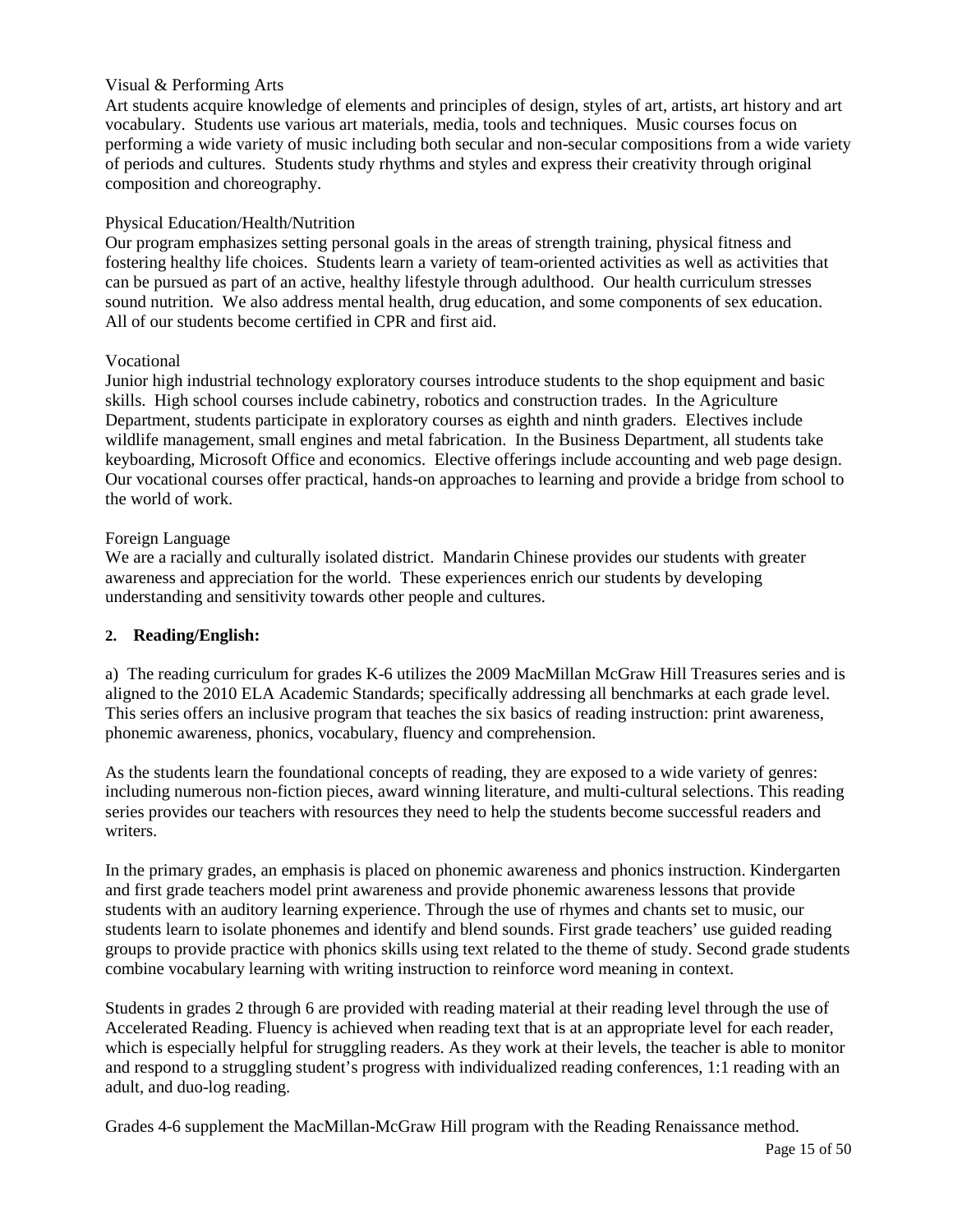Reading Renaissance is taught by having the students follow along in their individual copies of the chosen class text, thus not only hearing correctly modeled fluency, but also being guided through the comprehension skills that good readers employ: use of background knowledge, predicting, the modeling of asking questions as they read, making connections, and inferring.

To insure that each student is having their learning needs met our Title I staff provide additional support for struggling students with small, flexible, work groups and individual pullout as directed by the classroom teacher.

b) Battle Lake's English teachers believe that success in education lies in the development and implementation of curriculum and, of equal importance, knowing the individual students in the classroom. Battle Lake has two English teachers working together to cover all 7th-12th grade English classes, and the department has been together for seven years. This allows for steady instruction that blends from school year to school year. Despite teaching different classes, the teachers both have a strong awareness of what the other is teaching, and meet often to discuss lessons, presentation, assessment, and student learning in general. The 6+1 Traits of Writing are a part of this curriculum, and the English teachers have presented the 6+1 Traits to the faculty as a means of incorporating and encouraging writing throughout the entire school, with the goal of giving writing and writing assessment a common language for all teachers and students.

Students in grades seven through ten alternate every other year between the two teachers. Consequently, our teachers are better able to track growth in language arts skills. Juniors and seniors have a varied curriculum, with college level courses being offered for those who qualify academically. Both teachers incorporate small groups, activities, and general movement into their classrooms. Using the state standards as a guide, instruction encompasses many forms, and has students drawing, creating, discussing, acting, and giving speeches and presentations. All of this blends well into the reading and writing that is taught on a daily basis. Combining and implementing real-life stories and situations into the works that are covered allows students to connect to the lessons, and the variety of instruction is designed to benefit students of all learning styles. It is not uncommon for assignments to be open-ended, thereby allowing students to connect to the assignment in their own ways.

The English department works together to improve student reading skills, and meets frequently to discuss different preparation techniques. Teachers analyze data to determine students who may be at risk of falling behind, and offer extra help in before and after school study sessions. Study Island and Learning Point Navigator supplement direct instruction. Accelerated Reader encourages independent reading tailored to a student's interests and ability.

In closing, Battle Lake's English Department believes that incorporating a varied, yet stable curriculum paired with consistently building strong rapport among students and teachers throughout the years fosters learning and creativity in reading, writing, and beyond.

### **3. Mathematics:**

The foundation for Battle Lake's curriculum and instruction is the Minnesota K-12 Academic Standards in Mathematics.

Following careful consideration, Battle Lake Elementary School made a decision to systematically improve our elementary math program. To achieve this goal we used a three pronged approach. We selected the Everyday Math curriculum by Wright Group/McGraw-Hill, transitioning into the new materials incrementally over a two year period. Next, we began a shift in our teaching perspective from the traditional method of math instruction where teachers are just delivering information, to a more innovative approach which celebrates and challenges students' thinking.

Specifically our curriculum allows students to develop and share their own thinking strategies both verbally and in written form. We accomplish success with our students by balancing practice of basic skills common to each grade level with more challenging problem solving. On a daily basis our students are analyzing,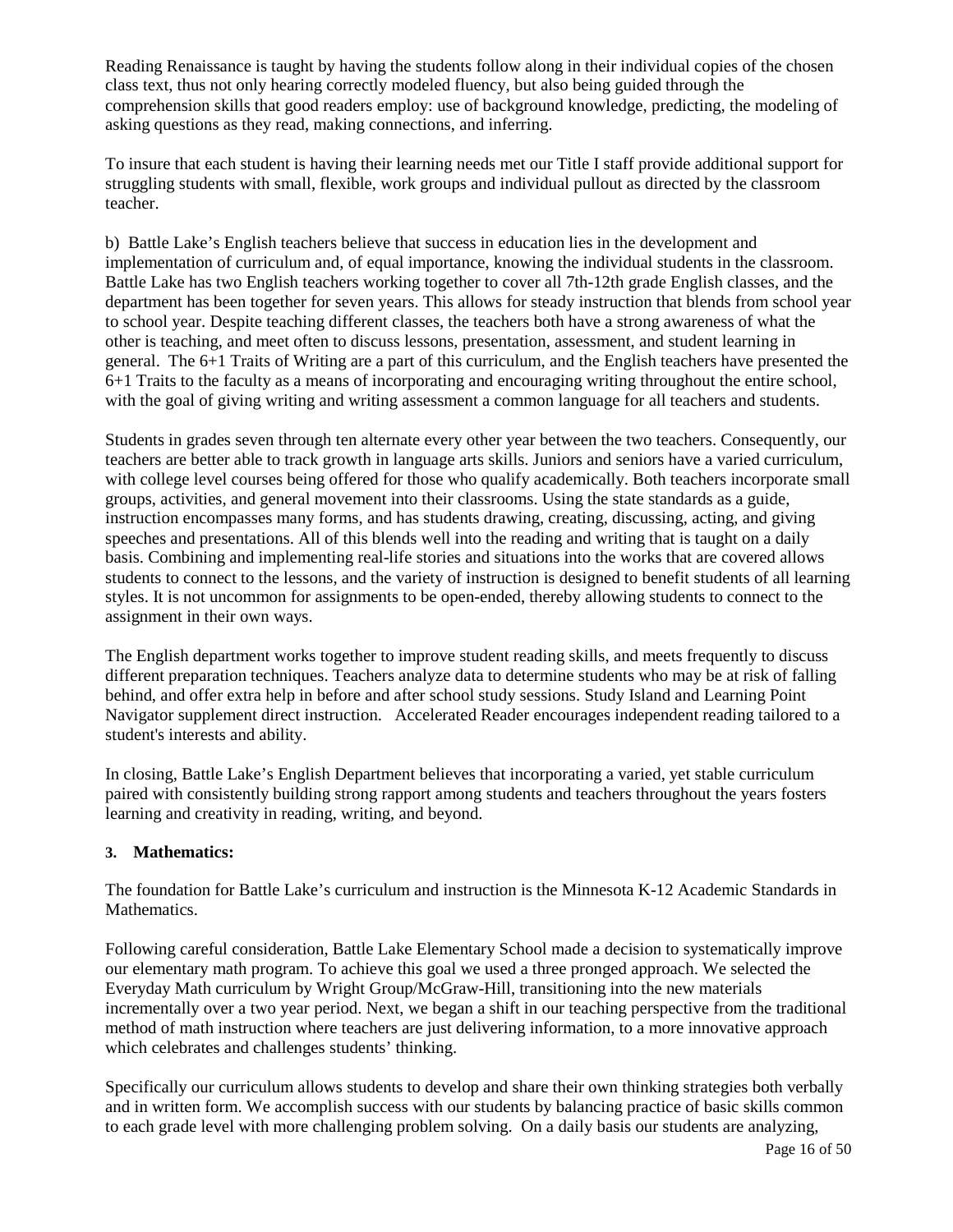exploring, making connections, and extending their knowledge by working on activities with partners or in small groups as often as possible. Engaging lessons that stimulate students' thinking and interests create the foundation for our classrooms to be filled with wonder. Students are also encouraged to set personal goals which challenge them to reach their full potential. For example; helping students focus on and accomplish measurable improvement in grades 4-6, we use the supplemental Accelerated Math program along with our core curriculum. This program helps the teachers and students manage each student's progress through a specific set of objectives based on our state standards.

If a student is struggling a variety of differentiated strategies are implemented. In grade four for example, pre-teaching lessons to struggling students has improved students' self confidence and interest in math. Grades five and six participate in an after school math practice club. Small group and 1:1 sessions with students who are not mastering standards are a regular practice. Inspiring students to take risks when trying to solve problems, individualizing instruction, practice and/or assessment to meet each students needs and learning style, all help our school build mathematics confidence and creative thinking.

This practice continues at the high school. Students that struggle with mathematics are taught the standards in classes that reflect their pace and interests. Supplemental aides such as Title I instructors give additional individual help to struggling students and we use Study Island to provide extra practice. The state's TIDE site has also been used for further individual assistance. For every student, instructors are available before and after school for individual help and encouragement.

All classes are taught with rigor and teachers adapt their pace and methods based on the class and individuals. Students that show exceptional mathematics ability are challenged with additional higher level mathematics and in some cases take independent classes supervised by the mathematics instructor. Because of the number of students that excel in mathematics, an additional class of trigonometry/algebra III was created. This course serves as an effective bridge to our college-credit algebra course.

Math knowledge and skills are applied outside the math department through the physical sciences, robotics, architectural drawing, construction trades, and other vocational courses.

In addition to the curriculum, Study Island, MCA prep, and ACT preparation are routinely taught during the school year. Students that challenge themselves by taking as many math classes as possible find that they not only earn college credits while attending Battle Lake School but are also prepared to go straight into calculus when entering the university.

Mathematics instructors teach with differentiated instruction such as traditional lecture, kinesthetic learning, pairs, small groups, and labs. Professional development activities are utilized to expose instructors to new techniques and as timely reminders of proven effective teaching practices. Instructors communicate with parents/guardians when students are struggling and have Infinite Campus as a tool to keep parents/guardians and students in touch with academic progress.

#### **4. Additional Curriculum Area:**

a) We pride ourselves on offering an outstanding variety of courses for a school our size. Through the College in the Schools program our students have the opportunity to earn up to 30 college credits without leaving the building. In addition to our core subjects, our school offers many options in the fine arts and vocational areas. Our students have the ability to study Mandarin Chinese with an in-house instructor made possible through a generous grant from the Confucius Institute.

Battle Lake's vocational program includes the Agriculture Science and Industrial Technology Departments. Both are highly respected within our community and are led by outstanding instructors who uphold high standards. Our industrial technology program begins with rotation classes for both seventh and eighth grade students. These are exploratory courses that introduce students to the shop equipment and basic skills. The high school courses include traditional electives like cabinetry while also addressing options like robotics. All juniors take a semester course from the industrial technology department. The department utilizes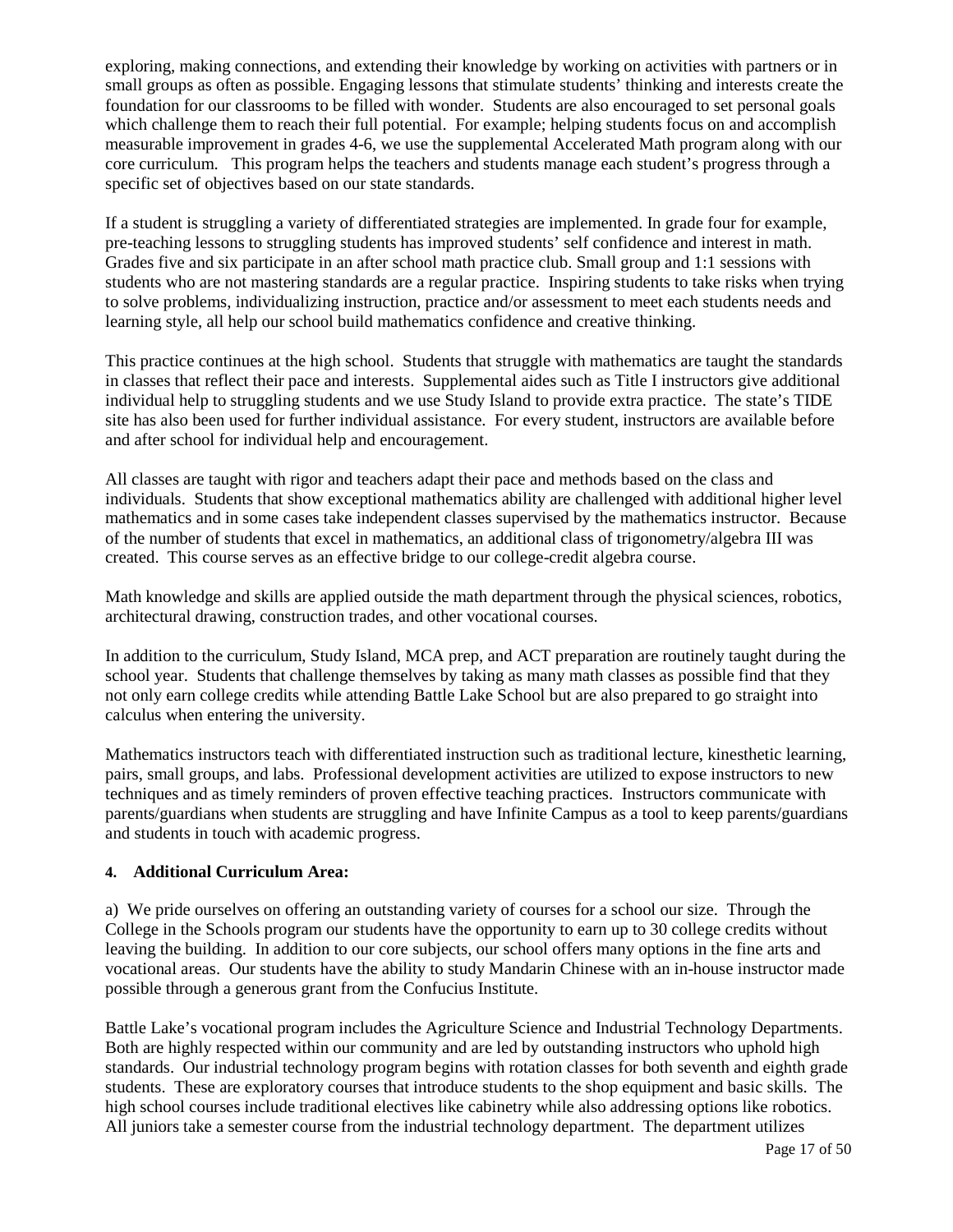AutoCad software for architectural drawing and students study design utilizing Google Sketch-Up. The recent edition of a 3-D printer now affords students a broader learning experience. As an example, in the robotics course, students can now conceptualize and design a part for their robots using available software, the part can be manufactured utilizing the 3-D printer where its functionality can be tested as part of the actual machine.

This allows students to analyze strengths and weaknesses in their designs, make modifications and create a new and better part. Students in the program may also build a house which is sold by sealed bid every other year which alternates with the construction of ice fishing houses. Student feedback indicates that our students are entering vocational programs with the skills most students have after one year of post-secondary study.

Our Agriculture Department also blends the traditional with cutting edge curricula. All students participate in an agri-science semester exploratory course as eighth and ninth graders. Students then choose among traditional electives such as Wildlife Management, Small Engines and Metal Fabrication. Students also use various testing equipment to study energy efficiency and next year we will offer a Food Science course with embedded chemistry concepts. The curriculum is extended through student participation in the FFA. The program has produced Minnesota's FFA Star Farmer and a Star Farmer Finalist within the past ten years. This is the highest honor the FFA bestows.

Our Science Department offers a well-rounded curriculum. All students are required to have four years of science to graduate. In junior high, students take Life Science as seventh graders and Earth Science as eighth graders. All freshmen take Physical Science which is an introductory course to physics and to a lesser degree chemistry. Biology is required of all sophomores. We offer college-credit courses in chemistry and physics as well as a Chemistry in the Community course where the curriculum focuses on chemistry as it pertains to issues like water quality. The advanced biology class has an ecology curriculum that incorporates research projects that can be used by local environmental agencies. Water quality testing is incorporated. We received a grant that enabled us to purchase a Sonde unit which can test many different aspects of the water including pH level, dissolved oxygen, temperature and nitrates. The class also learns how to operate equipment used to track and monitor wolves. They use radio telemetry from both the ground and the air for this purpose.

The Social Studies Department affords students curricular options designed to meet the state standards. All students take History as seventh graders. In eighth grade, students take Geography. Civics is taken by all students as freshmen and U.S. History is taken by all sophomores. As juniors and seniors, students have the following options: College Credit 20th Century History, College Credit World History, non college-credit 20th Century History, Psychology, and Sociology/Anthropology. The curriculum ensures that our students graduate with knowledge of the history of the world and of the events that have occurred and shaped the United States. They have knowledge of the geography of the world. Students also leave understanding how our system of government is structured, knowledge of our Constitution, and a deeper appreciation for our place in the world. Highlights in our curriculum include a guest presentation by a local Civil War expert that operates a local museum and a visit by students from Somalia that attend a nearby school.

Our curriculum supports a liberal arts philosophy that is central to our school's mission statement. Our goal is to ensure our graduates have a well-rounded education, can communicate effectively, act as leaders in the school and community, adapt to change, and recognize our civic responsibility. We also want them to be aware of their place in a diverse world and global economy.

b) Our district joined a newly formed Pre-K-3rd Grade Leadership Institute sponsored by the Minnesota Department of Education this spring. Participation was by invitation only and we are pleased to be on the ground floor of this exciting endeavor. This work will build upon the success we have experienced with our current model while strengthening a seamless educational experience from school readiness through third grade.

Page 18 of 50 Prior to the recent work with the Leadership Institute, our district had established literacy benchmarks for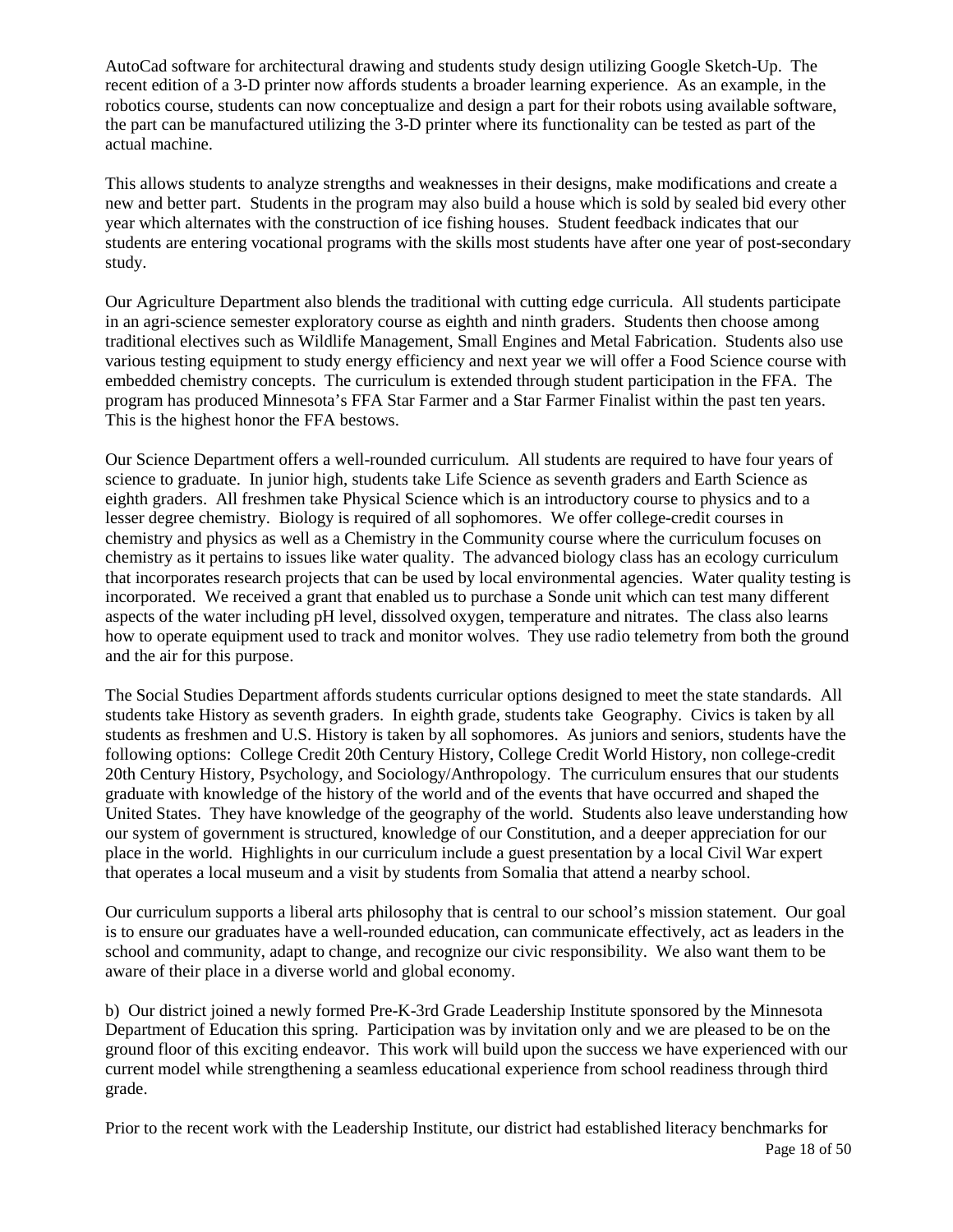students in our pre-school programs to ensure that incoming students are developmentally prepared for kindergarten. Target Scores are used to indicate proficiency in kindergarten-ready skills. We use the following benchmarks:

| Big 5 Area                | Screener    | Measure               | <b>Target Score</b> |
|---------------------------|-------------|-----------------------|---------------------|
| Phonemic Awareness        | <b>IGDI</b> | Rhyming               | 12                  |
| <b>Phonemic Awareness</b> | <b>IGDI</b> | Alliteration          |                     |
| Phonics                   | AIMSweb     | Letter Name           | 14                  |
| <b>Phonics</b>            | AIMSweb     | Letter Sound          | 8                   |
| Vocabulary                | IGDI        | <b>Picture Naming</b> | 26                  |

Our school readiness program incorporates the Brigance Screens III during a child's first year in our program. The use of this assessment tool has allowed us to address early childhood student needs more quickly and efficiently within the classroom. It has also been a very valuable source of information in our communications with a child's family.

Curriculum for the three and four year old programs follows the "Creative Curriculum for Preschool" published by Teaching Strategies. This program includes the core curriculum areas: Literacy, Math, Science and Social Studies, which are integrated into the classrooms to offer a developmentally appropriate program focusing on the education of the whole child. The curriculum addresses fine and gross motor skill development and the social and emotional growth of each child as we prepare them for kindergarten. The Pre-K classroom environment is also evaluated by the Early Language & Literacy Classroom Observation Pre-K Tool (ELLCO) which is designed to assess and promote positive literacy growth. In the 2014-2015 school year, we will be adding the Teaching Strategies Gold assessment which is correlated with the Creative Curriculum.

Our kindergarten program has participated in the Minnesota School Readiness Study hosted by the Minnesota Department of Education for the past decade. We gather and analyze assessment data of student performance and readiness as they leave Pre-K and enter kindergarten. This participation has supported the alignment of the Pre-K and kindergarten standards, expectations and curriculum. The kindergarten classrooms use the Brigance Early Childhood Developmental Inventory tool as the school readiness assessment tool.

The K-3 programs work with the Minnesota Reading Corps to address the literacy needs of emergent and beginning readers. Our district uses the AIMSweb assessment system to identify at-risk students early and we use our Title I staff to provide literacy interventions daily and monitor student progress weekly.

Convincing evidence suggests that several key factors play a role in narrowing achievement gaps and creating the essential knowledge base within young children as a foundation for future learning success. 1. Schools successfully engage families in the education of their child. 2. Schools use a data-driven decisionmaking process. 3. Schools emphasize quality curricula and instruction carefully aligned to standards. 4. Schools operate under the guidance of effective leadership. We have made many changes in the design and delivery of our school readiness programs over the past five years. Our work will continue to focus on best practices that support the developmental growth of our young children.

#### **5. Instructional Methods:**

As a very small school district, differentiated instruction plays a critical role in ensuring all of our students achieve strong learning growth. Examples of differentiated instruction in the classroom are numerous. We embed technology into the study of our academic standards to enhance the quality of our lessons by making learning more interactive and engaging. Teachers differentiate instruction through the modification of content, process, and products. All three of these areas are effectively employed due to a clear understanding of student needs gathered through data collection and discussed at regularly scheduled grade level and staff meetings.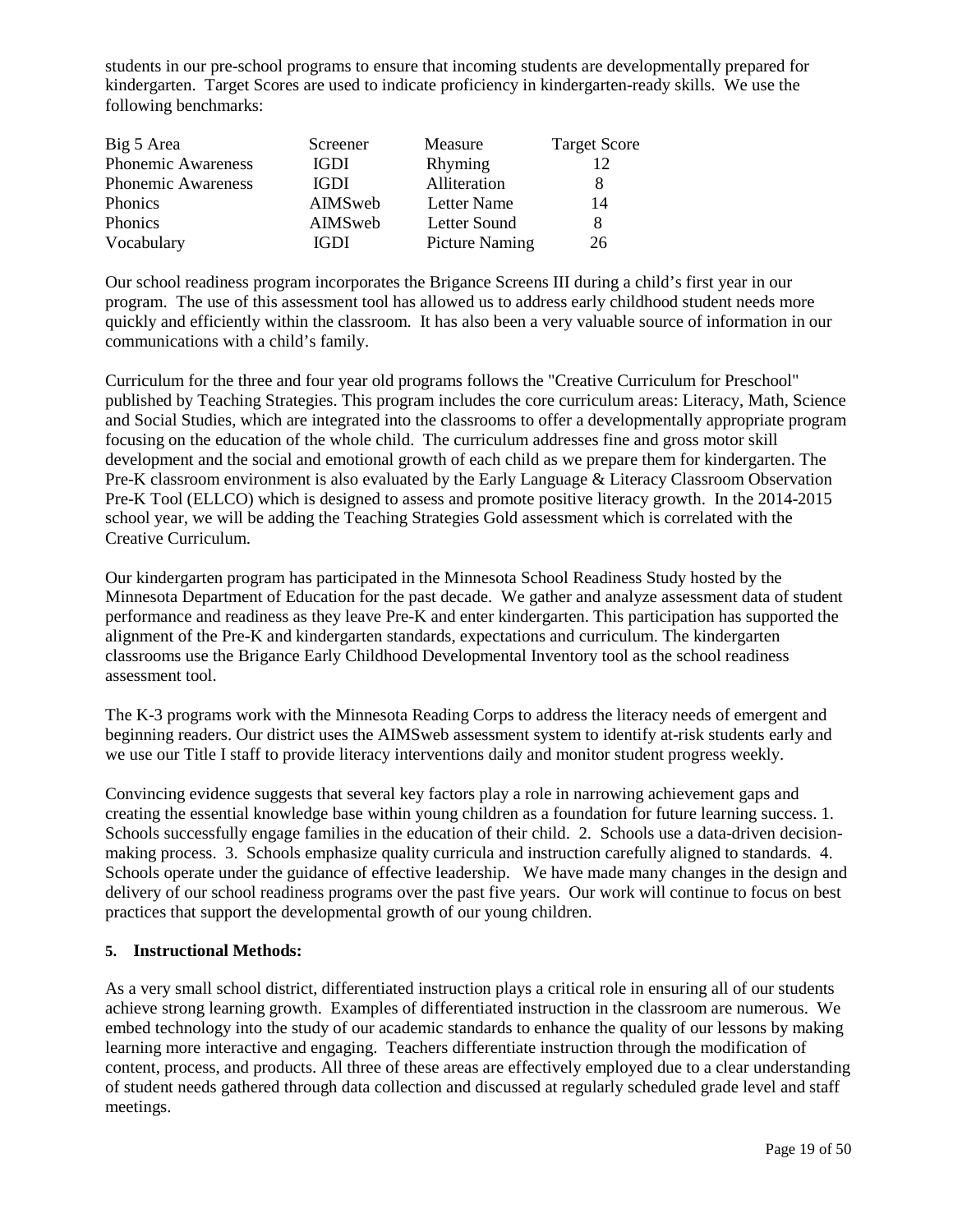Content is modified in several ways. In language arts classes, students are provided with text at their individual reading levels. Students are given leveled readers as part of core curriculum and use the Accelerated Reader program which provides appropriate level content and student choice - a key strategy in differentiation. Language Arts/English teachers are aware of students' various learning styles and purposely craft assignments and assessments to take these into consideration. In our classrooms, assessment is conducted in a variety of formats. An example is the monitoring of comprehension of a play or story that is first read and then acted out in small student groups. Vocal and instrumental music utilize Smart Music software that enables students of all abilities to practice and receive feedback on instrumental pieces matching their skill level.

Accelerated math is also used with students working at their own level and pace. Students above grade level are provided opportunities to pursue advanced standards both individually and in small groups as well as compete in the Math Masters program and Science and Math Expo. Online tutorial sites such as Wolfram Alpha and Kahn Academy are utilized as an extension of classroom instruction as are Title I study groups. Elementary students may also qualify for Project Challenge, which meets once weekly for academic enrichment in all subject areas. Learning centers and free choice time, including such features as books on tape and tactile tables, provide additional opportunities for individualized learning. Finally, adjustments in the learning environment; working inside a small tent, on the floor, at tables, soft furniture, or even sitting on exercise balls, helps meet those learning styles as well.

Smart boards are one of the many tools our teachers use to differentiate process. All elementary classrooms and nearly all high school classrooms are now equipped with this technology. The boards allow students to manipulate text, graphs, etc. through actual touch or the use of a keypad. Color and sound can easily be manipulated as well. Teachers use varied graphic organizers such as T-notes and Venn diagrams and provide individual and small group learning opportunities. Qualifying students receive supplemental support through the use of Title I instructors and paraprofessional educators. In health, the use of a pair and share techniques and the jig-sawing method allows for the stronger students to assist/teach the less skilled students. Business classes use student response systems (clickers). When questioned, the entire class can click a response allowing the instructor to immediately gauge the degree of student understanding and modify instruction.

Staff also differentiates products – how students show they have mastered an objective. Students in fifth grade social studies may type a research paper or create a visual representation - accompanied by an oral presentation - on specific standards. Assignment length is varied depending on skill sets. For example, certain students may chose ten of the twenty spelling words to focus on while others may be given additional challenge words. In art, the size of the project and the media used are adapted. This allows us to accommodate students with limited motor skills and particular tactile and sensory concerns. Students problem-solve and provide feedback important for the evaluation of artwork. Industrial Technology may assign students the task of building a robot that will perform specific functions. Students use Google Sketch-Up to design parts, print them with the 3D printer, incorporate them into their robot and test them for functionality. While the learning objective is the same, the process students take from design to manufacture to build varies greatly. Finally, many of our teachers use the R.A.F.T. strategy, allowing students to choose the Role, Audience, Format, and Topic while meeting appropriate lesson objectives.

#### **6. Professional Development:**

Our district follows a professional development plan supporting teacher and district growth.

The first component to our approach is data analysis. Each August, we host a data retreat to review testing data and other pertinent information. Results are shared among all school district staff and among all district residents. We look for longitudinal trends in the data that may suggest adaptation to curricula or the need to address specific instructional practices.

The second component of our plan emphasizes instructional improvement. This involves utilizing content specialists to work with us on specific strategies, group study of selective literature, focused learning on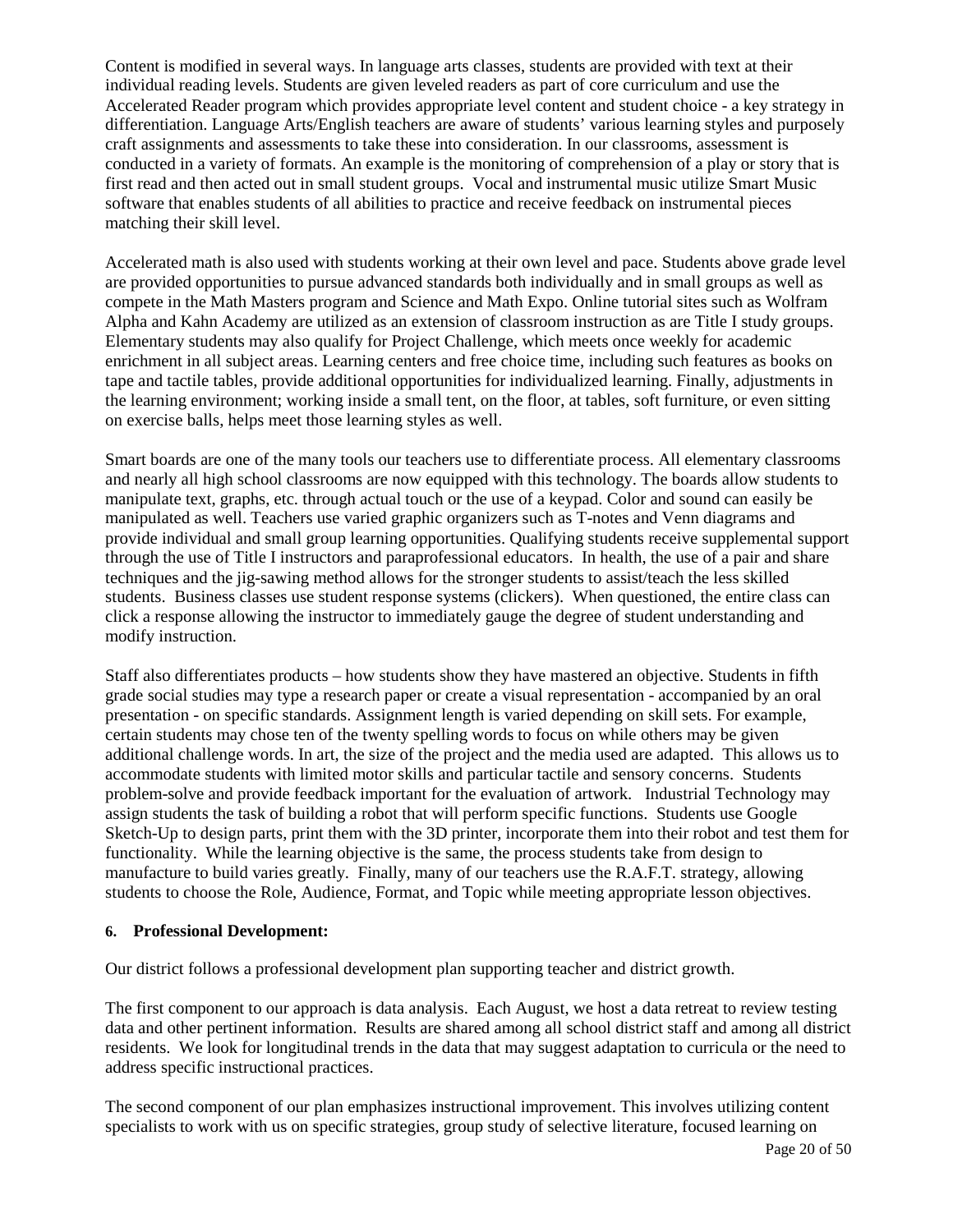differentiated instruction, technology integration strategies, Response To Intervention, and other topics.

The third component consists of license renewal components in Minnesota. 1. Positive Behavioral Intervention Strategies. 2. Accommodation, Modification, and Adaptation of Curriculum, Materials, and Instruction. 3. Key Warning Signs for Early-Onset Mental Illness in Children and Adolescents. 4. Reading Preparation. 5. Technology.

The fourth component is group learning and sharing. Reflection on how to integrate new information or practices into daily performance and creating a plan to carry out this transformation is an essential expectation.

What impact have these changes brought?

1. We devoted an entire year preparing to implement a Response To Intervention model in our school. We continue to support its practice with targeting professional development activities. This was a major shift for both teachers and Title I personnel, but resulted in great student achievement results. 2. Last year we read, The Fundamental 5: The Formula for Quality Instruction. This brought increased focus on teaching to the objective, utilizing purposeful small group discussion, and incorporating daily writing activities. Although somewhat unconventional, teachers were assigned to small study groups – each containing both elementary and high school level teachers. One component of The Fundamental 5 was read, discussed and incorporated each month. The entire focus was on instructional improvement. Teachers wrote and submitted reflection papers on what they had learned and how it had changed their teaching at the end of the year.

3. This year, we are reading, Mindset: The New Psychology of Success by Carol Dweck. It is providing greater recognition of how powerful viewing student potential through a growth-mindset can be in helping students reach their potential.

Our professional development activities are meaningful and purposeful. We use professional development as a tool to increase organizational skill and capacity and a means to reach student learning goals.

#### **7. School Leadership**

The school leadership model in our district has undergone several transformations in recent years due to severe financial pressures on our district. Our district presently has one administrator with a role of K-12 principal and district superintendent. Our priority in utilizing resources is to maintain an outstanding faculty and offer a wide array of program options for our students.

The present administrative configuration brought the need to develop the organization's internal leadership capacity. Site-team leadership and committee leadership ensures that the school continue to be progressive and responsive to changing needs. The following committee structure exists within the school: Site Council, Staff Development Committee, Safety Committee, Technology Committee, Wellness Committee, Continuing Education Committee and RTI/Curricula & Instruction Committee as well as ad hoc committees.

Our model challenges staff members to grow in new roles with new responsibilities. We have truly found that having the right administrative "model" is far less important than having the right people with the right skill sets in place to carry out the work that needs to be done in a high performing school.

We view the educational experience we are providing holistically from a pre-K-12 perspective. One of the distinct advantages of a school our size is that we recognize the work that is being done at all age levels.

The principal plays a key role in gathering information, soliciting ideas on how to improve the school and being a conduit between ideas and committee structure. Recent examples show the wide-range of decisionmaking employed. We have adjusted our master schedule to accommodate instructional priorities. We became a Ramp-Up-To-Readiness school to better provide our students with the skills and knowledge they need to make career decisions. We have a curriculum review cycle and a process for making curricular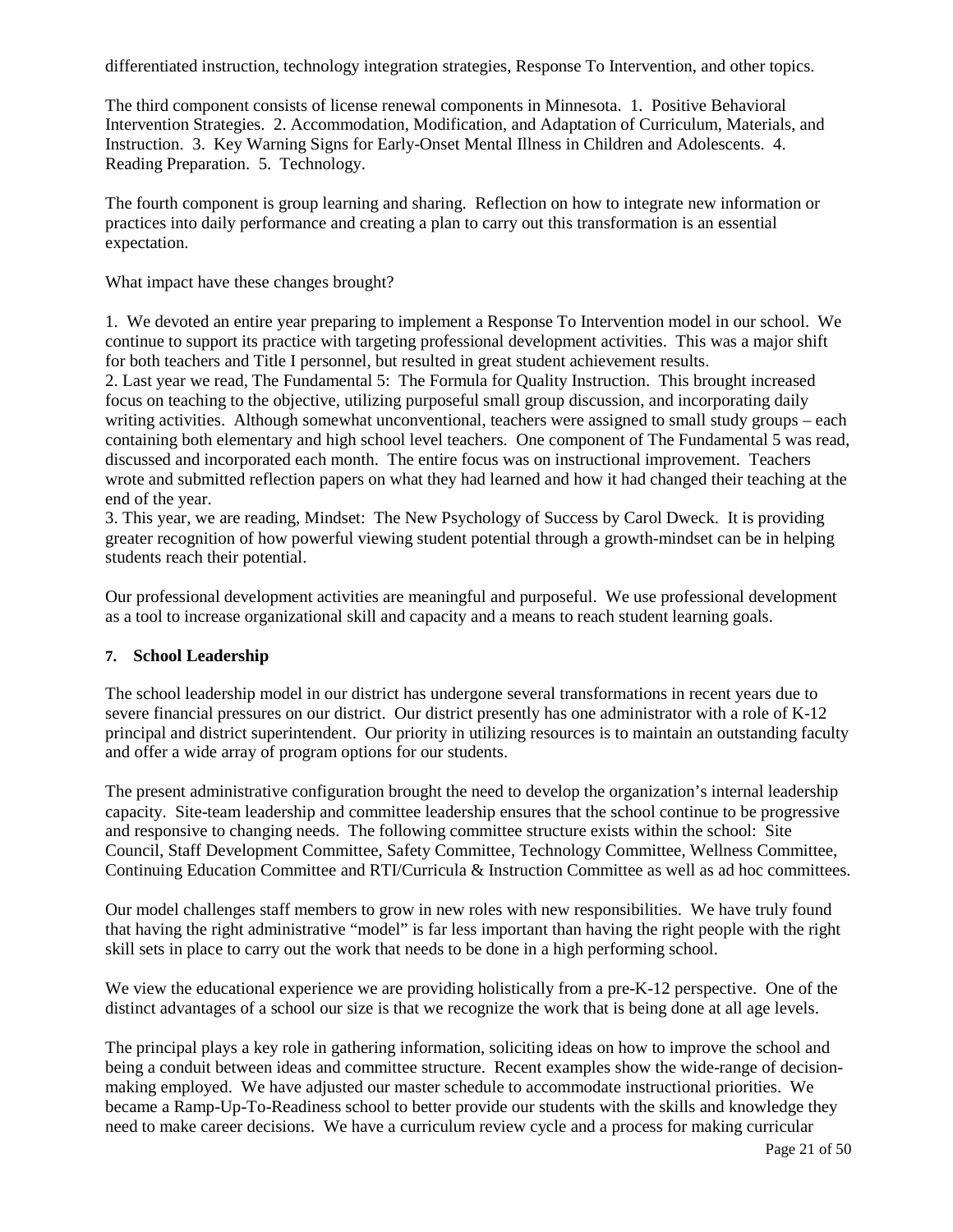decisions. We have a system to collect and analyze data and our results are discussed and shared across the district. All of these initiatives started because the principal and staff have established relationships built on trust, respect and a common interest in providing an excellent education.

When school leaders demonstrate that they are not afraid of growth, change, and challenge - it establishes a school culture where innovation and risk are promoted and celebrated. The district's test results are a tangible way of demonstrating that the shared decision-making model we employ is working and that we are putting the best interests of our students as our highest priority.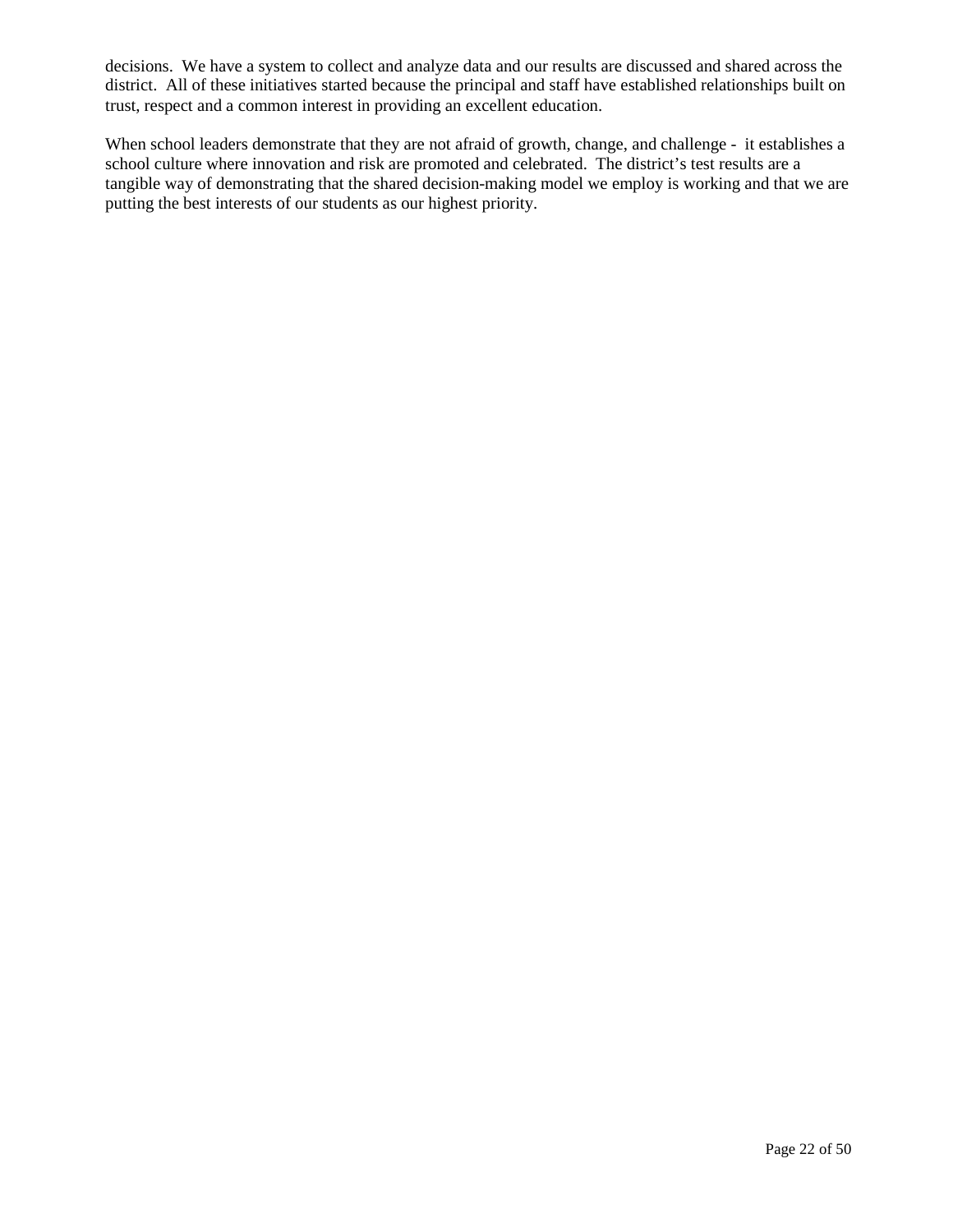**Subject:** <u>Math</u><br> **All Students Tested/Grade:** 11 **Test: MCA II**<br> **Edition/Public Publisher:** American Institute for Research

| School Year                      | 2012-2013        | 2011-2012        | 2010-2011        | 2009-2010      | 2008-2009      |
|----------------------------------|------------------|------------------|------------------|----------------|----------------|
| Testing month                    | Apr              | Apr              | Apr              | Apr            | Apr            |
| <b>SCHOOL SCORES*</b>            |                  |                  |                  |                |                |
| % Proficient plus % Advanced     | 71               | 50               | 47               | 37             | 41             |
| % Advanced                       | 29               | 21               | 19               | 15             | 14             |
| Number of students tested        | 28               | 34               | 36               | 41             | 49             |
| Percent of total students tested | 100              | 100              | 100              | 100            | 100            |
| Number of students tested with   | $\mathbf{1}$     | $\mathbf{1}$     | $\overline{0}$   | $\mathbf{1}$   | $\mathbf{1}$   |
| alternative assessment           |                  |                  |                  |                |                |
| % of students tested with        | 3                | 3                | $\mathbf{0}$     | $\overline{2}$ | $\overline{2}$ |
| alternative assessment           |                  |                  |                  |                |                |
| <b>SUBGROUP SCORES</b>           |                  |                  |                  |                |                |
| 1. Free and Reduced-Price        |                  |                  |                  |                |                |
| Meals/Socio-Economic/            |                  |                  |                  |                |                |
| <b>Disadvantaged Students</b>    |                  |                  |                  |                |                |
| % Proficient plus % Advanced     | 86               | 33               | 29               | 25             | 18             |
| % Advanced                       | 29               | 13               | 14               | 6              | 6              |
| Number of students tested        | $\overline{7}$   | 15               | 14               | 16             | 17             |
| 2. Students receiving Special    |                  |                  |                  |                |                |
| <b>Education</b>                 |                  |                  |                  |                |                |
| % Proficient plus % Advanced     | 100              | $\boldsymbol{0}$ | 25               | $\mathbf{0}$   | $\overline{0}$ |
| % Advanced                       | $\boldsymbol{0}$ | $\boldsymbol{0}$ | $\boldsymbol{0}$ | $\overline{0}$ | $\overline{0}$ |
| Number of students tested        | $\mathbf{1}$     | $\mathbf{1}$     | $\overline{4}$   | $\mathbf{1}$   | 5              |
| 3. English Language Learner      |                  |                  |                  |                |                |
| <b>Students</b>                  |                  |                  |                  |                |                |
| % Proficient plus % Advanced     |                  |                  |                  |                |                |
| % Advanced                       |                  |                  |                  |                |                |
| Number of students tested        |                  |                  |                  |                |                |
| 4. Hispanic or Latino            |                  |                  |                  |                |                |
| <b>Students</b>                  |                  |                  |                  |                |                |
| % Proficient plus % Advanced     |                  |                  |                  |                |                |
| % Advanced                       |                  |                  |                  |                |                |
| Number of students tested        |                  |                  |                  |                |                |
| 5. African- American             |                  |                  |                  |                |                |
| <b>Students</b>                  |                  |                  |                  |                |                |
| % Proficient plus % Advanced     | 100              |                  | $\overline{0}$   | $\overline{0}$ | $\overline{0}$ |
| % Advanced                       | $\overline{0}$   |                  | $\boldsymbol{0}$ | $\overline{0}$ | $\overline{0}$ |
| Number of students tested        | $\mathbf{1}$     |                  | 1                | 1              | 1              |
| <b>6. Asian Students</b>         |                  |                  |                  |                |                |
| % Proficient plus % Advanced     |                  | 50               |                  |                |                |
| % Advanced                       |                  | 50               |                  |                |                |
| Number of students tested        |                  | $\overline{2}$   |                  |                |                |
| 7. American Indian or            |                  |                  |                  |                |                |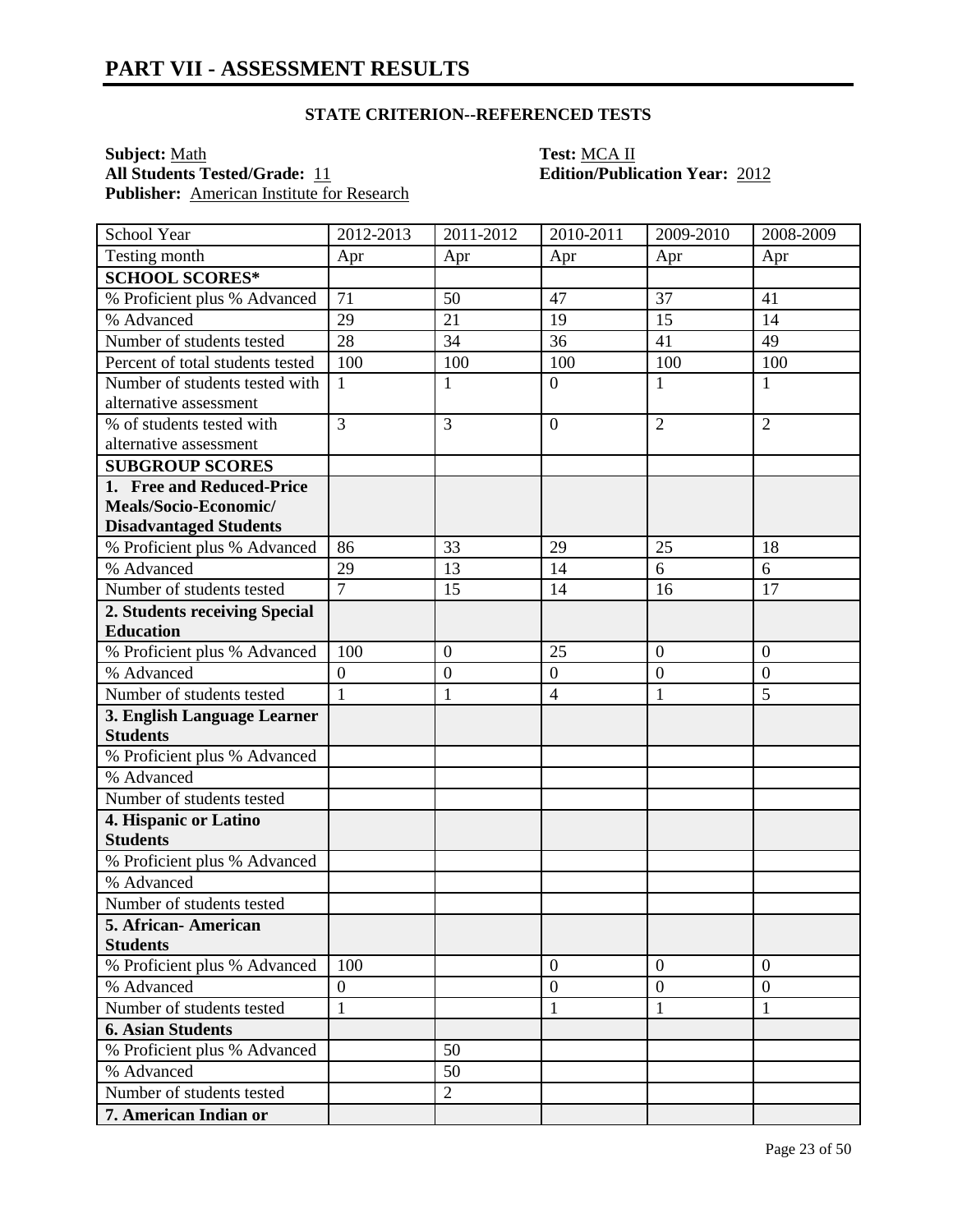| <b>Alaska Native Students</b>    |    |    |    |    |    |
|----------------------------------|----|----|----|----|----|
| % Proficient plus % Advanced     |    |    |    |    |    |
| % Advanced                       |    |    |    |    |    |
| Number of students tested        |    |    |    |    |    |
| 8. Native Hawaiian or other      |    |    |    |    |    |
| <b>Pacific Islander Students</b> |    |    |    |    |    |
| % Proficient plus % Advanced     |    |    |    |    |    |
| % Advanced                       |    |    |    |    |    |
| Number of students tested        |    |    |    |    |    |
| 9. White Students                |    |    |    |    |    |
| % Proficient plus % Advanced     | 70 | 50 | 49 | 38 | 42 |
| % Advanced                       | 30 | 19 | 20 | 15 | 15 |
| Number of students tested        | 27 | 32 | 35 | 40 | 48 |
| 10. Two or More Races            |    |    |    |    |    |
| identified Students              |    |    |    |    |    |
| % Proficient plus % Advanced     |    |    |    |    |    |
| % Advanced                       |    |    |    |    |    |
| Number of students tested        |    |    |    |    |    |
| 11. Other 1: Other 1             |    |    |    |    |    |
| % Proficient plus % Advanced     |    |    |    |    |    |
| % Advanced                       |    |    |    |    |    |
| Number of students tested        |    |    |    |    |    |
| 12. Other 2: Other 2             |    |    |    |    |    |
| % Proficient plus % Advanced     |    |    |    |    |    |
| % Advanced                       |    |    |    |    |    |
| Number of students tested        |    |    |    |    |    |
| 13. Other 3: Other 3             |    |    |    |    |    |
| % Proficient plus % Advanced     |    |    |    |    |    |
| % Advanced                       |    |    |    |    |    |
| Number of students tested        |    |    |    |    |    |

**NOTES:** In 2012-2013 we used the MTAS (Minnesota Test of Academic Skills) as an alternative assessment for one special education student who is Developmentally and Cognitively Delayed. In 2011- 2012 we used the MTAS as an alternative assessment for one special education student who is Developmentally and Cognitively Delayed. Areas left blank are "Not Applicable"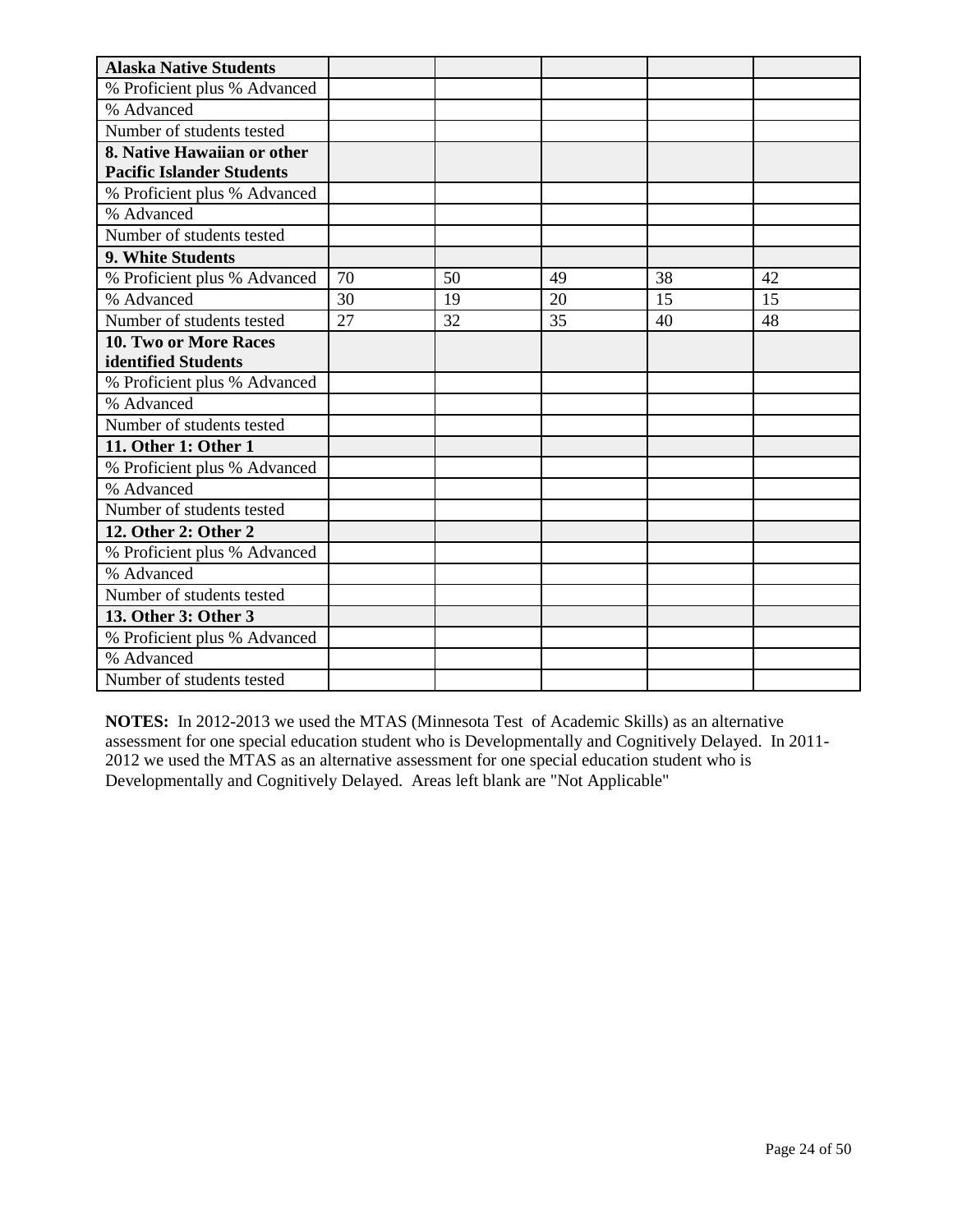### **Subject:** <u>Math **Test:** MCA III & MCA II</u><br> **All Students Tested/Grade:** 3 **Test: Edition/Publication Year:** 2012 **All Students Tested/Grade:** 3 **Edition/Publication Year:** 2012 **Publisher:** American Institute for Research or Pearson

| School Year                      | 2012-2013        | 2011-2012        | 2010-2011        | 2009-2010        | 2008-2009        |
|----------------------------------|------------------|------------------|------------------|------------------|------------------|
| Testing month                    | Apr              | Apr              | Apr              | Apr              | Apr              |
| <b>SCHOOL SCORES*</b>            |                  |                  |                  |                  |                  |
| % Meets plus % Exceeds           | 86               | 77               | 64               | 93               | 97               |
| % Exceeds                        | 57               | 29               | 29               | 66               | 58               |
| Number of students tested        | 35               | 31               | 28               | 44               | 31               |
| Percent of total students tested | 100              | 100              | 100              | 100              | 100              |
| Number of students tested with   | $\overline{0}$   | $\boldsymbol{0}$ | $\mathbf{0}$     | $\overline{0}$   | $\boldsymbol{0}$ |
| alternative assessment           |                  |                  |                  |                  |                  |
| % of students tested with        | $\overline{0}$   | $\overline{0}$   | $\overline{0}$   | $\overline{0}$   | $\overline{0}$   |
| alternative assessment           |                  |                  |                  |                  |                  |
| <b>SUBGROUP SCORES</b>           |                  |                  |                  |                  |                  |
| 1. Free and Reduced-Price        |                  |                  |                  |                  |                  |
| Meals/Socio-Economic/            |                  |                  |                  |                  |                  |
| <b>Disadvantaged Students</b>    |                  |                  |                  |                  |                  |
| % Meets plus % Exceeds           | 67               | 67               | 54               | 94               | 92               |
| % Exceeds                        | 47               | 8                | 23               | 63               | 54               |
| Number of students tested        | 15               | 12               | 13               | 16               | 13               |
| 2. Students receiving Special    |                  |                  |                  |                  |                  |
| <b>Education</b>                 |                  |                  |                  |                  |                  |
| % Meets plus % Exceeds           | 20               | 50               | $\overline{0}$   | 50               | 75               |
| % Exceeds                        | 20               | 17               | $\boldsymbol{0}$ | 25               | $\overline{0}$   |
| Number of students tested        | 5                | 6                | 3                | $\overline{4}$   | $\overline{4}$   |
| 3. English Language Learner      |                  |                  |                  |                  |                  |
| <b>Students</b>                  |                  |                  |                  |                  |                  |
| % Meets plus % Exceeds           | $\overline{0}$   | $\boldsymbol{0}$ | $\overline{0}$   | $\overline{0}$   | $\boldsymbol{0}$ |
| % Exceeds                        | $\overline{0}$   | $\boldsymbol{0}$ | $\overline{0}$   | $\overline{0}$   | $\overline{0}$   |
| Number of students tested        | $\overline{0}$   | $\boldsymbol{0}$ | $\boldsymbol{0}$ | $\boldsymbol{0}$ | $\boldsymbol{0}$ |
| 4. Hispanic or Latino            |                  |                  |                  |                  |                  |
| <b>Students</b>                  |                  |                  |                  |                  |                  |
| % Meets plus % Exceeds           | 100              | $\mathbf{0}$     | $\boldsymbol{0}$ | $\overline{0}$   | 100              |
| % Exceeds                        | $\overline{0}$   | $\boldsymbol{0}$ | $\overline{0}$   | $\overline{0}$   | 100              |
| Number of students tested        | $\mathbf{1}$     | $\overline{2}$   | $\overline{0}$   | $\overline{0}$   | 1                |
| 5. African- American             |                  |                  |                  |                  |                  |
| <b>Students</b>                  |                  |                  |                  |                  |                  |
| % Meets plus % Exceeds           | $\overline{0}$   | 100              | $\overline{0}$   | $\theta$         | $\overline{0}$   |
| % Exceeds                        | $\overline{0}$   | $\overline{0}$   | $\overline{0}$   | $\overline{0}$   | $\overline{0}$   |
| Number of students tested        | $\overline{0}$   | $\boldsymbol{0}$ | $\mathbf{0}$     | $\overline{0}$   | $\boldsymbol{0}$ |
| <b>6. Asian Students</b>         |                  |                  |                  |                  |                  |
| % Meets plus % Exceeds           | 100              | $\overline{0}$   | $\overline{0}$   | $\overline{0}$   | $\overline{0}$   |
| % Exceeds                        | $\boldsymbol{0}$ | $\boldsymbol{0}$ | $\boldsymbol{0}$ | $\boldsymbol{0}$ | $\overline{0}$   |
| Number of students tested        | $\mathbf{1}$     | $\boldsymbol{0}$ | $\mathbf{1}$     | $\overline{0}$   | $\boldsymbol{0}$ |
| 7. American Indian or            |                  |                  |                  |                  |                  |
| <b>Alaska Native Students</b>    |                  |                  |                  |                  |                  |
| % Meets plus % Exceeds           |                  |                  |                  |                  |                  |
| % Exceeds                        |                  |                  |                  |                  |                  |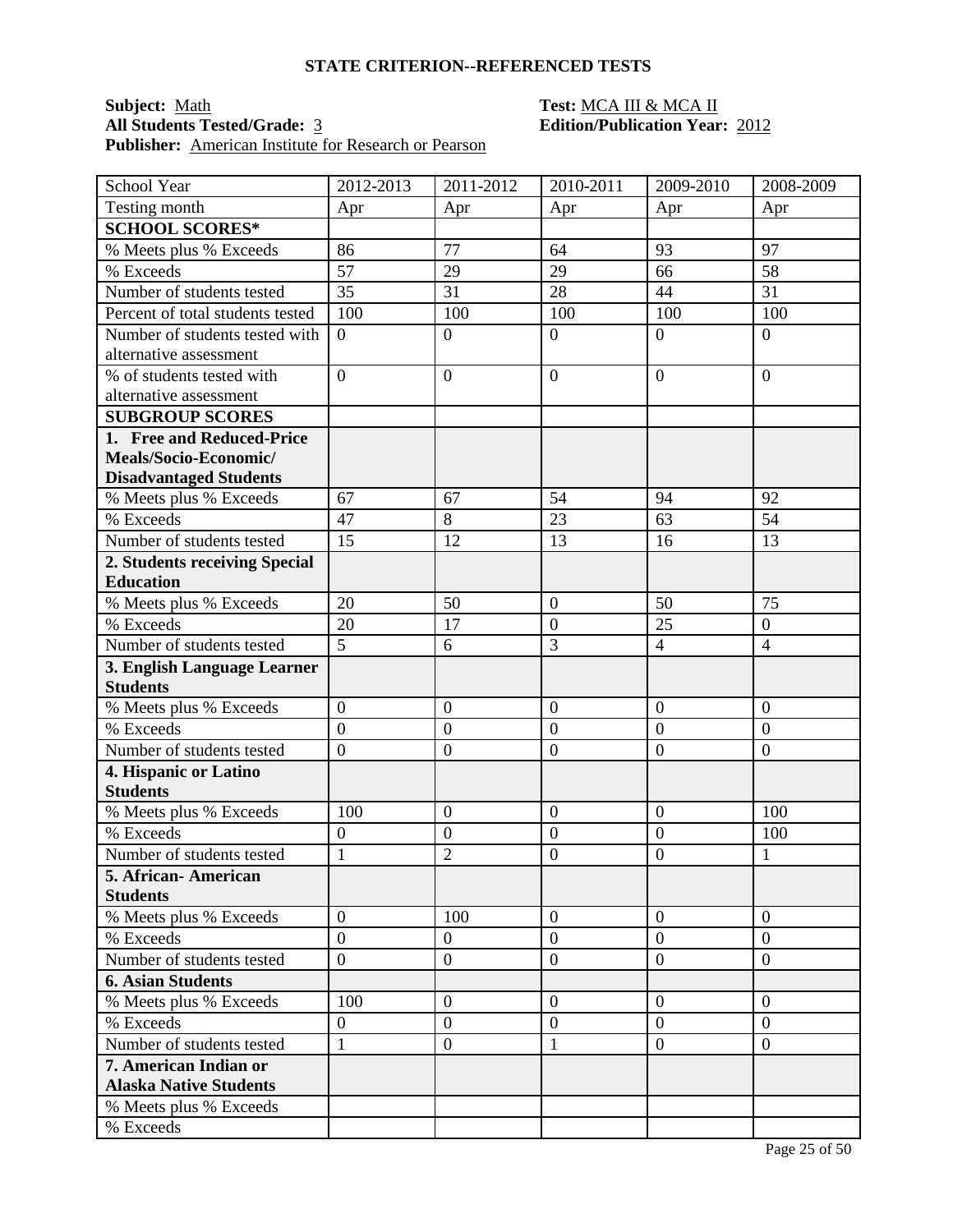| Number of students tested        |    |    |    |    |    |
|----------------------------------|----|----|----|----|----|
| 8. Native Hawaiian or other      |    |    |    |    |    |
| <b>Pacific Islander Students</b> |    |    |    |    |    |
| % Meets plus % Exceeds           |    |    |    |    |    |
| % Exceeds                        |    |    |    |    |    |
| Number of students tested        |    |    |    |    |    |
| 9. White Students                |    |    |    |    |    |
| % Meets plus % Exceeds           | 85 | 81 | 67 | 93 | 97 |
| % Exceeds                        | 61 | 33 | 30 | 66 | 58 |
| Number of students tested        | 33 | 27 | 27 | 44 | 30 |
| <b>10. Two or More Races</b>     |    |    |    |    |    |
| identified Students              |    |    |    |    |    |
| % Meets plus % Exceeds           |    |    |    |    |    |
| % Exceeds                        |    |    |    |    |    |
| Number of students tested        |    |    |    |    |    |
| 11. Other 1: Other 1             |    |    |    |    |    |
| % Meets plus % Exceeds           |    |    |    |    |    |
| % Exceeds                        |    |    |    |    |    |
| Number of students tested        |    |    |    |    |    |
| 12. Other 2: Other 2             |    |    |    |    |    |
| % Meets plus % Exceeds           |    |    |    |    |    |
| % Exceeds                        |    |    |    |    |    |
| Number of students tested        |    |    |    |    |    |
| 13. Other 3: Other 3             |    |    |    |    |    |
| % Meets plus % Exceeds           |    |    |    |    |    |
| % Exceeds                        |    |    |    |    |    |
| Number of students tested        |    |    |    |    |    |

**NOTES:** In 2011-2012 we used the MTAS as an alternate assessment for a special education student with Down's Syndrome. Blank spaces means "Not Applicable"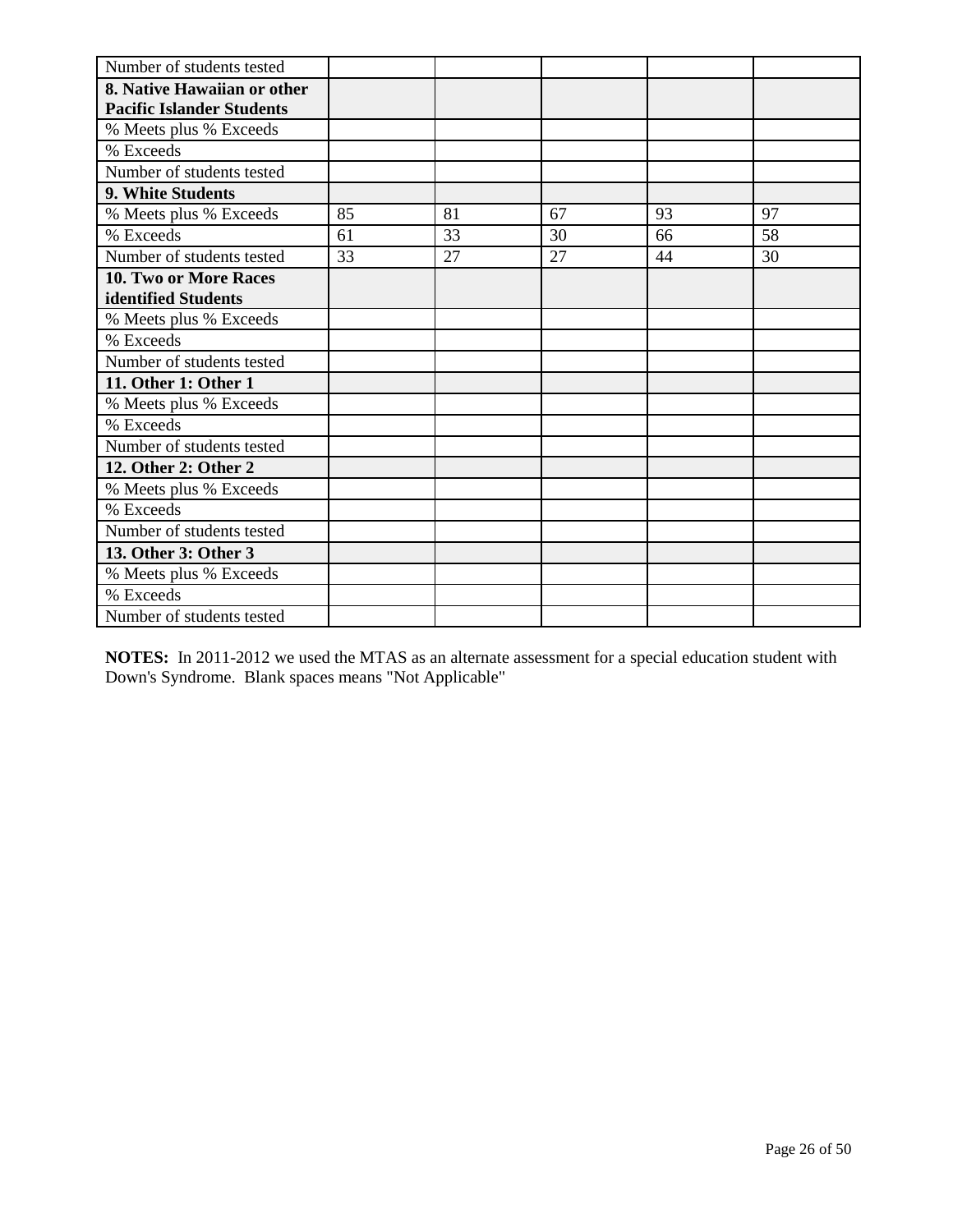### **Subject:** <u>Math **Test:** MCA II & MCA III</u><br> **All Students Tested/Grade:** 4 **Test: Edition/Publication Year Publisher:** American Institute for Research & Pearson

| School Year                                | 2012-2013                        | 2011-2012        | 2010-2011      | 2009-2010      | 2008-2009        |
|--------------------------------------------|----------------------------------|------------------|----------------|----------------|------------------|
| Testing month                              | Apr                              | Apr              | Apr            | Apr            | Apr              |
| <b>SCHOOL SCORES*</b>                      |                                  |                  |                |                |                  |
| % Proficient plus % Advanced               | 68                               | 73               | 79             | 92             | 85               |
| % Advanced                                 | 29                               | 30               | 33             | 54             | 49               |
| Number of students tested                  | 34                               | 30               | 42             | 37             | 33               |
| Percent of total students tested           | 100                              | 100              | 100            | 100            | 100              |
| Number of students tested with             | $\mathbf{1}$                     | $\boldsymbol{0}$ | $\overline{0}$ | $\overline{0}$ | $\boldsymbol{0}$ |
| alternative assessment                     |                                  |                  |                |                |                  |
| % of students tested with                  | $\overline{3}$                   | $\overline{0}$   | $\overline{0}$ | $\overline{0}$ | $\overline{0}$   |
| alternative assessment                     |                                  |                  |                |                |                  |
| <b>SUBGROUP SCORES</b>                     |                                  |                  |                |                |                  |
| 1. Free and Reduced-Price                  |                                  |                  |                |                |                  |
| Meals/Socio-Economic/                      |                                  |                  |                |                |                  |
| <b>Disadvantaged Students</b>              |                                  |                  |                |                |                  |
| % Proficient plus % Advanced               | 43                               | 64               | 61             | 88             | 70               |
| % Advanced                                 | $\overline{7}$                   | 14               | 22             | 41             | 50               |
| Number of students tested                  | 14                               | 14               | 18             | 17             | 10               |
| 2. Students receiving Special              |                                  |                  |                |                |                  |
| <b>Education</b>                           |                                  |                  |                |                |                  |
| % Proficient plus % Advanced               | 50                               | $\boldsymbol{0}$ | 40             | 33             | 100              |
| % Advanced                                 | 17                               | $\mathbf{0}$     | 40             | $\overline{0}$ | 100              |
| Number of students tested                  | 6                                | 3                | 5              | $\overline{3}$ | $\mathbf{1}$     |
| 3. English Language Learner                |                                  |                  |                |                |                  |
| <b>Students</b>                            |                                  |                  |                |                |                  |
| % Proficient plus % Advanced               |                                  |                  |                |                |                  |
| % Advanced                                 |                                  |                  |                |                |                  |
| Number of students tested                  |                                  |                  |                |                |                  |
| 4. Hispanic or Latino<br><b>Students</b>   |                                  |                  |                |                |                  |
|                                            | $\boldsymbol{0}$                 |                  |                | 50             |                  |
| % Proficient plus % Advanced<br>% Advanced |                                  |                  |                | 100            |                  |
|                                            | $\boldsymbol{0}$<br>$\mathbf{1}$ |                  |                |                |                  |
| Number of students tested                  |                                  |                  |                | $\sqrt{2}$     |                  |
| 5. African- American<br><b>Students</b>    |                                  |                  |                |                |                  |
| % Proficient plus % Advanced               | 50                               |                  |                |                | 50               |
| % Advanced                                 | $\overline{0}$                   |                  |                |                | $\boldsymbol{0}$ |
| Number of students tested                  | $\overline{2}$                   |                  |                |                | $\overline{2}$   |
| <b>6. Asian Students</b>                   |                                  |                  |                |                |                  |
| % Proficient plus % Advanced               |                                  | 100              |                |                |                  |
| % Advanced                                 |                                  | $\boldsymbol{0}$ |                |                |                  |
| Number of students tested                  |                                  | 1                |                |                |                  |
| 7. American Indian or                      |                                  |                  |                |                |                  |
| <b>Alaska Native Students</b>              |                                  |                  |                |                |                  |
| % Proficient plus % Advanced               |                                  |                  |                |                |                  |
| % Advanced                                 |                                  |                  |                |                |                  |
|                                            |                                  |                  |                |                |                  |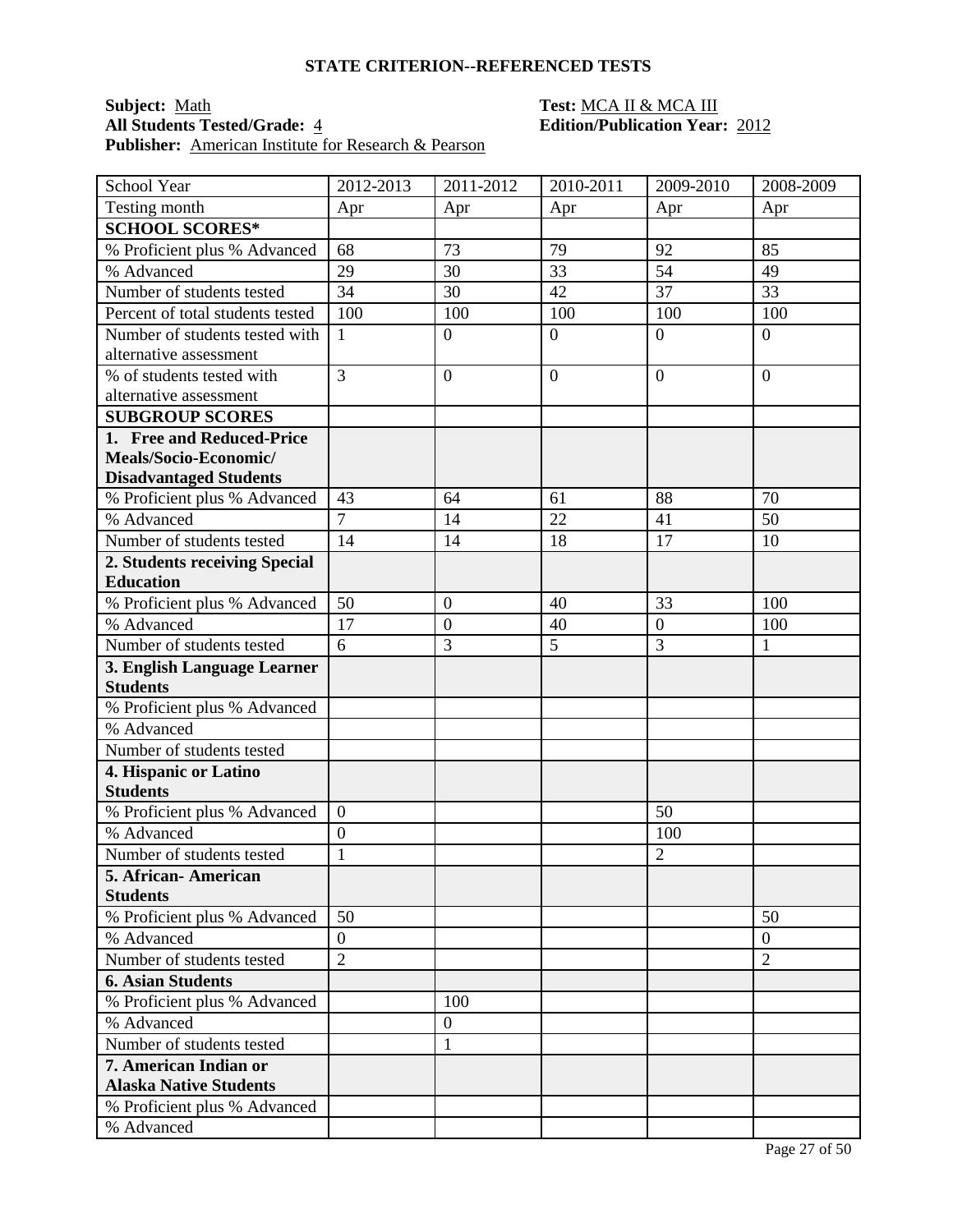| Number of students tested        |    |    |    |    |    |
|----------------------------------|----|----|----|----|----|
| 8. Native Hawaiian or other      |    |    |    |    |    |
| <b>Pacific Islander Students</b> |    |    |    |    |    |
| % Proficient plus % Advanced     |    |    |    |    |    |
| % Advanced                       |    |    |    |    |    |
| Number of students tested        |    |    |    |    |    |
| 9. White Students                |    |    |    |    |    |
| % Proficient plus % Advanced     | 71 | 72 | 79 | 91 | 87 |
| % Advanced                       | 32 | 31 | 33 | 54 | 52 |
| Number of students tested        | 31 | 29 | 42 | 35 | 31 |
| <b>10. Two or More Races</b>     |    |    |    |    |    |
| identified Students              |    |    |    |    |    |
| % Proficient plus % Advanced     |    |    |    |    |    |
| % Advanced                       |    |    |    |    |    |
| Number of students tested        |    |    |    |    |    |
| 11. Other 1: Other 1             |    |    |    |    |    |
| % Proficient plus % Advanced     |    |    |    |    |    |
| % Advanced                       |    |    |    |    |    |
| Number of students tested        |    |    |    |    |    |
| 12. Other 2: Other 2             |    |    |    |    |    |
| % Proficient plus % Advanced     |    |    |    |    |    |
| % Advanced                       |    |    |    |    |    |
| Number of students tested        |    |    |    |    |    |
| 13. Other 3: Other 3             |    |    |    |    |    |
| % Proficient plus % Advanced     |    |    |    |    |    |
| % Advanced                       |    |    |    |    |    |
| Number of students tested        |    |    |    |    |    |

**NOTES:** In 2012-2013 we used the MTAS (Minnesota Test of Academic Skills) as an alternate assessment for one child who has Down's Syndrome. Blank spaces indicate "Not Applicable"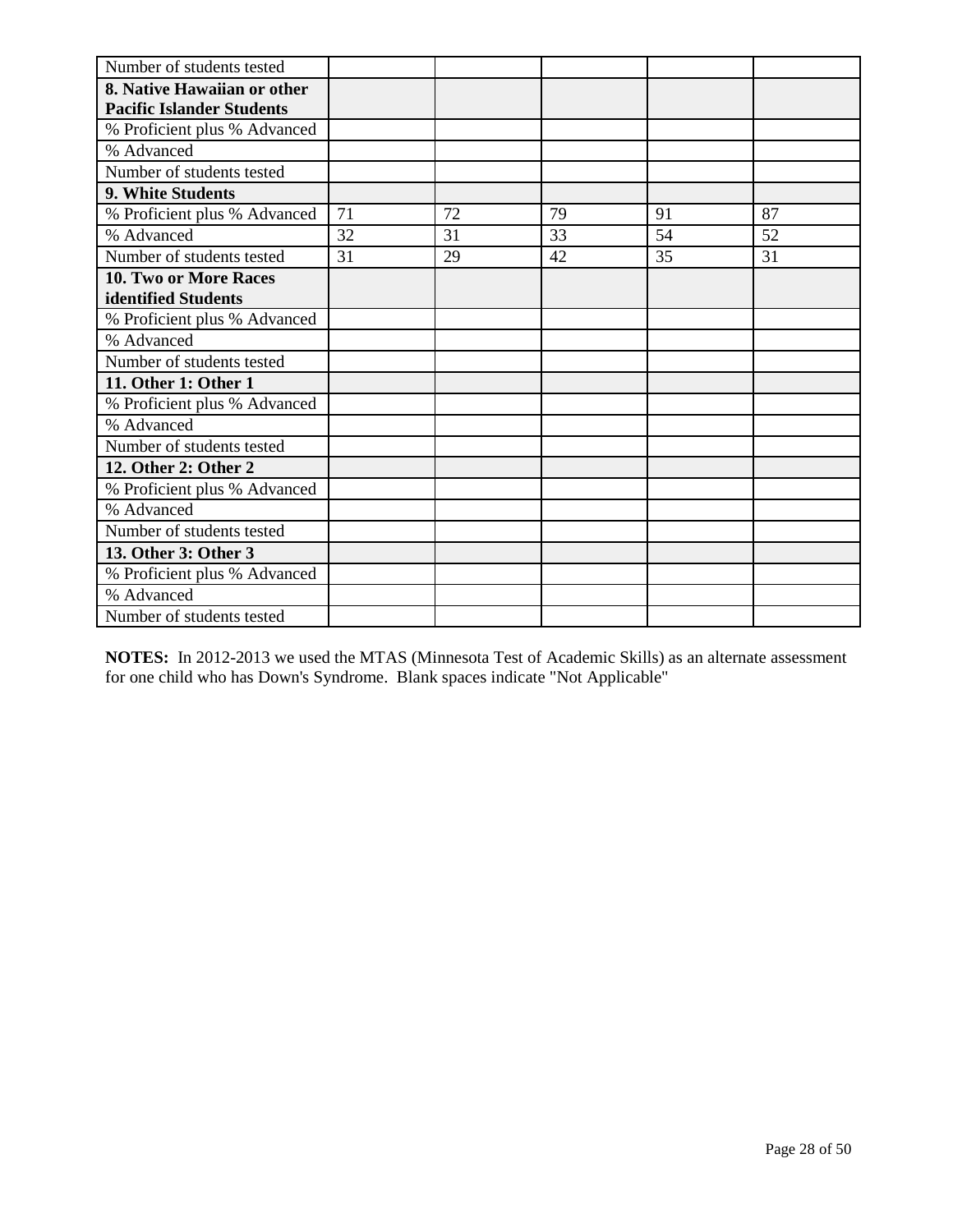### **Subject:** <u>Math **Test:** MCA II & MCA III</u><br> **All Students Tested/Grade:** 5 **Test: Edition/Publication Year:** 2012 **All Students Tested/Grade:** 5 **Edition/Publication Year:** 2012 **Publisher:** American Institute for Research

| School Year                                            | 2012-2013        | 2011-2012      | 2010-2011        | 2009-2010            | 2008-2009        |
|--------------------------------------------------------|------------------|----------------|------------------|----------------------|------------------|
| Testing month                                          | Apr              | Apr            | Apr              | Apr                  | Apr              |
| <b>SCHOOL SCORES*</b>                                  |                  |                |                  |                      |                  |
| % Proficient plus % Advanced                           | 85               | 70             | 58               | 78                   | 68               |
| % Advanced                                             | 26               | 16             | $8\,$            | 43                   | 46               |
| Number of students tested                              | 27               | 43             | 40               | 37                   | 44               |
| Percent of total students tested                       | 100              | 100            | 100              | 100                  | 100              |
| Number of students tested with                         | $\overline{0}$   | $\mathbf{0}$   | $\overline{0}$   | $\overline{0}$       | $\overline{0}$   |
| alternative assessment                                 |                  |                |                  |                      |                  |
| % of students tested with                              | $\overline{0}$   | $\overline{0}$ | $\overline{0}$   | $\overline{0}$       | $\overline{0}$   |
| alternative assessment                                 |                  |                |                  |                      |                  |
| <b>SUBGROUP SCORES</b>                                 |                  |                |                  |                      |                  |
| 1. Free and Reduced-Price                              |                  |                |                  |                      |                  |
| Meals/Socio-Economic/                                  |                  |                |                  |                      |                  |
| <b>Disadvantaged Students</b>                          |                  |                |                  |                      |                  |
| % Proficient plus % Advanced                           | 90               | 47             | 45               | 63                   | 61               |
| % Advanced                                             | 20               | 12             | $\overline{5}$   | 25                   | 33               |
| Number of students tested                              | 10               | 17             | 20               | 8                    | 18               |
| 2. Students receiving Special                          |                  |                |                  |                      |                  |
| <b>Education</b>                                       |                  |                |                  |                      |                  |
| % Proficient plus % Advanced                           |                  | $\overline{0}$ | 67               | 50                   | 50               |
| % Advanced                                             |                  | $\mathbf{0}$   | 33               | 50                   | $\boldsymbol{0}$ |
| Number of students tested                              |                  | $\overline{4}$ | 3                | $\overline{2}$       | $\overline{2}$   |
| 3. English Language Learner                            |                  |                |                  |                      |                  |
| <b>Students</b>                                        |                  |                |                  |                      |                  |
| % Proficient plus % Advanced                           |                  |                |                  |                      |                  |
| % Advanced                                             |                  |                |                  |                      |                  |
| Number of students tested                              |                  |                |                  |                      |                  |
| 4. Hispanic or Latino                                  |                  |                |                  |                      |                  |
| <b>Students</b>                                        |                  |                |                  |                      |                  |
| % Proficient plus % Advanced                           |                  |                | 50               | 100                  | $\boldsymbol{0}$ |
| % Advanced                                             |                  |                | $\boldsymbol{0}$ | $\boldsymbol{0}$     | $\boldsymbol{0}$ |
| Number of students tested                              |                  |                | $\overline{2}$   | $\mathbf{1}$         | 1                |
| 5. African-American                                    |                  |                |                  |                      |                  |
| <b>Students</b>                                        |                  |                |                  |                      |                  |
| % Proficient plus % Advanced<br>% Advanced             |                  |                |                  | 50<br>$\overline{0}$ |                  |
| Number of students tested                              |                  |                |                  |                      |                  |
|                                                        |                  |                |                  | $\overline{2}$       |                  |
| <b>6. Asian Students</b>                               |                  |                |                  |                      |                  |
| % Proficient plus % Advanced                           | $\mathbf{0}$     |                |                  |                      |                  |
| % Advanced                                             | $\boldsymbol{0}$ |                |                  |                      |                  |
| Number of students tested                              | $\mathbf{1}$     |                |                  |                      |                  |
| 7. American Indian or<br><b>Alaska Native Students</b> |                  |                |                  |                      |                  |
| % Proficient plus % Advanced                           |                  |                |                  |                      | 100              |
| % Advanced                                             |                  |                |                  |                      | 100              |
|                                                        |                  |                |                  |                      |                  |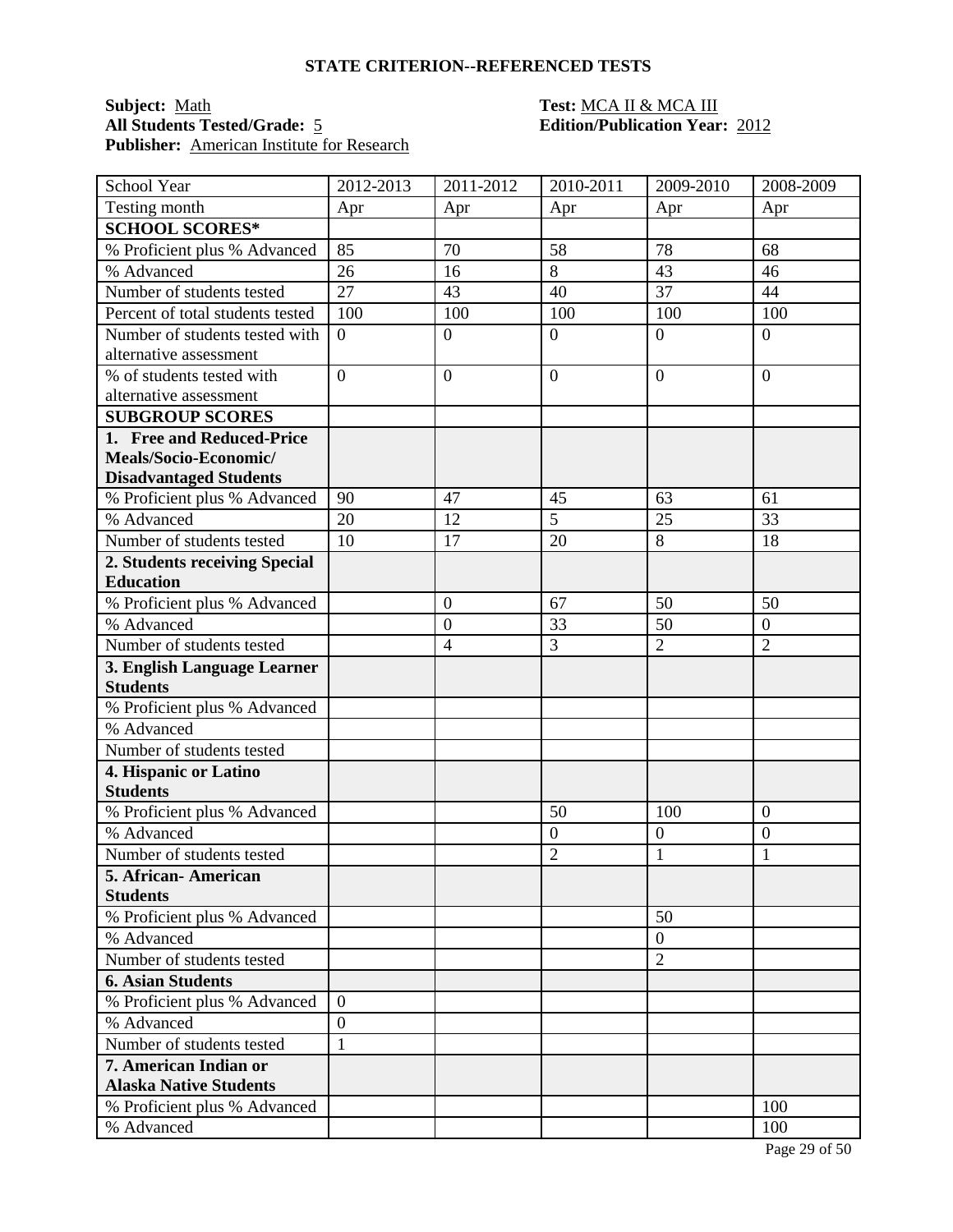| Number of students tested        |    |    |    |    | $\overline{2}$ |
|----------------------------------|----|----|----|----|----------------|
| 8. Native Hawaiian or other      |    |    |    |    |                |
| <b>Pacific Islander Students</b> |    |    |    |    |                |
| % Proficient plus % Advanced     |    |    |    |    |                |
| % Advanced                       |    |    |    |    |                |
| Number of students tested        |    |    |    |    |                |
| <b>9. White Students</b>         |    |    |    |    |                |
| % Proficient plus % Advanced     | 89 | 70 | 58 | 80 | 68             |
| % Advanced                       | 27 | 16 | 8  | 47 | 44             |
| Number of students tested        | 26 | 43 | 38 | 34 | 41             |
| <b>10. Two or More Races</b>     |    |    |    |    |                |
| identified Students              |    |    |    |    |                |
| % Proficient plus % Advanced     |    |    |    |    |                |
| % Advanced                       |    |    |    |    |                |
| Number of students tested        |    |    |    |    |                |
| 11. Other 1: Other 1             |    |    |    |    |                |
| % Proficient plus % Advanced     |    |    |    |    |                |
| % Advanced                       |    |    |    |    |                |
| Number of students tested        |    |    |    |    |                |
| 12. Other 2: Other 2             |    |    |    |    |                |
| % Proficient plus % Advanced     |    |    |    |    |                |
| % Advanced                       |    |    |    |    |                |
| Number of students tested        |    |    |    |    |                |
| 13. Other 3: Other 3             |    |    |    |    |                |
| % Proficient plus % Advanced     |    |    |    |    |                |
| % Advanced                       |    |    |    |    |                |
| Number of students tested        |    |    |    |    |                |

**NOTES:** Blank spaces indicate "Not Applicable"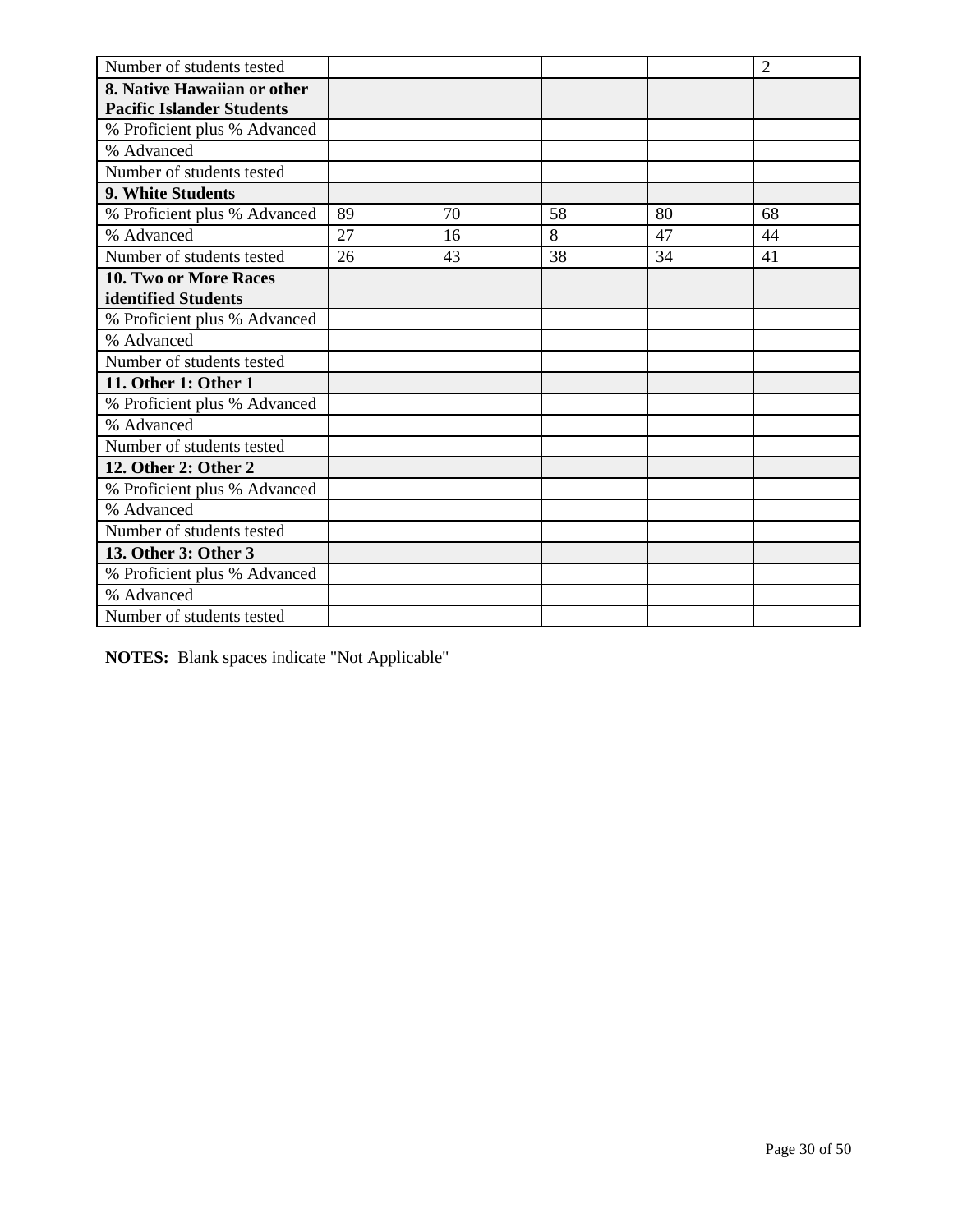### **Subject:** <u>Math **Test:** MCA II & MCA III</u><br> **All Students Tested/Grade:** 6 **Test: Edition/Publication Year:** 2012 **All Students Tested/Grade:** 6 **Edition/Publication Year:** 2012 **Publisher:** American Institute for Research & Pearson

| School Year                      | 2012-2013      | 2011-2012        | 2010-2011        | 2009-2010      | 2008-2009        |
|----------------------------------|----------------|------------------|------------------|----------------|------------------|
| Testing month                    | Apr            | Apr              | Apr              | Apr            | Apr              |
| <b>SCHOOL SCORES*</b>            |                |                  |                  |                |                  |
| % Proficient plus % Advanced     | 85             | 83               | 64               | 93             | 81               |
| % Advanced                       | 48             | 34               | 33               | 52             | 43               |
| Number of students tested        | 40             | 35               | 36               | 44             | 37               |
| Percent of total students tested | 100            | 100              | 100              | 100            | 100              |
| Number of students tested with   | $\overline{0}$ | $\boldsymbol{0}$ | $\overline{0}$   | $\overline{0}$ | $\overline{0}$   |
| alternative assessment           |                |                  |                  |                |                  |
| % of students tested with        | $\overline{0}$ | $\overline{0}$   | $\overline{0}$   | $\theta$       | $\overline{0}$   |
| alternative assessment           |                |                  |                  |                |                  |
| <b>SUBGROUP SCORES</b>           |                |                  |                  |                |                  |
| 1. Free and Reduced-Price        |                |                  |                  |                |                  |
| Meals/Socio-Economic/            |                |                  |                  |                |                  |
| <b>Disadvantaged Students</b>    |                |                  |                  |                |                  |
| % Proficient plus % Advanced     | 69             | 69               | 46               | 80             | 69               |
| % Advanced                       | 31             | 25               | 27               | 27             | 19               |
| Number of students tested        | 13             | 16               | 11               | 15             | 16               |
| 2. Students receiving Special    |                |                  |                  |                |                  |
| <b>Education</b>                 |                |                  |                  |                |                  |
| % Proficient plus % Advanced     | $\overline{0}$ | $\mathbf{0}$     | $\mathbf{0}$     | 100            | $\overline{0}$   |
| % Advanced                       | $\overline{0}$ | $\boldsymbol{0}$ | $\boldsymbol{0}$ | $\overline{0}$ | $\mathbf{0}$     |
| Number of students tested        | $\mathbf{1}$   | $\mathbf{1}$     | $\mathbf{1}$     | $\overline{2}$ | 3                |
| 3. English Language Learner      |                |                  |                  |                |                  |
| <b>Students</b>                  |                |                  |                  |                |                  |
| % Proficient plus % Advanced     |                |                  |                  |                |                  |
| % Advanced                       |                |                  |                  |                |                  |
| Number of students tested        |                |                  |                  |                |                  |
| 4. Hispanic or Latino            |                |                  |                  |                |                  |
| <b>Students</b>                  |                |                  |                  |                |                  |
| % Proficient plus % Advanced     |                | 100              | $\mathbf{0}$     | 100            |                  |
| % Advanced                       |                | 100              | $\mathbf{0}$     | $\overline{0}$ |                  |
| Number of students tested        |                | 1                | $\mathbf{1}$     | $\mathbf{1}$   |                  |
| 5. African- American             |                |                  |                  |                |                  |
| <b>Students</b>                  |                |                  |                  |                |                  |
| % Proficient plus % Advanced     |                |                  | $\overline{0}$   |                | 100              |
| % Advanced                       |                |                  | $\overline{0}$   |                | $\boldsymbol{0}$ |
| Number of students tested        |                |                  | $\overline{2}$   |                | 1                |
| <b>6. Asian Students</b>         |                |                  |                  |                |                  |
| % Proficient plus % Advanced     |                |                  |                  |                |                  |
| % Advanced                       |                |                  |                  |                |                  |
| Number of students tested        |                |                  |                  |                |                  |
| 7. American Indian or            |                |                  |                  |                |                  |
| <b>Alaska Native Students</b>    |                |                  |                  |                |                  |
| % Proficient plus % Advanced     |                |                  |                  | 100            |                  |
| % Advanced                       |                |                  |                  | 50             |                  |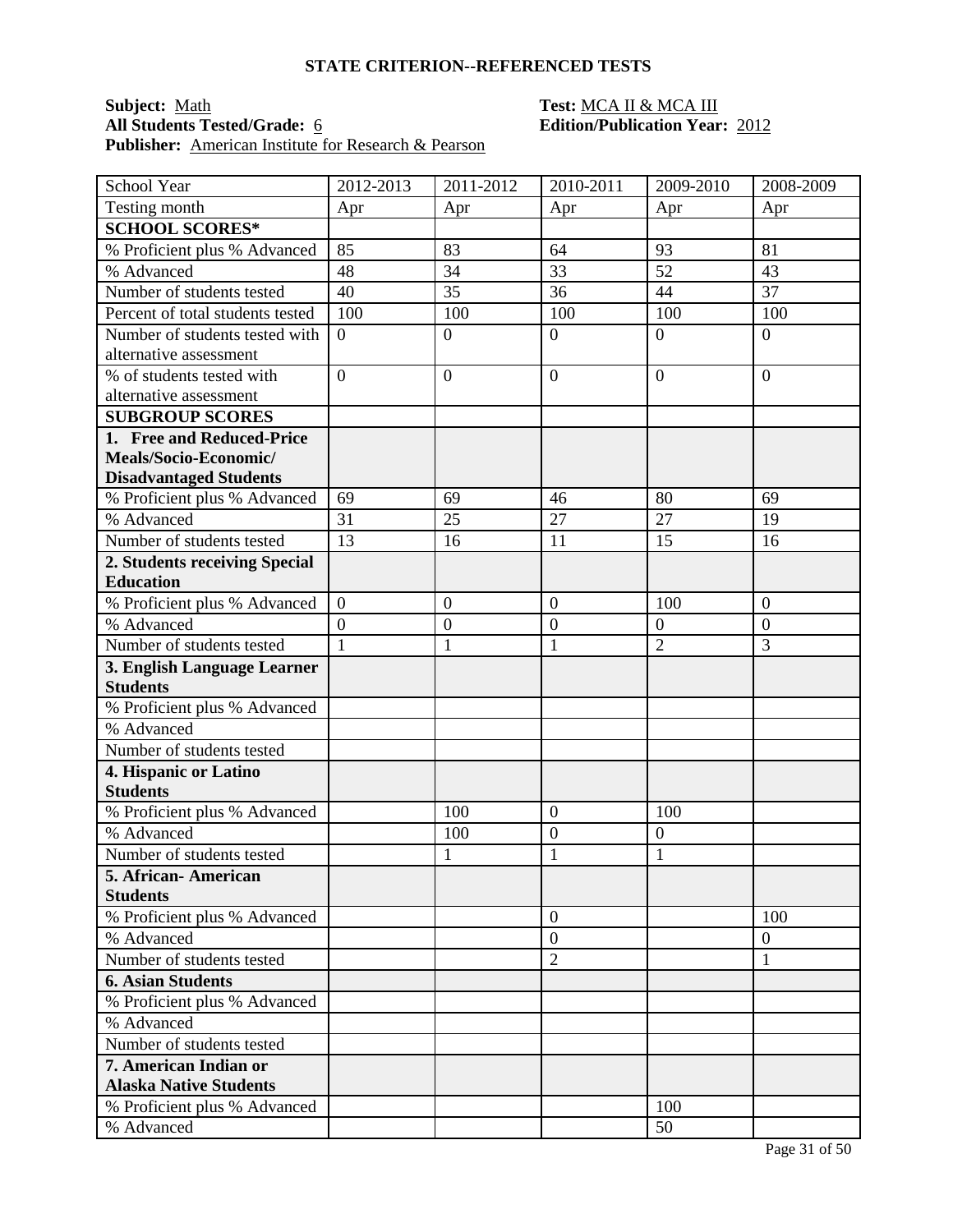| Number of students tested        |    |    |    | $\overline{2}$ |    |
|----------------------------------|----|----|----|----------------|----|
| 8. Native Hawaiian or other      |    |    |    |                |    |
| <b>Pacific Islander Students</b> |    |    |    |                |    |
| % Proficient plus % Advanced     |    |    |    |                |    |
| % Advanced                       |    |    |    |                |    |
| Number of students tested        |    |    |    |                |    |
| 9. White Students                |    |    |    |                |    |
| % Proficient plus % Advanced     | 85 | 82 | 70 | 93             | 81 |
| % Advanced                       | 48 | 32 | 36 | 54             | 44 |
| Number of students tested        | 40 | 34 | 33 | 41             | 36 |
| 10. Two or More Races            |    |    |    |                |    |
| identified Students              |    |    |    |                |    |
| % Proficient plus % Advanced     |    |    |    |                |    |
| % Advanced                       |    |    |    |                |    |
| Number of students tested        |    |    |    |                |    |
| 11. Other 1: Other 1             |    |    |    |                |    |
| % Proficient plus % Advanced     |    |    |    |                |    |
| % Advanced                       |    |    |    |                |    |
| Number of students tested        |    |    |    |                |    |
| 12. Other 2: Other 2             |    |    |    |                |    |
| % Proficient plus % Advanced     |    |    |    |                |    |
| % Advanced                       |    |    |    |                |    |
| Number of students tested        |    |    |    |                |    |
| 13. Other 3: Other 3             |    |    |    |                |    |
| % Proficient plus % Advanced     |    |    |    |                |    |
| % Advanced                       |    |    |    |                |    |
| Number of students tested        |    |    |    |                |    |

**NOTES:** Blank spaces indicate "Not Applicable"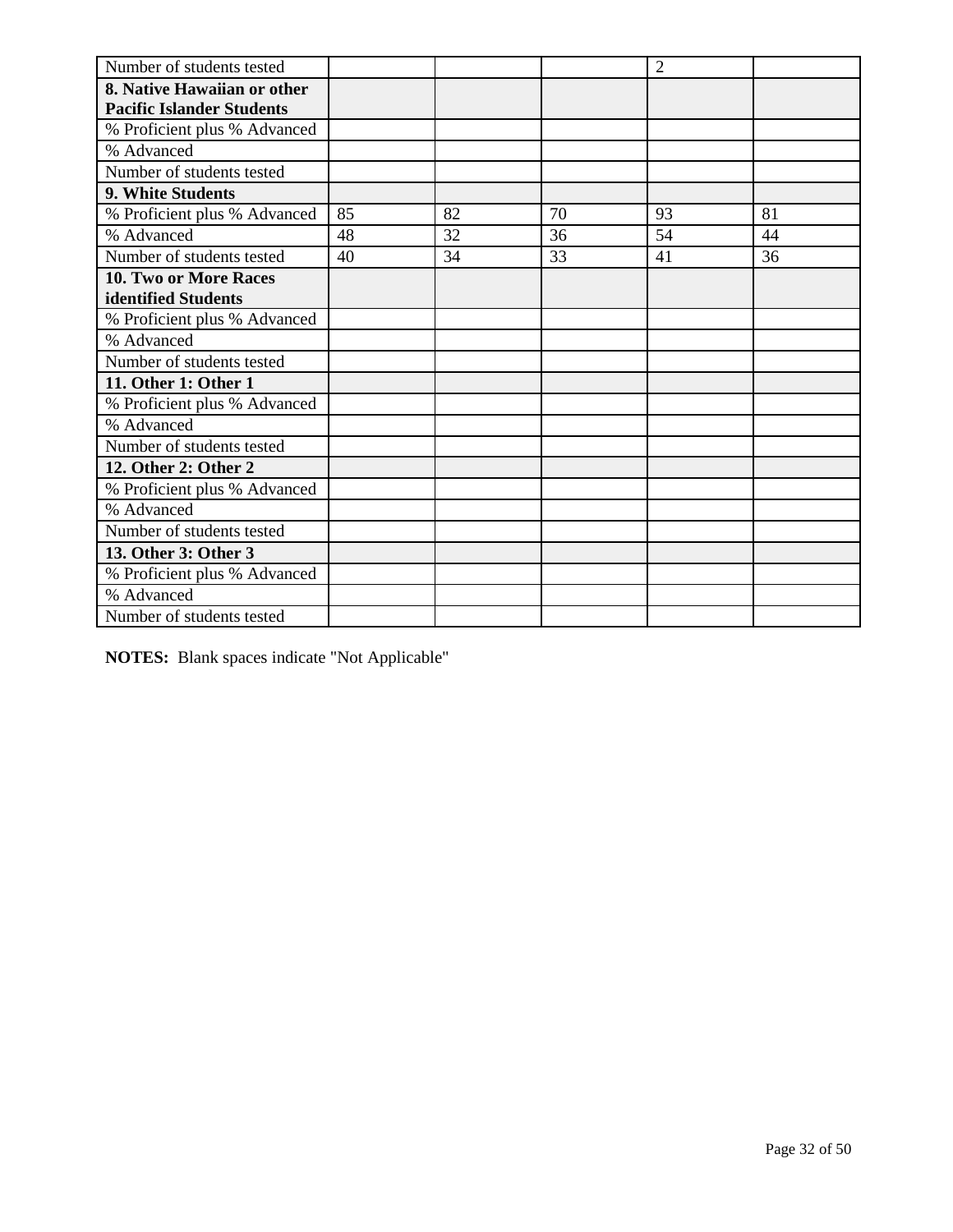### **Subject:** <u>Math **Test:** MCA II & MCA III</u><br> **All Students Tested/Grade:** <u>7</u> **Test: Edition/Publication Year** Publisher: **American Institute for Research & Pearson**

| School Year                      | 2012-2013        | 2011-2012        | 2010-2011      | 2009-2010        | 2008-2009        |
|----------------------------------|------------------|------------------|----------------|------------------|------------------|
| Testing month                    | Apr              | Apr              | Apr            | Apr              | Apr              |
| <b>SCHOOL SCORES*</b>            |                  |                  |                |                  |                  |
| % Proficient plus % Advanced     | 72               | 76               | 68             | 77               | 73               |
| % Advanced                       | 22               | 37               | 38             | 39               | 21               |
| Number of students tested        | 36               | 38               | 40             | 39               | 33               |
| Percent of total students tested | 100              | 100              | 100            | 100              | 100              |
| Number of students tested with   | $\overline{0}$   | $\boldsymbol{0}$ | $\mathbf{0}$   | $\overline{0}$   | $\boldsymbol{0}$ |
| alternative assessment           |                  |                  |                |                  |                  |
| % of students tested with        | $\overline{0}$   | $\overline{0}$   | $\overline{0}$ | $\overline{0}$   | $\overline{0}$   |
| alternative assessment           |                  |                  |                |                  |                  |
| <b>SUBGROUP SCORES</b>           |                  |                  |                |                  |                  |
| 1. Free and Reduced-Price        |                  |                  |                |                  |                  |
| Meals/Socio-Economic/            |                  |                  |                |                  |                  |
| <b>Disadvantaged Students</b>    |                  |                  |                |                  |                  |
| % Proficient plus % Advanced     | 58               | 75               | 53             | 53               | 64               |
| % Advanced                       | 21               | 38               | 18             | 20               | $\overline{9}$   |
| Number of students tested        | 19               | 8                | 17             | 15               | 11               |
| 2. Students receiving Special    |                  |                  |                |                  |                  |
| <b>Education</b>                 |                  |                  |                |                  |                  |
| % Proficient plus % Advanced     |                  | $\boldsymbol{0}$ |                | $\boldsymbol{0}$ | 25               |
| % Advanced                       |                  | $\boldsymbol{0}$ |                | $\overline{0}$   | $\boldsymbol{0}$ |
| Number of students tested        |                  | $\mathbf{1}$     |                | $\overline{4}$   | $\overline{4}$   |
| 3. English Language Learner      |                  |                  |                |                  |                  |
| <b>Students</b>                  |                  |                  |                |                  |                  |
| % Proficient plus % Advanced     |                  |                  |                |                  |                  |
| % Advanced                       |                  |                  |                |                  |                  |
| Number of students tested        |                  |                  |                |                  |                  |
| 4. Hispanic or Latino            |                  |                  |                |                  |                  |
| <b>Students</b>                  |                  |                  |                |                  |                  |
| % Proficient plus % Advanced     | 100              |                  | 67             | 100              |                  |
| % Advanced                       | $\boldsymbol{0}$ |                  | $\overline{0}$ | 100              |                  |
| Number of students tested        | $\mathbf{1}$     |                  | 3              | $\mathbf{1}$     |                  |
| 5. African- American             |                  |                  |                |                  |                  |
| <b>Students</b>                  |                  |                  |                |                  |                  |
| % Proficient plus % Advanced     |                  | 50               |                | $\overline{0}$   | $\overline{0}$   |
| % Advanced                       |                  | $\overline{0}$   |                | $\boldsymbol{0}$ | $\overline{0}$   |
| Number of students tested        |                  | $\overline{2}$   |                | 1                | $\overline{2}$   |
| <b>6. Asian Students</b>         |                  |                  |                |                  |                  |
| % Proficient plus % Advanced     |                  |                  |                |                  |                  |
| % Advanced                       |                  |                  |                |                  |                  |
| Number of students tested        |                  |                  |                |                  |                  |
| 7. American Indian or            |                  |                  |                |                  |                  |
| <b>Alaska Native Students</b>    |                  |                  |                |                  |                  |
| % Proficient plus % Advanced     |                  |                  | 100            |                  |                  |
| % Advanced                       |                  |                  | 100            |                  |                  |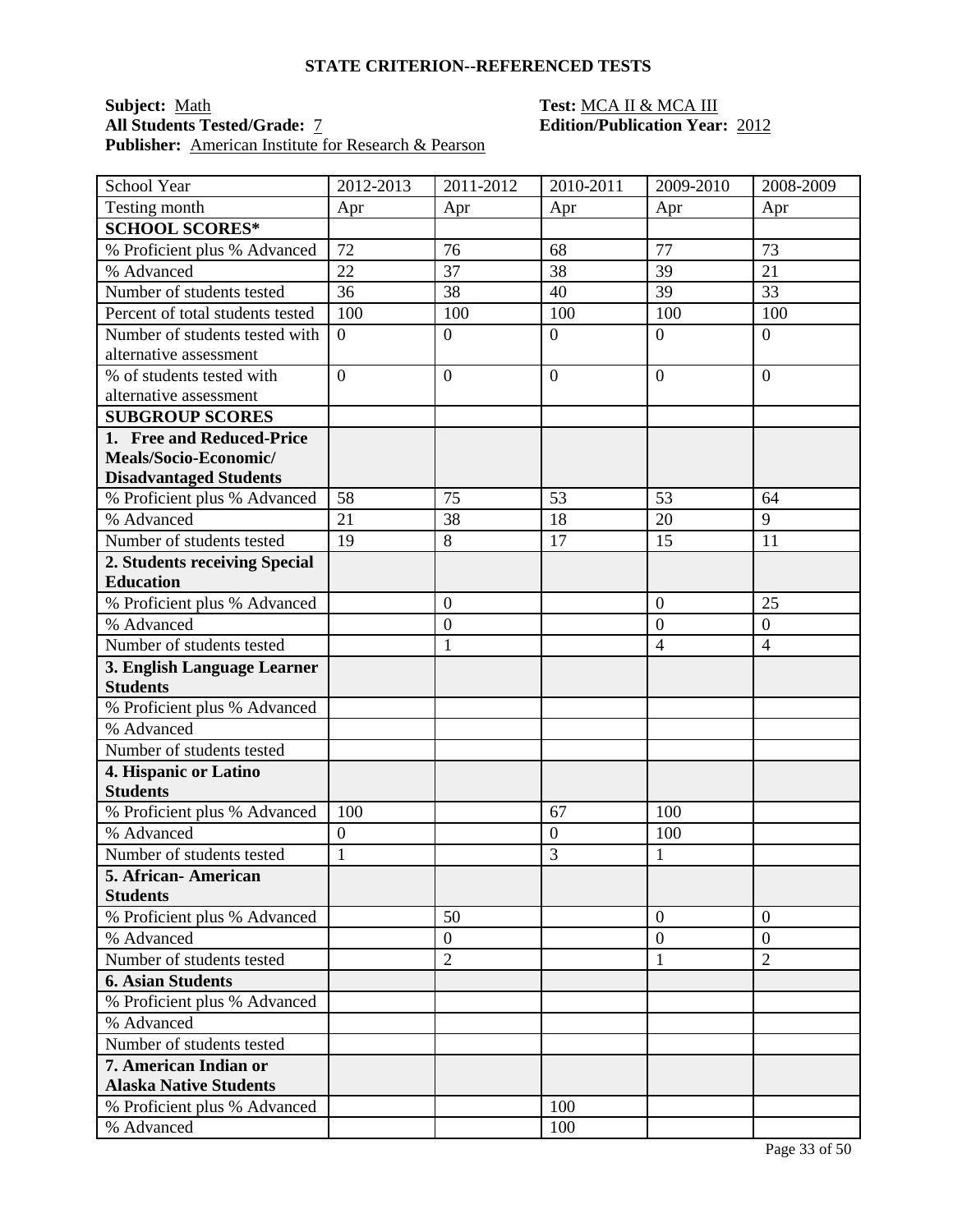| Number of students tested        |    |    | 1  |    |    |
|----------------------------------|----|----|----|----|----|
| 8. Native Hawaiian or other      |    |    |    |    |    |
| <b>Pacific Islander Students</b> |    |    |    |    |    |
| % Proficient plus % Advanced     |    |    |    |    |    |
| % Advanced                       |    |    |    |    |    |
| Number of students tested        |    |    |    |    |    |
| 9. White Students                |    |    |    |    |    |
| % Proficient plus % Advanced     | 71 | 78 | 67 | 78 | 77 |
| % Advanced                       | 23 | 39 | 39 | 38 | 23 |
| Number of students tested        | 35 | 36 | 36 | 37 | 31 |
| <b>10. Two or More Races</b>     |    |    |    |    |    |
| identified Students              |    |    |    |    |    |
| % Proficient plus % Advanced     |    |    |    |    |    |
| % Advanced                       |    |    |    |    |    |
| Number of students tested        |    |    |    |    |    |
| 11. Other 1: Other 1             |    |    |    |    |    |
| % Proficient plus % Advanced     |    |    |    |    |    |
| % Advanced                       |    |    |    |    |    |
| Number of students tested        |    |    |    |    |    |
| 12. Other 2: Other 2             |    |    |    |    |    |
| % Proficient plus % Advanced     |    |    |    |    |    |
| % Advanced                       |    |    |    |    |    |
| Number of students tested        |    |    |    |    |    |
| 13. Other 3: Other 3             |    |    |    |    |    |
| % Proficient plus % Advanced     |    |    |    |    |    |
| % Advanced                       |    |    |    |    |    |
| Number of students tested        |    |    |    |    |    |

**NOTES:** Blank spaces indicate "Not Applicable"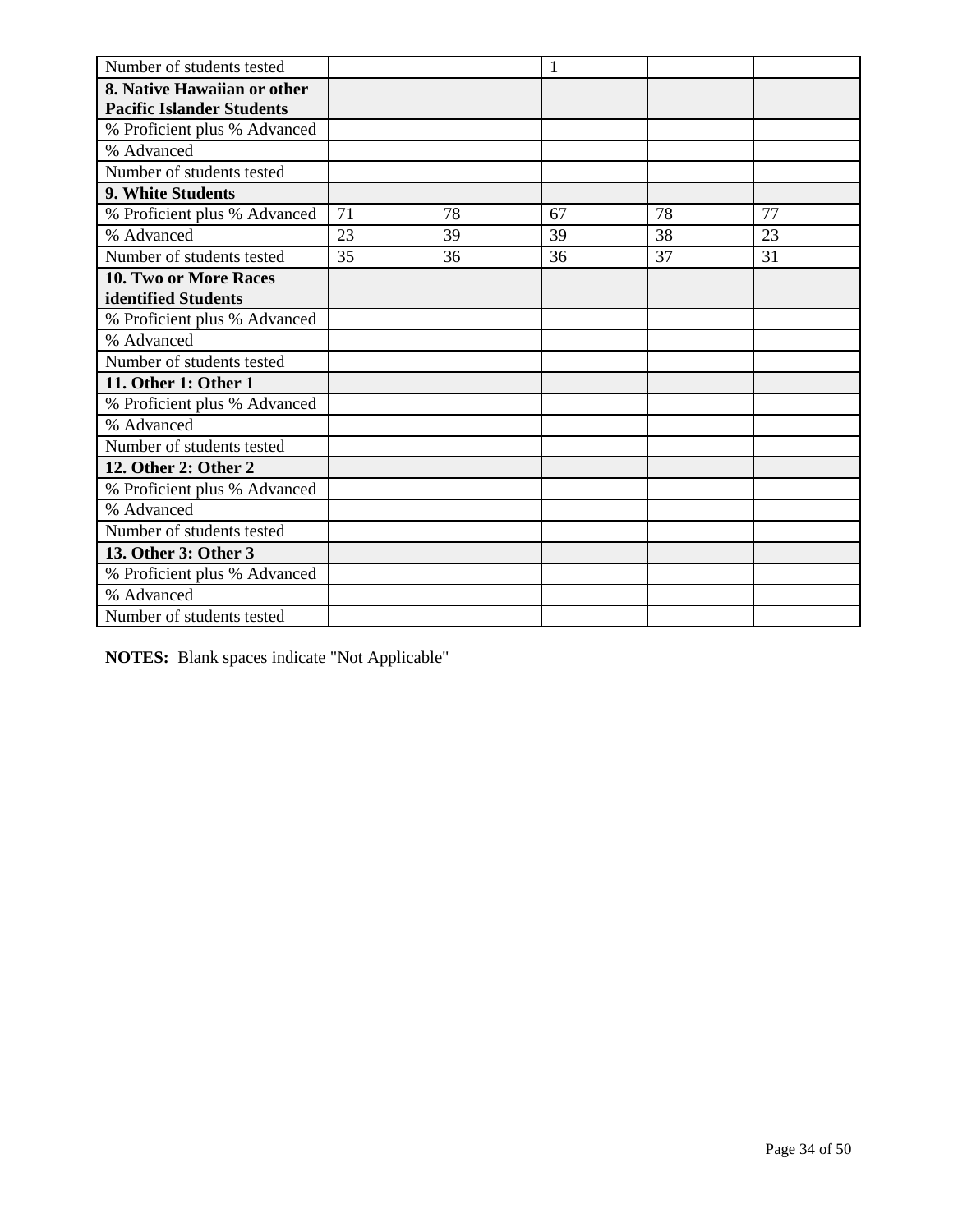### **Subject:** <u>Math **Test:** MCA III & MCA II</u><br> **All Students Tested/Grade:** <u>8</u> **Test: Edition/Publication Year** Publisher: <u>American Institute for Research & Pearson</u>

| School Year                      | 2012-2013      | 2011-2012        | 2010-2011      | 2009-2010      | 2008-2009      |
|----------------------------------|----------------|------------------|----------------|----------------|----------------|
| Testing month                    | Apr            | Apr              | Apr            | Apr            | Apr            |
| <b>SCHOOL SCORES*</b>            |                |                  |                |                |                |
| % Proficient plus % Advanced     | 80             | 93               | 68             | 70             | 59             |
| % Advanced                       | 51             | 37               | 35             | 18             | 23             |
| Number of students tested        | 35             | 43               | 37             | 33             | 44             |
| Percent of total students tested | 100            | 100              | 100            | 100            | 100            |
| Number of students tested with   | $\overline{0}$ | $\boldsymbol{0}$ | $\mathbf{0}$   | $\overline{0}$ | 1              |
| alternative assessment           |                |                  |                |                |                |
| % of students tested with        | $\overline{0}$ | $\overline{0}$   | $\overline{0}$ | $\overline{0}$ | $\overline{2}$ |
| alternative assessment           |                |                  |                |                |                |
| <b>SUBGROUP SCORES</b>           |                |                  |                |                |                |
| 1. Free and Reduced-Price        |                |                  |                |                |                |
| Meals/Socio-Economic/            |                |                  |                |                |                |
| <b>Disadvantaged Students</b>    |                |                  |                |                |                |
| % Proficient plus % Advanced     | 64             | 83               | 60             | 67             | 52             |
| % Advanced                       | 36             | 17               | 13             | 8              | 17             |
| Number of students tested        | 11             | 18               | 15             | 12             | 23             |
| 2. Students receiving Special    |                |                  |                |                |                |
| <b>Education</b>                 |                |                  |                |                |                |
| % Proficient plus % Advanced     |                | $\overline{0}$   | $\overline{0}$ | 25             | $\overline{0}$ |
| % Advanced                       |                | $\boldsymbol{0}$ | $\overline{0}$ | $\overline{0}$ | $\mathbf{0}$   |
| Number of students tested        | $\theta$       | $\mathbf{1}$     | 3              | $\overline{4}$ | 3              |
| 3. English Language Learner      |                |                  |                |                |                |
| <b>Students</b>                  |                |                  |                |                |                |
| % Proficient plus % Advanced     |                |                  |                |                |                |
| % Advanced                       |                |                  |                |                |                |
| Number of students tested        |                |                  |                |                |                |
| 4. Hispanic or Latino            |                |                  |                |                |                |
| <b>Students</b>                  |                |                  |                |                |                |
| % Proficient plus % Advanced     |                | 100              | $\overline{0}$ |                |                |
| % Advanced                       |                | 50               | $\overline{0}$ |                |                |
| Number of students tested        |                | $\overline{2}$   | $\mathbf{1}$   |                |                |
| 5. African-American              |                |                  |                |                |                |
| <b>Students</b>                  |                |                  |                |                |                |
| % Proficient plus % Advanced     | 50             |                  | $\mathbf{0}$   | 50             |                |
| % Advanced                       | $\overline{0}$ |                  | $\overline{0}$ | $\overline{0}$ |                |
| Number of students tested        | $\overline{2}$ |                  | $\mathbf{1}$   |                |                |
| <b>6. Asian Students</b>         |                |                  |                |                |                |
| % Proficient plus % Advanced     |                |                  |                |                | 100            |
| % Advanced                       |                |                  |                |                | 50             |
| Number of students tested        |                |                  |                |                | $\overline{2}$ |
| 7. American Indian or            |                |                  |                |                |                |
| <b>Alaska Native Students</b>    |                |                  |                |                |                |
| % Proficient plus % Advanced     |                | 100              |                | 100            |                |
| % Advanced                       |                | 100              |                | $\mathbf{0}$   |                |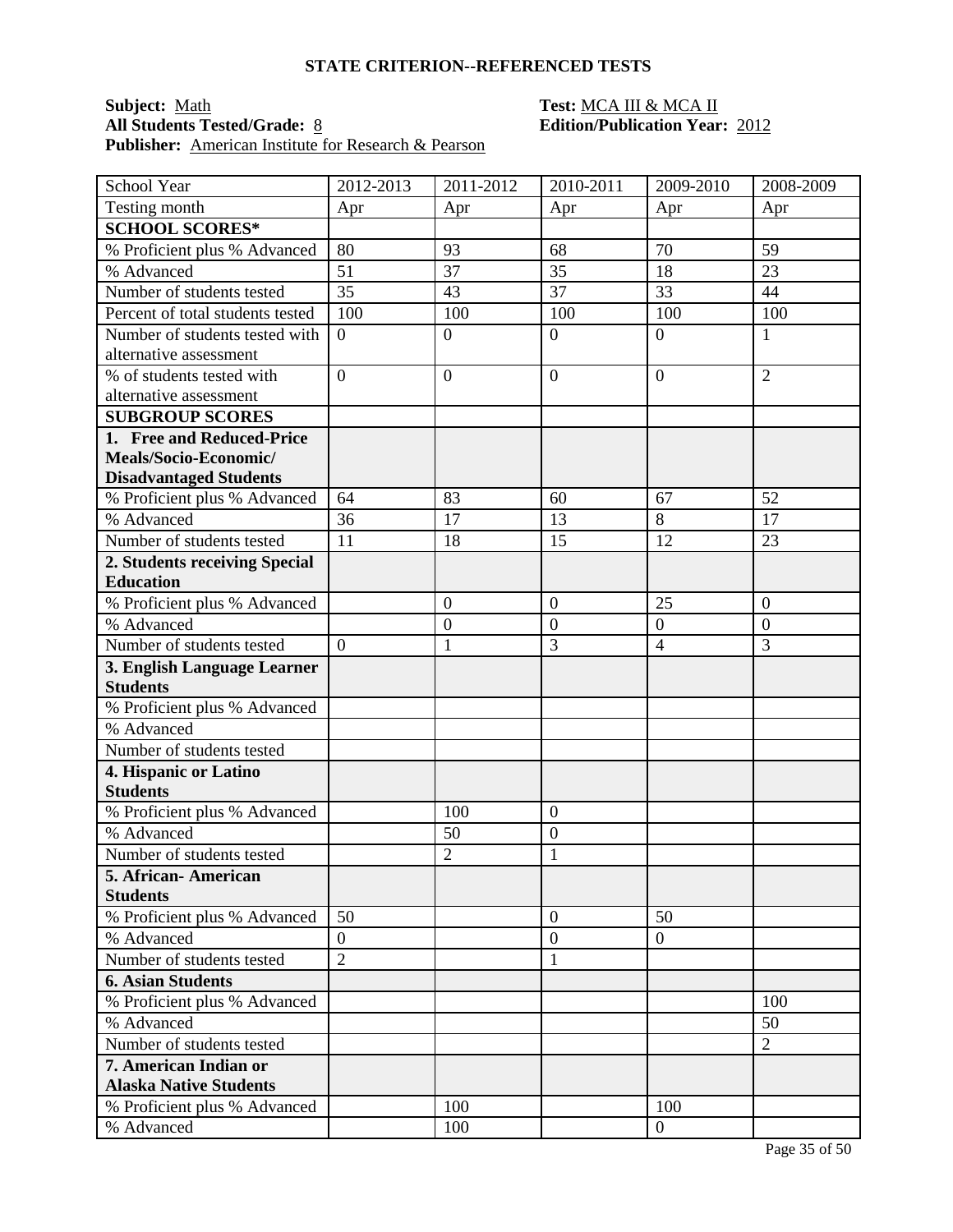| Number of students tested        |    | 1  |    |    |    |
|----------------------------------|----|----|----|----|----|
| 8. Native Hawaiian or other      |    |    |    |    |    |
| <b>Pacific Islander Students</b> |    |    |    |    |    |
| % Proficient plus % Advanced     |    |    |    |    |    |
| % Advanced                       |    |    |    |    |    |
| Number of students tested        |    |    |    |    |    |
| 9. White Students                |    |    |    |    |    |
| % Proficient plus % Advanced     | 82 | 93 | 69 | 70 | 57 |
| % Advanced                       | 55 | 35 | 34 | 20 | 21 |
| Number of students tested        | 33 | 40 | 35 | 30 | 42 |
| <b>10. Two or More Races</b>     |    |    |    |    |    |
| identified Students              |    |    |    |    |    |
| % Proficient plus % Advanced     |    |    |    |    |    |
| % Advanced                       |    |    |    |    |    |
| Number of students tested        |    |    |    |    |    |
| 11. Other 1: Other 1             |    |    |    |    |    |
| % Proficient plus % Advanced     |    |    |    |    |    |
| % Advanced                       |    |    |    |    |    |
| Number of students tested        |    |    |    |    |    |
| 12. Other 2: Other 2             |    |    |    |    |    |
| % Proficient plus % Advanced     |    |    |    |    |    |
| % Advanced                       |    |    |    |    |    |
| Number of students tested        |    |    |    |    |    |
| 13. Other 3: Other 3             |    |    |    |    |    |
| % Proficient plus % Advanced     |    |    |    |    |    |
| % Advanced                       |    |    |    |    |    |
| Number of students tested        |    |    |    |    |    |

**NOTES:** Blank Spaces mean "Not Applicable"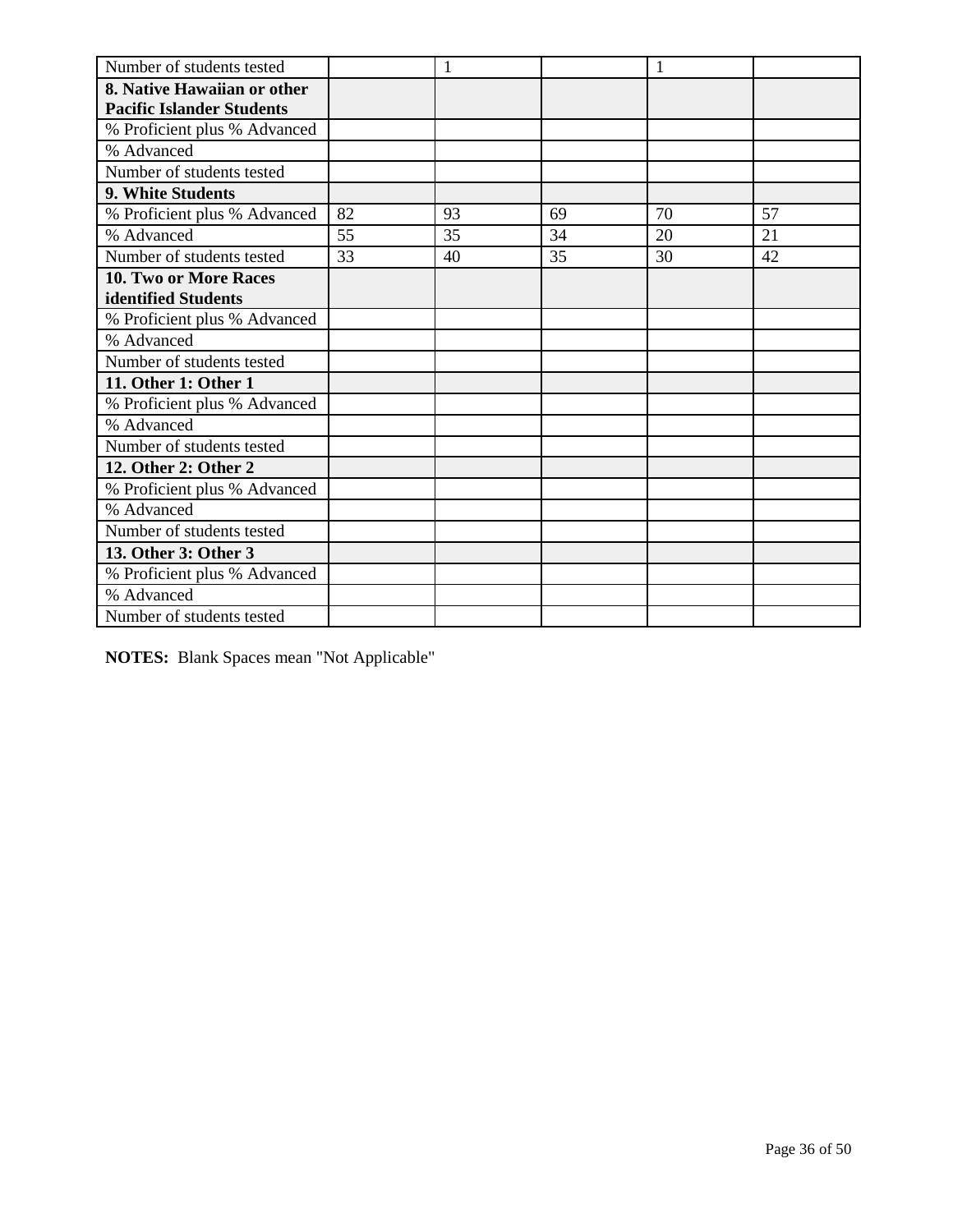### **Subject:** <u>Reading/ELA</u> **Test:** <u>MCA III & MCA II</u><br> **All Students Tested/Grade:** 10 **Test: MCA III & MCA II Publisher:** American Institute for Research or Pearson

| School Year                      | 2012-2013        | 2011-2012        | 2010-2011      | 2009-2010        | 2008-2009      |
|----------------------------------|------------------|------------------|----------------|------------------|----------------|
| Testing month                    | Apr              | Apr              | Apr            | Apr              | Apr            |
| <b>SCHOOL SCORES*</b>            |                  |                  |                |                  |                |
| % Proficient plus % Advanced     | 89               | 90               | 91             | 87               | 82             |
| % Advanced                       | 36               | 43               | 54             | 32               | 53             |
| Number of students tested        | 36               | 30               | 35             | 37               | 45             |
| Percent of total students tested | 100              | 100              | 100            | 100              | 100            |
| Number of students tested with   | $\overline{0}$   | $\mathbf{1}$     | $\mathbf{1}$   | $\overline{0}$   | 1              |
| alternative assessment           |                  |                  |                |                  |                |
| % of students tested with        | $\overline{0}$   | 3                | $\overline{3}$ | $\overline{0}$   | $\overline{2}$ |
| alternative assessment           |                  |                  |                |                  |                |
| <b>SUBGROUP SCORES</b>           |                  |                  |                |                  |                |
| 1. Free and Reduced-Price        |                  |                  |                |                  |                |
| Meals/Socio-Economic/            |                  |                  |                |                  |                |
| <b>Disadvantaged Students</b>    |                  |                  |                |                  |                |
| % Proficient plus % Advanced     | 75               | 100              | 84             | 80               | 77             |
| % Advanced                       | 17               | 50               | 37             | 20               | 64             |
| Number of students tested        | 12               | 10               | 19             | 15               | 22             |
| 2. Students receiving Special    |                  |                  |                |                  |                |
| <b>Education</b>                 |                  |                  |                |                  |                |
| % Proficient plus % Advanced     | 100              | 67               | 100            | 33               | $\overline{0}$ |
| % Advanced                       | $\boldsymbol{0}$ | 33               | 100            | $\overline{0}$   | $\mathbf{0}$   |
| Number of students tested        | $\mathbf{1}$     | 3                | $\overline{2}$ | 3                | $\overline{2}$ |
| 3. English Language Learner      |                  |                  |                |                  |                |
| <b>Students</b>                  |                  |                  |                |                  |                |
| % Proficient plus % Advanced     |                  |                  |                |                  |                |
| % Advanced                       |                  |                  |                |                  |                |
| Number of students tested        |                  |                  |                |                  |                |
| 4. Hispanic or Latino            |                  |                  |                |                  |                |
| <b>Students</b>                  |                  |                  |                |                  |                |
| % Proficient plus % Advanced     | 100              | 100              |                |                  |                |
| % Advanced                       | 100              | $\boldsymbol{0}$ |                |                  |                |
| Number of students tested        | $\mathbf{1}$     | $\mathbf{1}$     |                |                  |                |
| 5. African-American              |                  |                  |                |                  |                |
| <b>Students</b>                  |                  |                  |                |                  |                |
| % Proficient plus % Advanced     | 100              | 50               |                | 100              | 100            |
| % Advanced                       | $\boldsymbol{0}$ | 100              |                | $\boldsymbol{0}$ | 100            |
| Number of students tested        | $\mathbf{1}$     | $\overline{c}$   |                | 1                | 1              |
| <b>6. Asian Students</b>         |                  |                  |                |                  |                |
| % Proficient plus % Advanced     |                  |                  | 100            |                  |                |
| % Advanced                       |                  |                  | 100            |                  |                |
| Number of students tested        |                  |                  | $\overline{2}$ |                  |                |
| 7. American Indian or            |                  |                  |                |                  |                |
| <b>Alaska Native Students</b>    |                  |                  |                |                  |                |
| % Proficient plus % Advanced     |                  | 100              |                | 100              |                |
| % Advanced                       |                  | $\boldsymbol{0}$ |                | $\overline{0}$   |                |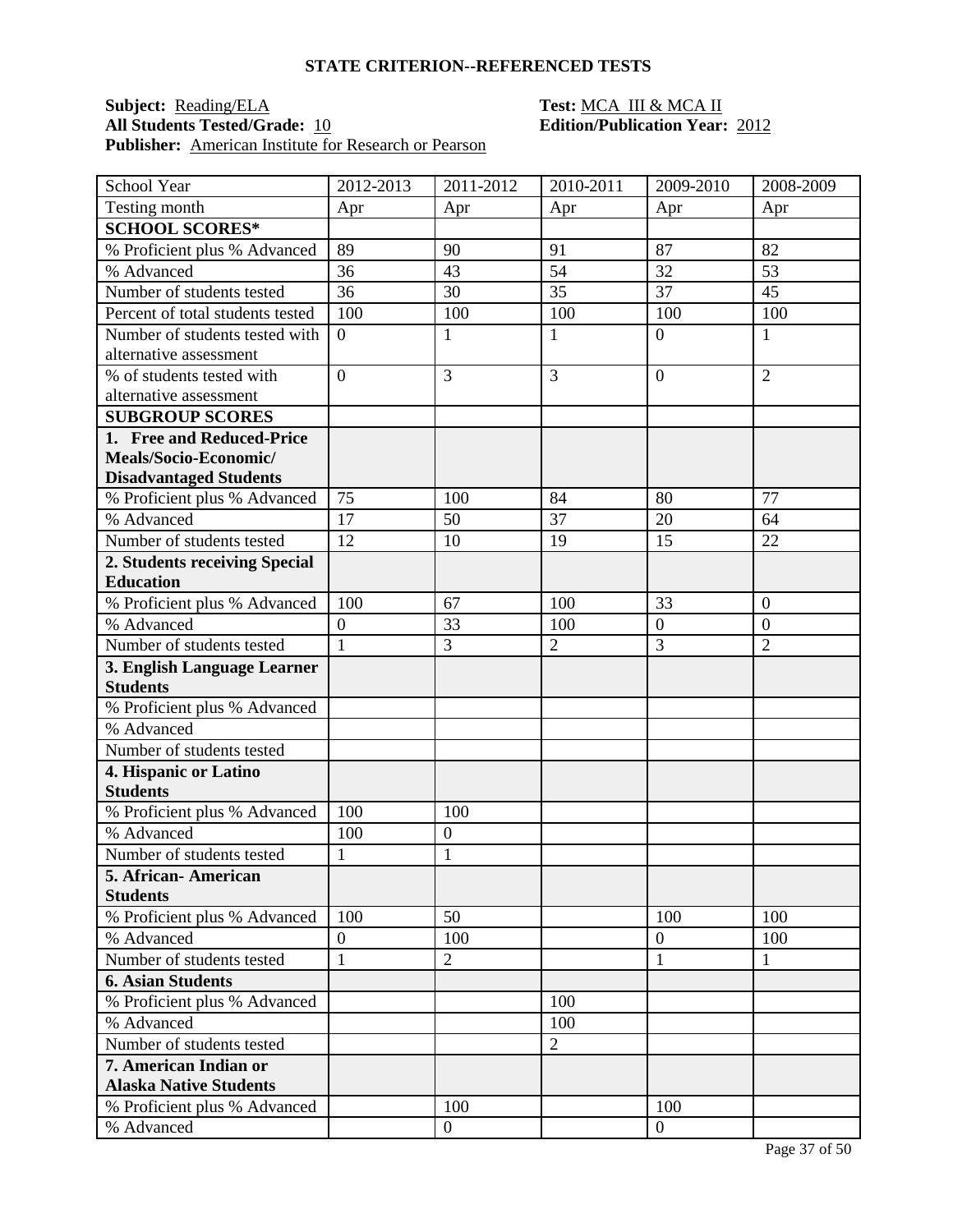| Number of students tested        |    | 1  |    |    |    |
|----------------------------------|----|----|----|----|----|
| 8. Native Hawaiian or other      |    |    |    |    |    |
| <b>Pacific Islander Students</b> |    |    |    |    |    |
| % Proficient plus % Advanced     |    |    |    |    |    |
| % Advanced                       |    |    |    |    |    |
| Number of students tested        |    |    |    |    |    |
| 9. White Students                |    |    |    |    |    |
| % Proficient plus % Advanced     | 88 | 92 | 91 | 86 | 82 |
| % Advanced                       | 35 | 46 | 52 | 34 | 52 |
| Number of students tested        | 34 | 26 | 33 | 35 | 44 |
| 10. Two or More Races            |    |    |    |    |    |
| identified Students              |    |    |    |    |    |
| % Proficient plus % Advanced     |    |    |    |    |    |
| % Advanced                       |    |    |    |    |    |
| Number of students tested        |    |    |    |    |    |
| 11. Other 1: Other 1             |    |    |    |    |    |
| % Proficient plus % Advanced     |    |    |    |    |    |
| % Advanced                       |    |    |    |    |    |
| Number of students tested        |    |    |    |    |    |
| 12. Other 2: Other 2             |    |    |    |    |    |
| % Proficient plus % Advanced     |    |    |    |    |    |
| % Advanced                       |    |    |    |    |    |
| Number of students tested        |    |    |    |    |    |
| 13. Other 3: Other 3             |    |    |    |    |    |
| % Proficient plus % Advanced     |    |    |    |    |    |
| % Advanced                       |    |    |    |    |    |
| Number of students tested        |    |    |    |    |    |

**NOTES:** In 2011-2012 we used the MTAS (Minnesota Test of Academic Skills) as an alternative assessment for one special education student who is Developmentally and Cognitively Delayed. In 2010- 2011 we used the MTAS as an alternative assessment for one special education student who is Developmentally and Cognitively Delayed. Blank Spaces mean "Not Applicable"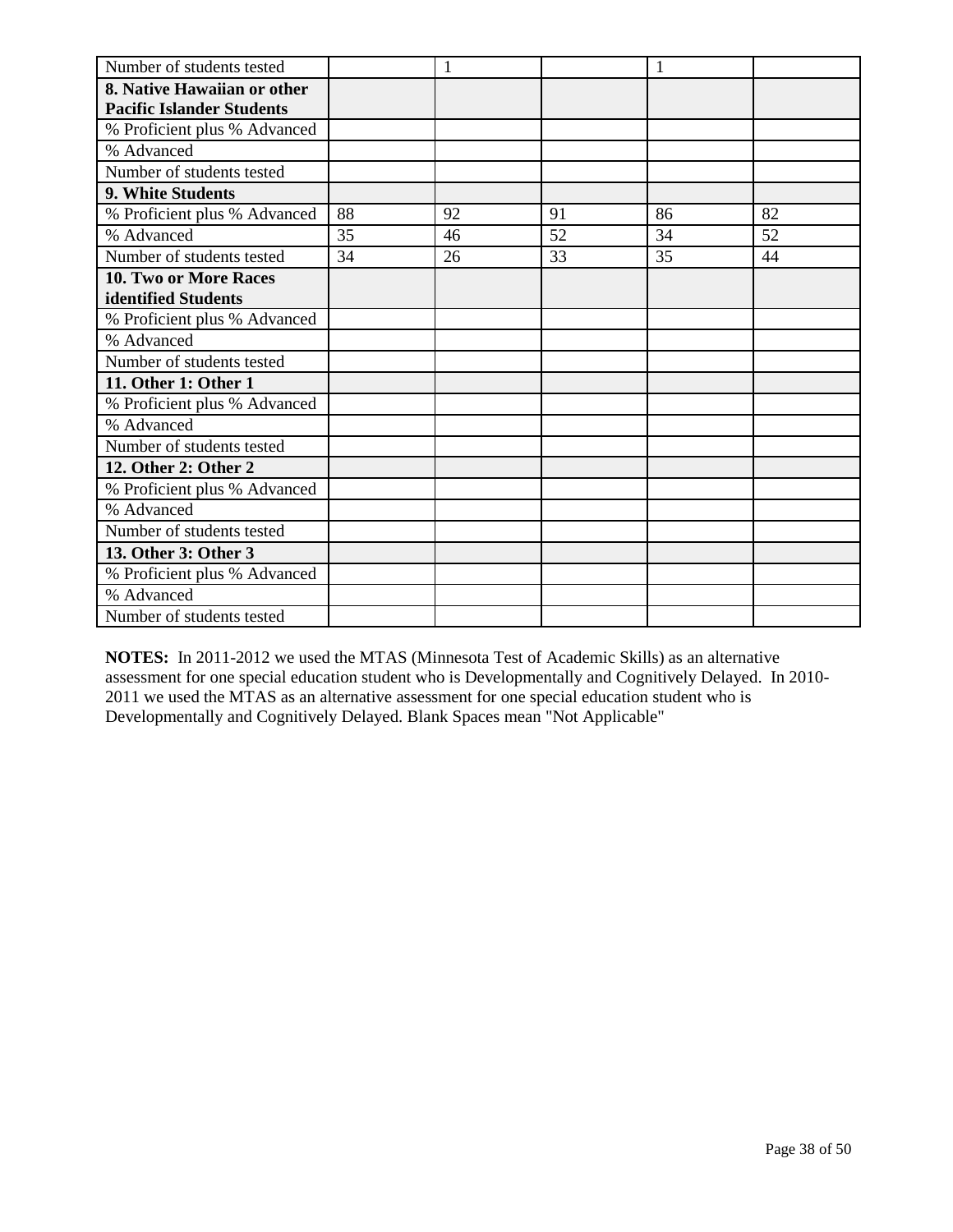## **Subject:** <u>Reading/ELA</u> **Test: MCA II & MCA III**<br> **All Students Tested/Grade:** 3 **Edition/Publication Year** Publisher: **American Institute for Research & Pearson**

| School Year                              | 2012-2013                        | 2011-2012                          | 2010-2011        | 2009-2010      | 2008-2009      |
|------------------------------------------|----------------------------------|------------------------------------|------------------|----------------|----------------|
| Testing month                            | Apr                              | Apr                                | Apr              | Apr            | Apr            |
| <b>SCHOOL SCORES*</b>                    |                                  |                                    |                  |                |                |
| % Proficient plus % Advanced             | 63                               | 83                                 | 86               | 93             | 94             |
| % Advanced                               | 6                                | 49                                 | 50               | 80             | 71             |
| Number of students tested                | 35                               | 31                                 | 28               | 44             | 31             |
| Percent of total students tested         | 100                              | 100                                | 100              | 100            | 100            |
| Number of students tested with           | $\overline{0}$                   | 1                                  | $\mathbf{0}$     | $\overline{0}$ | $\overline{0}$ |
| alternative assessment                   |                                  |                                    |                  |                |                |
| % of students tested with                | $\overline{0}$                   | 3                                  | $\overline{0}$   | $\overline{0}$ | $\overline{0}$ |
| alternative assessment                   |                                  |                                    |                  |                |                |
| <b>SUBGROUP SCORES</b>                   |                                  |                                    |                  |                |                |
| 1. Free and Reduced-Price                |                                  |                                    |                  |                |                |
| Meals/Socio-Economic/                    |                                  |                                    |                  |                |                |
| <b>Disadvantaged Students</b>            |                                  |                                    |                  |                |                |
| % Proficient plus % Advanced             | 53                               | 75                                 | 92               | 94             | 92             |
| % Advanced                               | $\overline{7}$                   | 33                                 | 31               | 81             | 54             |
| Number of students tested                | 15                               | 12                                 | 13               | 16             | 13             |
| 2. Students receiving Special            |                                  |                                    |                  |                |                |
| <b>Education</b>                         |                                  |                                    |                  |                |                |
| % Proficient plus % Advanced             | 20                               | 83                                 | 33               | 50             | 50             |
| % Advanced                               | 20                               | 17                                 | $\mathbf{0}$     | 25             | 25             |
| Number of students tested                | 5                                | 6                                  | 3                | $\overline{4}$ | $\overline{4}$ |
| 3. English Language Learner              |                                  |                                    |                  |                |                |
| <b>Students</b>                          |                                  |                                    |                  |                |                |
| % Proficient plus % Advanced             |                                  |                                    |                  |                |                |
| % Advanced                               |                                  |                                    |                  |                |                |
| Number of students tested                |                                  |                                    |                  |                |                |
| 4. Hispanic or Latino<br><b>Students</b> |                                  |                                    |                  |                |                |
|                                          |                                  |                                    |                  |                |                |
| % Proficient plus % Advanced             | $\boldsymbol{0}$                 | 50                                 |                  |                | 100            |
| % Advanced<br>Number of students tested  | $\boldsymbol{0}$<br>$\mathbf{1}$ | $\boldsymbol{0}$<br>$\overline{2}$ |                  |                | 100            |
| 5. African- American                     |                                  |                                    |                  |                | 1              |
| <b>Students</b>                          |                                  |                                    |                  |                |                |
| % Proficient plus % Advanced             |                                  | 100                                |                  |                |                |
| % Advanced                               |                                  | 100                                |                  |                |                |
| Number of students tested                |                                  | $\overline{c}$                     |                  |                |                |
| <b>6. Asian Students</b>                 |                                  |                                    |                  |                |                |
| % Proficient plus % Advanced             | $\overline{0}$                   |                                    | $\overline{0}$   |                |                |
| % Advanced                               | $\overline{0}$                   |                                    | $\boldsymbol{0}$ |                |                |
| Number of students tested                | $\mathbf{1}$                     |                                    | $\mathbf{1}$     |                |                |
| 7. American Indian or                    |                                  |                                    |                  |                |                |
| <b>Alaska Native Students</b>            |                                  |                                    |                  |                |                |
| % Proficient plus % Advanced             |                                  |                                    |                  |                |                |
| % Advanced                               |                                  |                                    |                  |                |                |
|                                          |                                  |                                    |                  |                |                |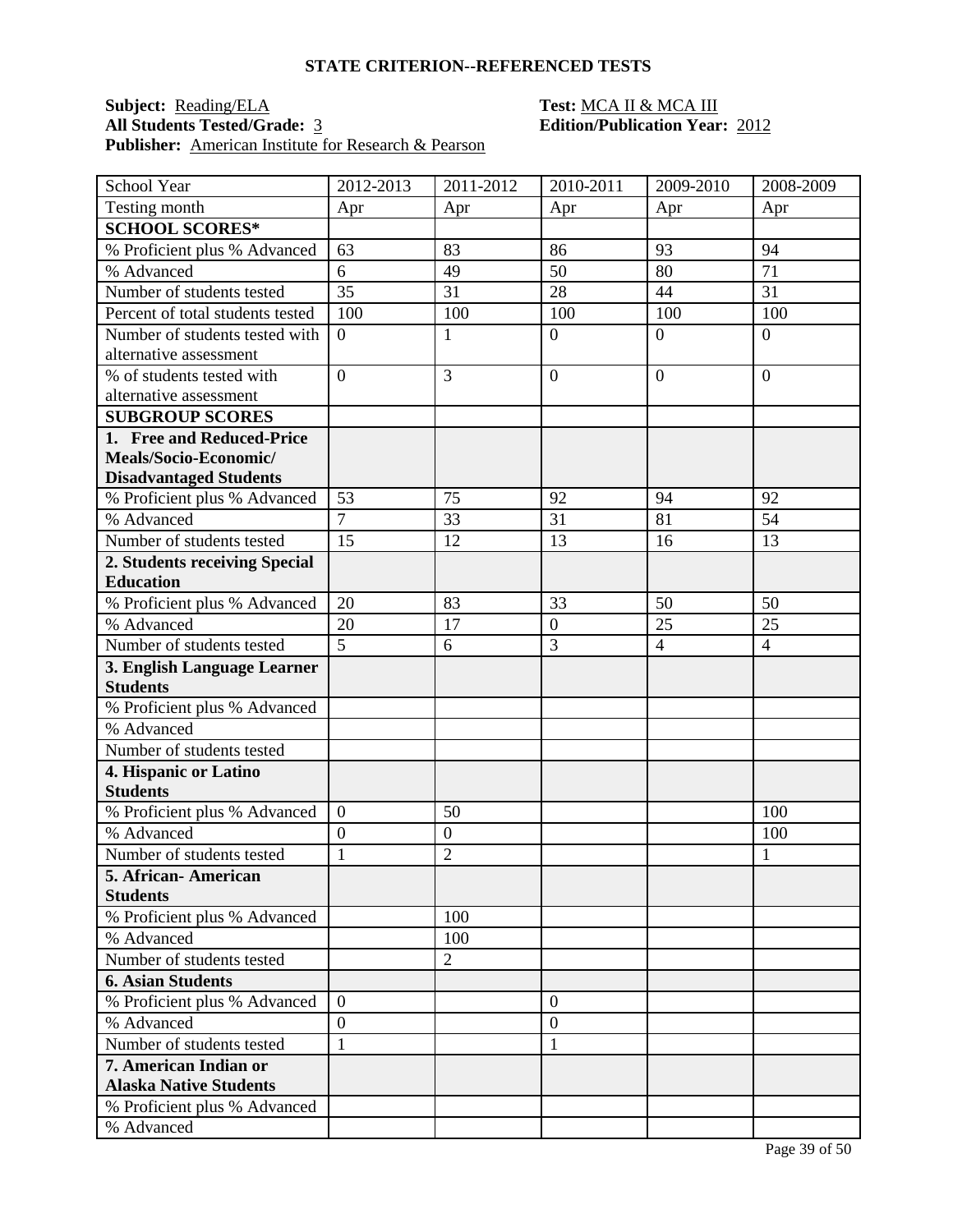| Number of students tested        |    |    |    |    |    |
|----------------------------------|----|----|----|----|----|
| 8. Native Hawaiian or other      |    |    |    |    |    |
| <b>Pacific Islander Students</b> |    |    |    |    |    |
| % Proficient plus % Advanced     |    |    |    |    |    |
| % Advanced                       |    |    |    |    |    |
| Number of students tested        |    |    |    |    |    |
| 9. White Students                |    |    |    |    |    |
| % Proficient plus % Advanced     | 67 | 85 | 89 | 93 | 93 |
| % Advanced                       | 6  | 52 | 52 | 80 | 70 |
| Number of students tested        | 33 | 27 | 27 | 44 | 30 |
| <b>10. Two or More Races</b>     |    |    |    |    |    |
| identified Students              |    |    |    |    |    |
| % Proficient plus % Advanced     |    |    |    |    |    |
| % Advanced                       |    |    |    |    |    |
| Number of students tested        |    |    |    |    |    |
| 11. Other 1: Other 1             |    |    |    |    |    |
| % Proficient plus % Advanced     |    |    |    |    |    |
| % Advanced                       |    |    |    |    |    |
| Number of students tested        |    |    |    |    |    |
| 12. Other 2: Other 2             |    |    |    |    |    |
| % Proficient plus % Advanced     |    |    |    |    |    |
| % Advanced                       |    |    |    |    |    |
| Number of students tested        |    |    |    |    |    |
| 13. Other 3: Other 3             |    |    |    |    |    |
| % Proficient plus % Advanced     |    |    |    |    |    |
| % Advanced                       |    |    |    |    |    |
| Number of students tested        |    |    |    |    |    |

**NOTES:** In 2011-2012 we gave the MTAS (Minnesota Test of Academic Skills) to a special education student with Down's Syndrome. Blank spaces indicate "Not Applicable"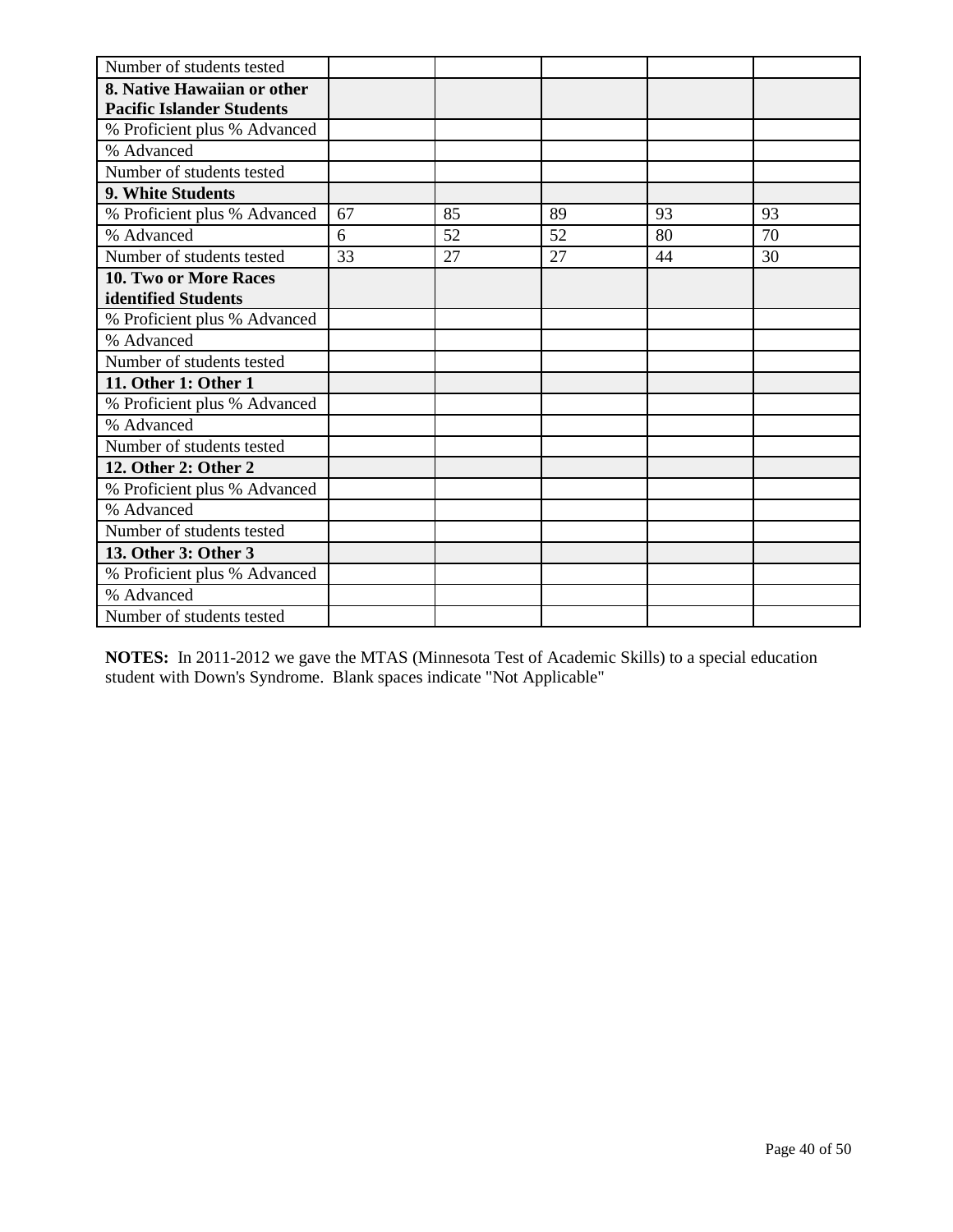### **Subject:** <u>Reading/ELA</u> **Test: MCA II & MCA III**<br> **All Students Tested/Grade:** 4 **Edition/Publication Year** Publisher: **American Institute for Research & Pearson**

| School Year                            | 2012-2013        | 2011-2012        | 2010-2011      | 2009-2010            | 2008-2009        |
|----------------------------------------|------------------|------------------|----------------|----------------------|------------------|
| Testing month                          | Apr              | Apr              | Apr            | Apr                  | Apr              |
| <b>SCHOOL SCORES*</b>                  |                  |                  |                |                      |                  |
| % Proficient plus % Advanced           | 37               | 87               | 86             | 84                   | 85               |
| % Advanced                             | 9                | 40               | 41             | 51                   | 55               |
| Number of students tested              | 34               | 30               | 42             | 37                   | 33               |
| Percent of total students tested       | 100              | 100              | 100            | 100                  | 100              |
| Number of students tested with         | 1                | $\boldsymbol{0}$ | $\overline{0}$ | $\overline{0}$       | $\overline{0}$   |
| alternative assessment                 |                  |                  |                |                      |                  |
| % of students tested with              | 3                | $\overline{0}$   | $\mathbf{0}$   | $\overline{0}$       | $\overline{0}$   |
| alternative assessment                 |                  |                  |                |                      |                  |
| <b>SUBGROUP SCORES</b>                 |                  |                  |                |                      |                  |
| 1. Free and Reduced-Price              |                  |                  |                |                      |                  |
| Meals/Socio-Economic/                  |                  |                  |                |                      |                  |
| <b>Disadvantaged Students</b>          |                  |                  |                |                      |                  |
| % Proficient plus % Advanced           | 21               | 79               | 78             | 71                   | 70               |
| % Advanced                             | $\overline{0}$   | 14               | 39             | 35                   | 50               |
| Number of students tested              | 14               | 14               | 18             | 17                   | 10               |
| 2. Students receiving Special          |                  |                  |                |                      |                  |
| <b>Education</b>                       |                  |                  |                |                      |                  |
| % Proficient plus % Advanced           | 17               | $\overline{0}$   | 40             | 33                   | $\overline{0}$   |
| % Advanced                             | $\boldsymbol{0}$ | $\boldsymbol{0}$ | 40             | $\boldsymbol{0}$     | $\boldsymbol{0}$ |
| Number of students tested              | 6                | 3                | 5              | 3                    | 3                |
| 3. English Language Learner            |                  |                  |                |                      |                  |
| <b>Students</b>                        |                  |                  |                |                      |                  |
| % Proficient plus % Advanced           |                  |                  |                |                      |                  |
| % Advanced                             |                  |                  |                |                      |                  |
| Number of students tested              |                  |                  |                |                      |                  |
| 4. Hispanic or Latino                  |                  |                  |                |                      |                  |
| <b>Students</b>                        |                  |                  |                |                      |                  |
| % Proficient plus % Advanced           | $\boldsymbol{0}$ |                  |                | 50                   |                  |
| % Advanced                             | $\overline{0}$   |                  |                | 50<br>$\overline{2}$ |                  |
| Number of students tested              | $\mathbf{1}$     |                  |                |                      |                  |
| 5. African-American<br><b>Students</b> |                  |                  |                |                      |                  |
| % Proficient plus % Advanced           | 100              |                  |                |                      | 50               |
| % Advanced                             | $\boldsymbol{0}$ |                  |                |                      | 50               |
| Number of students tested              | $\overline{2}$   |                  |                |                      | $\overline{2}$   |
| <b>6. Asian Students</b>               |                  |                  |                |                      |                  |
| % Proficient plus % Advanced           |                  | 100              |                |                      |                  |
| % Advanced                             |                  | $\boldsymbol{0}$ |                |                      |                  |
| Number of students tested              |                  | $\mathbf{1}$     |                |                      |                  |
| 7. American Indian or                  |                  |                  |                |                      |                  |
| <b>Alaska Native Students</b>          |                  |                  |                |                      |                  |
| % Proficient plus % Advanced           |                  |                  |                |                      |                  |
| % Advanced                             |                  |                  |                |                      |                  |
|                                        |                  |                  |                |                      |                  |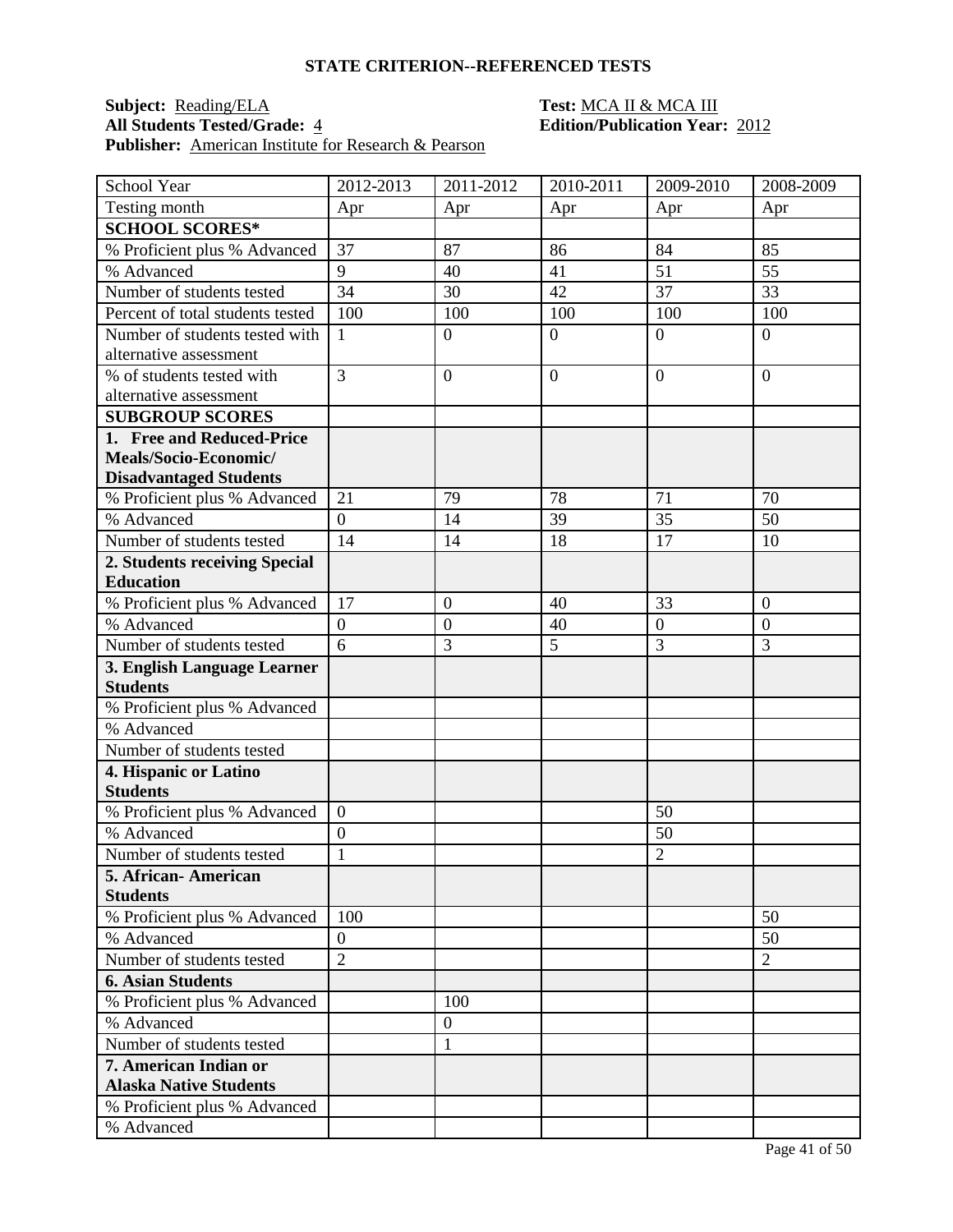| Number of students tested        |    |    |    |    |    |
|----------------------------------|----|----|----|----|----|
| 8. Native Hawaiian or other      |    |    |    |    |    |
| <b>Pacific Islander Students</b> |    |    |    |    |    |
| % Proficient plus % Advanced     |    |    |    |    |    |
| % Advanced                       |    |    |    |    |    |
| Number of students tested        |    |    |    |    |    |
| 9. White Students                |    |    |    |    |    |
| % Proficient plus % Advanced     | 45 | 86 | 86 | 86 | 87 |
| % Advanced                       | 10 | 41 | 41 | 51 | 55 |
| Number of students tested        | 31 | 29 | 42 | 35 | 31 |
| 10. Two or More Races            |    |    |    |    |    |
| identified Students              |    |    |    |    |    |
| % Proficient plus % Advanced     |    |    |    |    |    |
| % Advanced                       |    |    |    |    |    |
| Number of students tested        |    |    |    |    |    |
| 11. Other 1: Other 1             |    |    |    |    |    |
| % Proficient plus % Advanced     |    |    |    |    |    |
| % Advanced                       |    |    |    |    |    |
| Number of students tested        |    |    |    |    |    |
| 12. Other 2: Other 2             |    |    |    |    |    |
| % Proficient plus % Advanced     |    |    |    |    |    |
| % Advanced                       |    |    |    |    |    |
| Number of students tested        |    |    |    |    |    |
| 13. Other 3: Other 3             |    |    |    |    |    |
| % Proficient plus % Advanced     |    |    |    |    |    |
| % Advanced                       |    |    |    |    |    |
| Number of students tested        |    |    |    |    |    |

**NOTES:** In 2012-2013 we used an alternate assessment called the MTAS (Minnesota Test of Academic Skills) for a special education student who has Down's Syndrome. Blank spaces indicate "Not Applicable"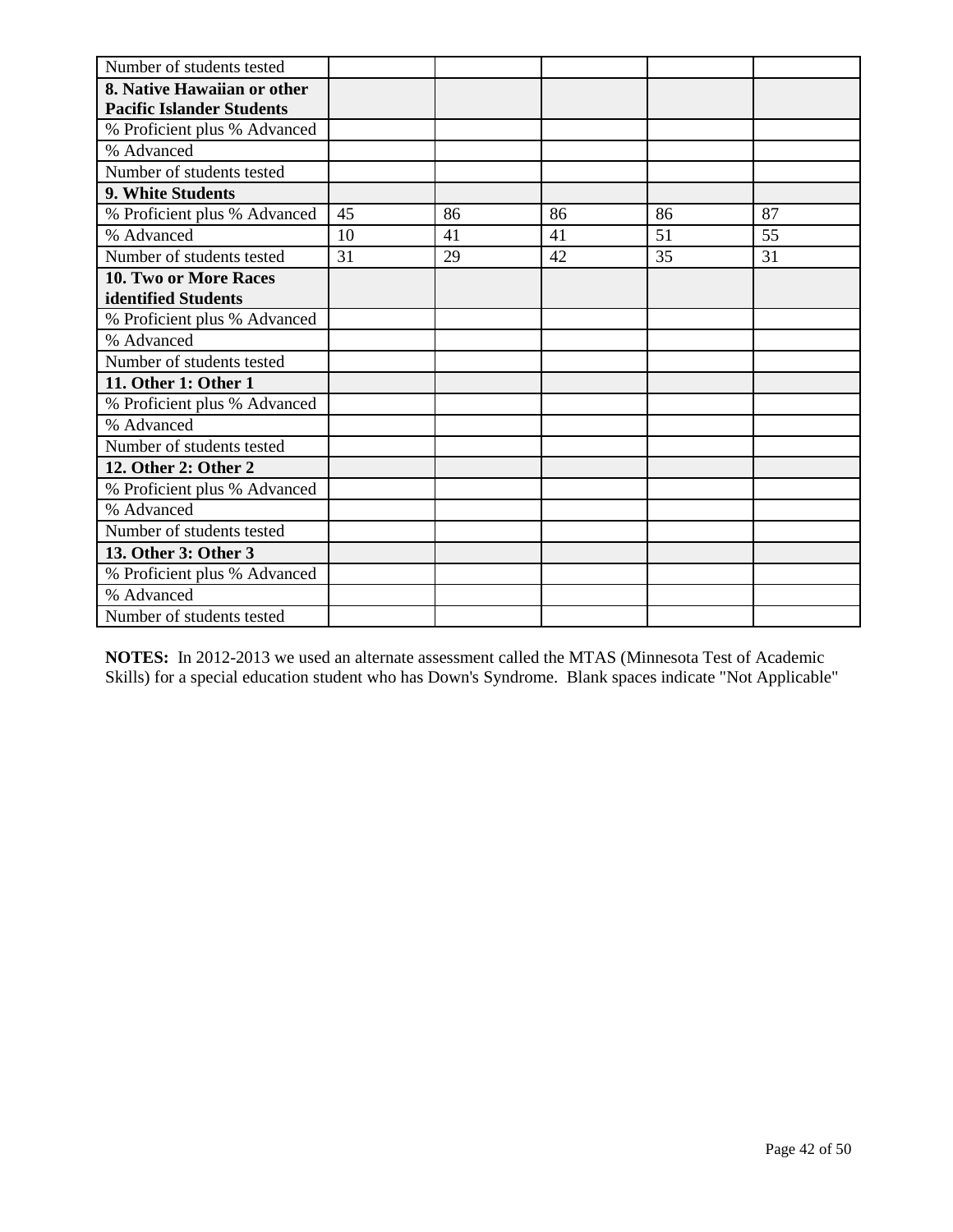## **Subject:** <u>Reading/ELA</u> **Test:** <u>MCA II & MCA III</u><br> **All Students Tested/Grade:** 5 **Edition/Publication Year Publisher:** American Institute for Research & Pearson

| School Year                                    | 2012-2013        | 2011-2012        | 2010-2011      | 2009-2010        | 2008-2009        |
|------------------------------------------------|------------------|------------------|----------------|------------------|------------------|
| Testing month                                  | Apr              | Apr              | Apr            | Apr              | Apr              |
| <b>SCHOOL SCORES*</b>                          |                  |                  |                |                  |                  |
| % Proficient plus % Advanced                   | 86               | 81               | 95             | 97               | 77               |
| % Advanced                                     | 29               | 44               | 48             | 46               | 39               |
| Number of students tested                      | 28               | 43               | 40             | 37               | 44               |
| Percent of total students tested               | 100              | 100              | 100            | 100              | 100              |
| Number of students tested with                 | $\overline{0}$   | $\boldsymbol{0}$ | $\overline{0}$ | $\overline{0}$   | $\overline{0}$   |
| alternative assessment                         |                  |                  |                |                  |                  |
| % of students tested with                      | $\overline{0}$   | $\overline{0}$   | $\mathbf{0}$   | $\overline{0}$   | $\overline{0}$   |
| alternative assessment                         |                  |                  |                |                  |                  |
| <b>SUBGROUP SCORES</b>                         |                  |                  |                |                  |                  |
| 1. Free and Reduced-Price                      |                  |                  |                |                  |                  |
| Meals/Socio-Economic/                          |                  |                  |                |                  |                  |
| <b>Disadvantaged Students</b>                  |                  |                  |                |                  |                  |
| % Proficient plus % Advanced                   | 73               | 71               | 95             | 88               | 67               |
| % Advanced                                     | 18               | 35               | 20             | 38               | 28               |
| Number of students tested                      | 11               | 17               | 20             | 8                | 18               |
| 2. Students receiving Special                  |                  |                  |                |                  |                  |
| <b>Education</b>                               |                  |                  |                |                  |                  |
| % Proficient plus % Advanced                   | $\overline{0}$   | 25               | 67             | 100              | $\overline{0}$   |
| % Advanced                                     | $\boldsymbol{0}$ | $\boldsymbol{0}$ | 33             | $\boldsymbol{0}$ | $\boldsymbol{0}$ |
| Number of students tested                      | $\mathbf{1}$     | $\overline{4}$   | 3              | $\overline{2}$   | $\overline{2}$   |
| 3. English Language Learner<br><b>Students</b> |                  |                  |                |                  |                  |
|                                                |                  |                  |                |                  |                  |
| % Proficient plus % Advanced<br>% Advanced     |                  |                  |                |                  |                  |
|                                                |                  |                  |                |                  |                  |
| Number of students tested                      |                  |                  |                |                  |                  |
| 4. Hispanic or Latino<br><b>Students</b>       |                  |                  |                |                  |                  |
| % Proficient plus % Advanced                   |                  |                  | 100            | 100              | $\overline{0}$   |
| % Advanced                                     |                  |                  | $\overline{0}$ | $\boldsymbol{0}$ | $\mathbf{0}$     |
| Number of students tested                      |                  |                  | $\overline{2}$ | 1                | 1                |
| 5. African-American                            |                  |                  |                |                  |                  |
| <b>Students</b>                                |                  |                  |                |                  |                  |
| % Proficient plus % Advanced                   |                  |                  |                | 100              |                  |
| % Advanced                                     |                  |                  |                | $\theta$         |                  |
| Number of students tested                      |                  |                  |                | $\overline{2}$   |                  |
| <b>6. Asian Students</b>                       |                  |                  |                |                  |                  |
| % Proficient plus % Advanced                   | 100              |                  |                |                  |                  |
| % Advanced                                     | $\boldsymbol{0}$ |                  |                |                  |                  |
| Number of students tested                      | $\mathbf{1}$     |                  |                |                  |                  |
| 7. American Indian or                          |                  |                  |                |                  |                  |
| <b>Alaska Native Students</b>                  |                  |                  |                |                  |                  |
| % Proficient plus % Advanced                   |                  |                  |                |                  | 100              |
| % Advanced                                     |                  |                  |                |                  | 50               |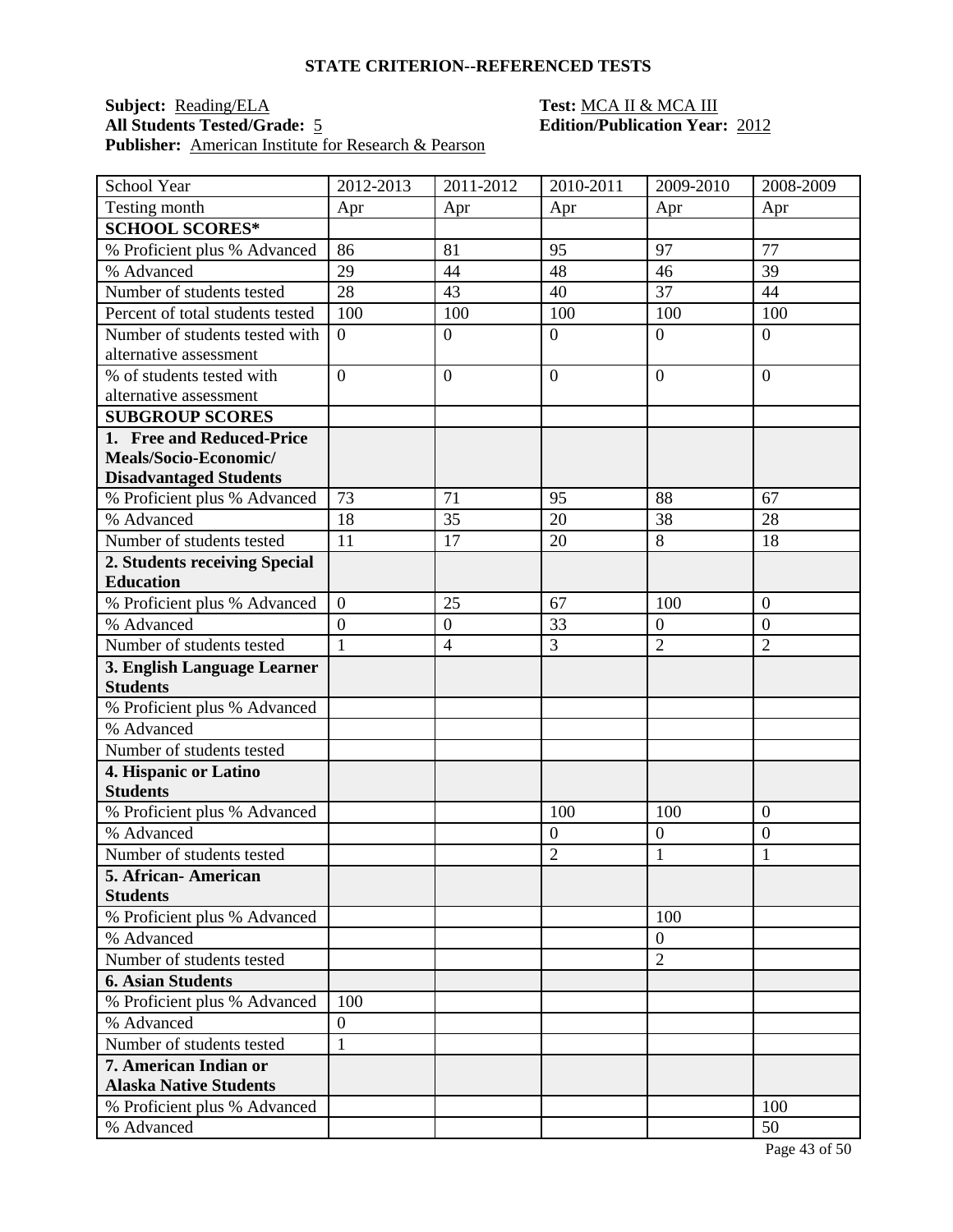| Number of students tested        |    |    |    |    | $\overline{2}$ |
|----------------------------------|----|----|----|----|----------------|
| 8. Native Hawaiian or other      |    |    |    |    |                |
| <b>Pacific Islander Students</b> |    |    |    |    |                |
| % Proficient plus % Advanced     |    |    |    |    |                |
| % Advanced                       |    |    |    |    |                |
| Number of students tested        |    |    |    |    |                |
| <b>9. White Students</b>         |    |    |    |    |                |
| % Proficient plus % Advanced     | 85 | 81 | 95 | 97 | 78             |
| % Advanced                       | 30 | 44 | 50 | 50 | 39             |
| Number of students tested        | 27 | 43 | 38 | 34 | 41             |
| <b>10. Two or More Races</b>     |    |    |    |    |                |
| identified Students              |    |    |    |    |                |
| % Proficient plus % Advanced     |    |    |    |    |                |
| % Advanced                       |    |    |    |    |                |
| Number of students tested        |    |    |    |    |                |
| 11. Other 1: Other 1             |    |    |    |    |                |
| % Proficient plus % Advanced     |    |    |    |    |                |
| % Advanced                       |    |    |    |    |                |
| Number of students tested        |    |    |    |    |                |
| 12. Other 2: Other 2             |    |    |    |    |                |
| % Proficient plus % Advanced     |    |    |    |    |                |
| % Advanced                       |    |    |    |    |                |
| Number of students tested        |    |    |    |    |                |
| 13. Other 3: Other 3             |    |    |    |    |                |
| % Proficient plus % Advanced     |    |    |    |    |                |
| % Advanced                       |    |    |    |    |                |
| Number of students tested        |    |    |    |    |                |

**NOTES:** Blank spaces indicate "Not Applicable"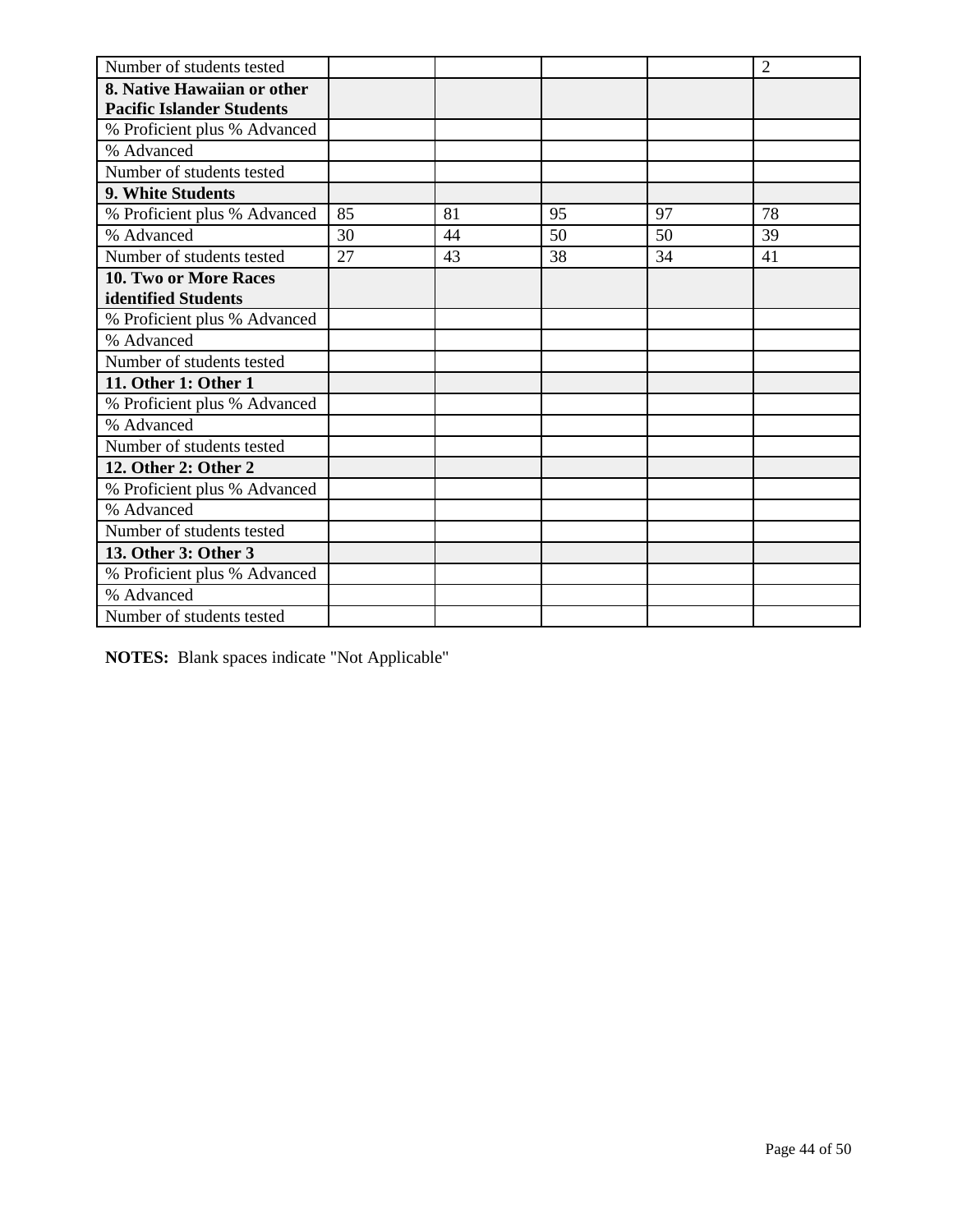## **Subject:** <u>Reading/ELA</u> **Test: MCAII & MCAIII**<br> **All Students Tested/Grade:** 6 **CONFINITY Edition/Publication Yea Publisher:** <u>American Institute for Research & Pearson</u>

| School Year                      | 2012-2013        | 2011-2012        | 2010-2011        | 2009-2010        | 2008-2009        |
|----------------------------------|------------------|------------------|------------------|------------------|------------------|
| Testing month                    | Apr              | Apr              | Apr              | Apr              | Apr              |
| <b>SCHOOL SCORES*</b>            |                  |                  |                  |                  |                  |
| % Proficient plus % Advanced     | 71               | 86               | 89               | 84               | 92               |
| % Advanced                       | 43               | 63               | 53               | 46               | 46               |
| Number of students tested        | 42               | 35               | 36               | 44               | 37               |
| Percent of total students tested | 100              | 100              | 100              | 100              | 100              |
| Number of students tested with   | $\overline{0}$   | $\boldsymbol{0}$ | $\mathbf{1}$     | $\overline{0}$   | $\overline{0}$   |
| alternative assessment           |                  |                  |                  |                  |                  |
| % of students tested with        | $\overline{0}$   | $\overline{0}$   | $\overline{3}$   | $\overline{0}$   | $\overline{0}$   |
| alternative assessment           |                  |                  |                  |                  |                  |
| <b>SUBGROUP SCORES</b>           |                  |                  |                  |                  |                  |
| 1. Free and Reduced-Price        |                  |                  |                  |                  |                  |
| Meals/Socio-Economic/            |                  |                  |                  |                  |                  |
| <b>Disadvantaged Students</b>    |                  |                  |                  |                  |                  |
| % Proficient plus % Advanced     | 60               | 81               | 73               | 80               | 88               |
| % Advanced                       | 40               | 50               | 27               | 27               | 31               |
| Number of students tested        | 15               | 16               | 11               | 15               | 16               |
| 2. Students receiving Special    |                  |                  |                  |                  |                  |
| <b>Education</b>                 |                  |                  |                  |                  |                  |
| % Proficient plus % Advanced     | $\overline{0}$   | $\overline{0}$   | 100              | 100              | $\overline{0}$   |
| % Advanced                       | $\boldsymbol{0}$ | $\boldsymbol{0}$ | $\boldsymbol{0}$ | $\boldsymbol{0}$ | $\boldsymbol{0}$ |
| Number of students tested        | $\overline{3}$   | $\mathbf{1}$     | $\mathbf{1}$     | $\overline{2}$   | 3                |
| 3. English Language Learner      |                  |                  |                  |                  |                  |
| <b>Students</b>                  |                  |                  |                  |                  |                  |
| % Proficient plus % Advanced     |                  |                  |                  |                  |                  |
| % Advanced                       |                  |                  |                  |                  |                  |
| Number of students tested        |                  |                  |                  |                  |                  |
| 4. Hispanic or Latino            |                  |                  |                  |                  |                  |
| <b>Students</b>                  |                  |                  |                  |                  |                  |
| % Proficient plus % Advanced     |                  | 100              | $\overline{0}$   | 100              |                  |
| % Advanced                       |                  | $\boldsymbol{0}$ | $\overline{0}$   | $\boldsymbol{0}$ |                  |
| Number of students tested        |                  | 1                | $\mathbf{1}$     | 1                |                  |
| 5. African-American              |                  |                  |                  |                  |                  |
| <b>Students</b>                  |                  |                  |                  |                  |                  |
| % Proficient plus % Advanced     |                  |                  | 50               |                  | 100              |
| % Advanced                       |                  |                  | $\mathbf{0}$     |                  | $\boldsymbol{0}$ |
| Number of students tested        |                  |                  | $\overline{2}$   |                  | $\mathbf{1}$     |
| <b>6. Asian Students</b>         |                  |                  |                  |                  |                  |
| % Proficient plus % Advanced     |                  |                  |                  |                  |                  |
| % Advanced                       |                  |                  |                  |                  |                  |
| Number of students tested        |                  |                  |                  |                  |                  |
| 7. American Indian or            |                  |                  |                  |                  |                  |
| <b>Alaska Native Students</b>    |                  |                  |                  |                  |                  |
| % Proficient plus % Advanced     |                  |                  |                  | 100              |                  |
| % Advanced                       |                  |                  |                  | 50               |                  |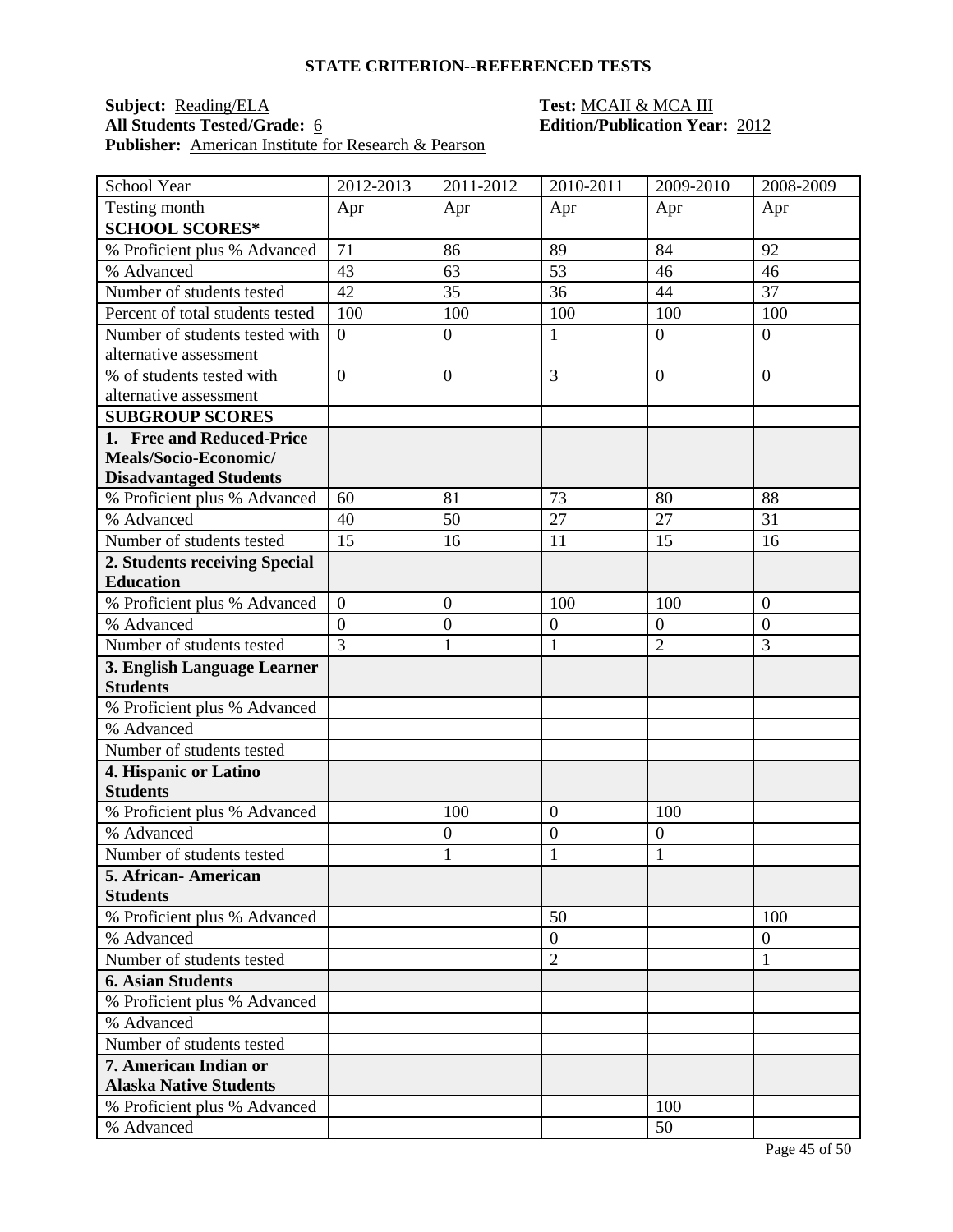| Number of students tested        |    |    |    | $\overline{2}$ |    |
|----------------------------------|----|----|----|----------------|----|
| 8. Native Hawaiian or other      |    |    |    |                |    |
| <b>Pacific Islander Students</b> |    |    |    |                |    |
| % Proficient plus % Advanced     |    |    |    |                |    |
| % Advanced                       |    |    |    |                |    |
| Number of students tested        |    |    |    |                |    |
| 9. White Students                |    |    |    |                |    |
| % Proficient plus % Advanced     | 71 | 85 | 94 | 83             | 92 |
| % Advanced                       | 43 | 65 | 58 | 46             | 47 |
| Number of students tested        | 42 | 34 | 33 | 41             | 36 |
| <b>10. Two or More Races</b>     |    |    |    |                |    |
| identified Students              |    |    |    |                |    |
| % Proficient plus % Advanced     |    |    |    |                |    |
| % Advanced                       |    |    |    |                |    |
| Number of students tested        |    |    |    |                |    |
| 11. Other 1: Other 1             |    |    |    |                |    |
| % Proficient plus % Advanced     |    |    |    |                |    |
| % Advanced                       |    |    |    |                |    |
| Number of students tested        |    |    |    |                |    |
| 12. Other 2: Other 2             |    |    |    |                |    |
| % Proficient plus % Advanced     |    |    |    |                |    |
| % Advanced                       |    |    |    |                |    |
| Number of students tested        |    |    |    |                |    |
| 13. Other 3: Other 3             |    |    |    |                |    |
| % Proficient plus % Advanced     |    |    |    |                |    |
| % Advanced                       |    |    |    |                |    |
| Number of students tested        |    |    |    |                |    |

**NOTES:** Blank spaces indicate "Not Applicable"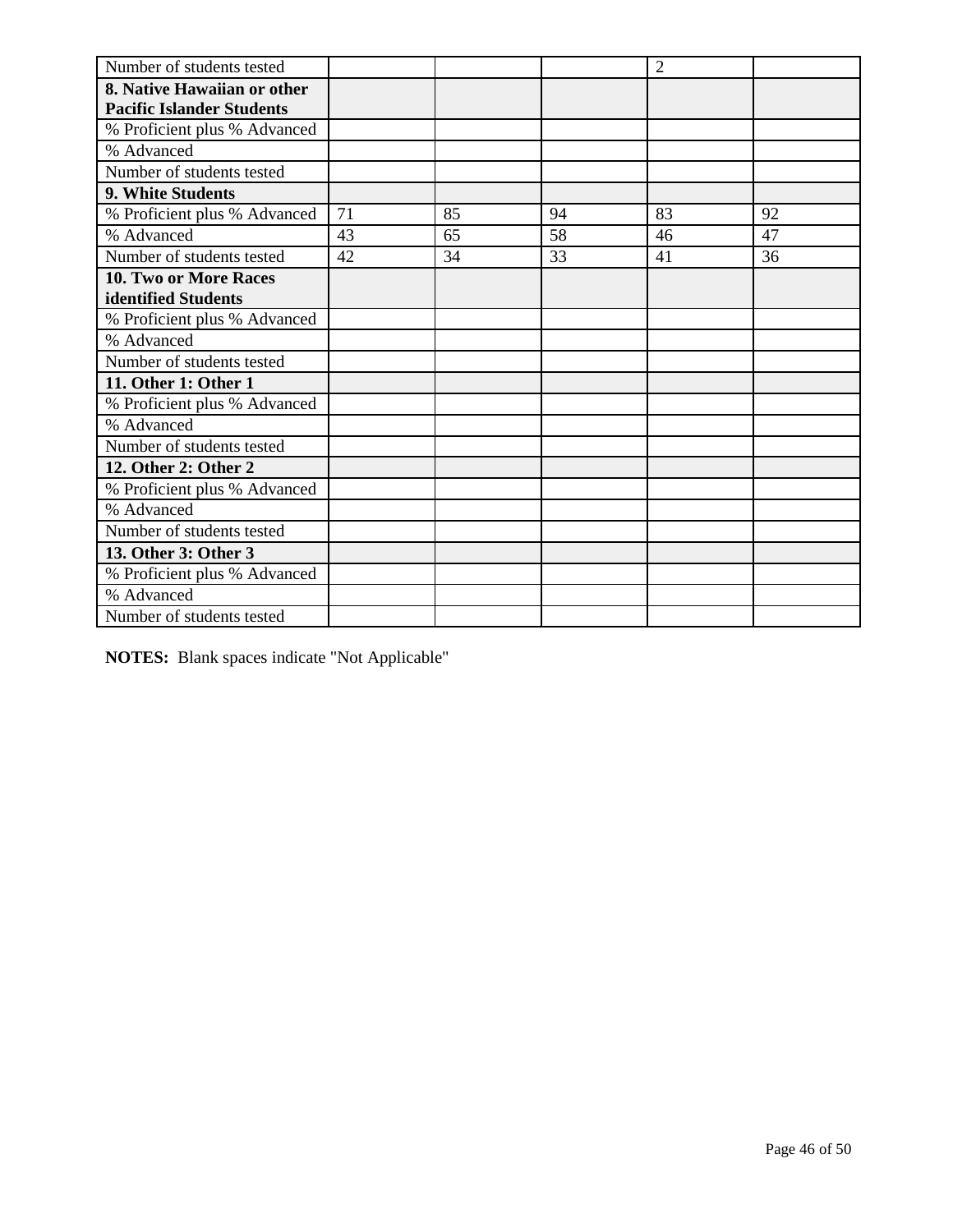### **Subject:** <u>Reading/ELA</u> **Test: MCA II & MCA III**<br> **All Students Tested/Grade:** 7 **Test: Edition/Publication Year** Publisher: **American Institute for Research & Pearson**

| Testing month<br>Apr<br>Apr<br>Apr<br>Apr<br>Apr<br><b>SCHOOL SCORES*</b><br>% Proficient plus % Advanced<br>70<br>85<br>70<br>74<br>82<br>% Advanced<br>56<br>19<br>48<br>44<br>49<br>37<br>39<br>Number of students tested<br>39<br>40<br>33<br>Percent of total students tested<br>100<br>100<br>100<br>100<br>100<br>Number of students tested with<br>$\overline{0}$<br>$\overline{0}$<br>$\overline{0}$<br>1<br>$\overline{0}$<br>alternative assessment<br>$\overline{0}$<br>3<br>% of students tested with<br>$\mathbf{0}$<br>$\overline{0}$<br>$\overline{0}$<br>alternative assessment<br><b>SUBGROUP SCORES</b><br>1. Free and Reduced-Price<br>Meals/Socio-Economic/<br><b>Disadvantaged Students</b><br>% Proficient plus % Advanced<br>58<br>79<br>59<br>53<br>82<br>29<br>% Advanced<br>33<br>33<br>46<br>11<br>Number of students tested<br>19<br>9<br>17<br>15<br>11<br>2. Students receiving Special<br><b>Education</b><br>$\overline{0}$<br>$\overline{0}$<br>25<br>% Proficient plus % Advanced<br>$\boldsymbol{0}$<br>% Advanced<br>$\boldsymbol{0}$<br>$\mathbf{1}$<br>1<br>1<br>Number of students tested<br>$\mathbf{1}$<br>$\overline{2}$<br>$\overline{4}$<br>$\mathbf{0}$<br>$\overline{4}$<br>3. English Language Learner<br><b>Students</b><br>% Proficient plus % Advanced<br>% Advanced<br>Number of students tested<br>4. Hispanic or Latino<br><b>Students</b><br>100<br>% Proficient plus % Advanced<br>$\boldsymbol{0}$<br>67<br>% Advanced<br>$\overline{0}$<br>$\mathbf{0}$<br>100<br>$\mathbf{1}$<br>3<br>$\mathbf{1}$<br>Number of students tested<br>5. African- American<br><b>Students</b><br>% Proficient plus % Advanced<br>50<br>100<br>50<br>% Advanced<br>50<br>$\overline{0}$<br>$\overline{0}$<br>$\overline{2}$<br>$\overline{2}$<br>Number of students tested<br>$\mathbf{1}$<br><b>6. Asian Students</b><br>% Proficient plus % Advanced<br>% Advanced<br>Number of students tested<br>7. American Indian or<br><b>Alaska Native Students</b><br>100<br>% Proficient plus % Advanced<br>% Advanced<br>100 | School Year | 2012-2013 | 2011-2012 | 2010-2011 | 2009-2010 | 2008-2009 |
|----------------------------------------------------------------------------------------------------------------------------------------------------------------------------------------------------------------------------------------------------------------------------------------------------------------------------------------------------------------------------------------------------------------------------------------------------------------------------------------------------------------------------------------------------------------------------------------------------------------------------------------------------------------------------------------------------------------------------------------------------------------------------------------------------------------------------------------------------------------------------------------------------------------------------------------------------------------------------------------------------------------------------------------------------------------------------------------------------------------------------------------------------------------------------------------------------------------------------------------------------------------------------------------------------------------------------------------------------------------------------------------------------------------------------------------------------------------------------------------------------------------------------------------------------------------------------------------------------------------------------------------------------------------------------------------------------------------------------------------------------------------------------------------------------------------------------------------------------------------------------------------------------------------------------------------------------------------------------------------------------------------------------------------------------------------|-------------|-----------|-----------|-----------|-----------|-----------|
|                                                                                                                                                                                                                                                                                                                                                                                                                                                                                                                                                                                                                                                                                                                                                                                                                                                                                                                                                                                                                                                                                                                                                                                                                                                                                                                                                                                                                                                                                                                                                                                                                                                                                                                                                                                                                                                                                                                                                                                                                                                                |             |           |           |           |           |           |
|                                                                                                                                                                                                                                                                                                                                                                                                                                                                                                                                                                                                                                                                                                                                                                                                                                                                                                                                                                                                                                                                                                                                                                                                                                                                                                                                                                                                                                                                                                                                                                                                                                                                                                                                                                                                                                                                                                                                                                                                                                                                |             |           |           |           |           |           |
|                                                                                                                                                                                                                                                                                                                                                                                                                                                                                                                                                                                                                                                                                                                                                                                                                                                                                                                                                                                                                                                                                                                                                                                                                                                                                                                                                                                                                                                                                                                                                                                                                                                                                                                                                                                                                                                                                                                                                                                                                                                                |             |           |           |           |           |           |
|                                                                                                                                                                                                                                                                                                                                                                                                                                                                                                                                                                                                                                                                                                                                                                                                                                                                                                                                                                                                                                                                                                                                                                                                                                                                                                                                                                                                                                                                                                                                                                                                                                                                                                                                                                                                                                                                                                                                                                                                                                                                |             |           |           |           |           |           |
|                                                                                                                                                                                                                                                                                                                                                                                                                                                                                                                                                                                                                                                                                                                                                                                                                                                                                                                                                                                                                                                                                                                                                                                                                                                                                                                                                                                                                                                                                                                                                                                                                                                                                                                                                                                                                                                                                                                                                                                                                                                                |             |           |           |           |           |           |
|                                                                                                                                                                                                                                                                                                                                                                                                                                                                                                                                                                                                                                                                                                                                                                                                                                                                                                                                                                                                                                                                                                                                                                                                                                                                                                                                                                                                                                                                                                                                                                                                                                                                                                                                                                                                                                                                                                                                                                                                                                                                |             |           |           |           |           |           |
|                                                                                                                                                                                                                                                                                                                                                                                                                                                                                                                                                                                                                                                                                                                                                                                                                                                                                                                                                                                                                                                                                                                                                                                                                                                                                                                                                                                                                                                                                                                                                                                                                                                                                                                                                                                                                                                                                                                                                                                                                                                                |             |           |           |           |           |           |
|                                                                                                                                                                                                                                                                                                                                                                                                                                                                                                                                                                                                                                                                                                                                                                                                                                                                                                                                                                                                                                                                                                                                                                                                                                                                                                                                                                                                                                                                                                                                                                                                                                                                                                                                                                                                                                                                                                                                                                                                                                                                |             |           |           |           |           |           |
|                                                                                                                                                                                                                                                                                                                                                                                                                                                                                                                                                                                                                                                                                                                                                                                                                                                                                                                                                                                                                                                                                                                                                                                                                                                                                                                                                                                                                                                                                                                                                                                                                                                                                                                                                                                                                                                                                                                                                                                                                                                                |             |           |           |           |           |           |
|                                                                                                                                                                                                                                                                                                                                                                                                                                                                                                                                                                                                                                                                                                                                                                                                                                                                                                                                                                                                                                                                                                                                                                                                                                                                                                                                                                                                                                                                                                                                                                                                                                                                                                                                                                                                                                                                                                                                                                                                                                                                |             |           |           |           |           |           |
|                                                                                                                                                                                                                                                                                                                                                                                                                                                                                                                                                                                                                                                                                                                                                                                                                                                                                                                                                                                                                                                                                                                                                                                                                                                                                                                                                                                                                                                                                                                                                                                                                                                                                                                                                                                                                                                                                                                                                                                                                                                                |             |           |           |           |           |           |
|                                                                                                                                                                                                                                                                                                                                                                                                                                                                                                                                                                                                                                                                                                                                                                                                                                                                                                                                                                                                                                                                                                                                                                                                                                                                                                                                                                                                                                                                                                                                                                                                                                                                                                                                                                                                                                                                                                                                                                                                                                                                |             |           |           |           |           |           |
|                                                                                                                                                                                                                                                                                                                                                                                                                                                                                                                                                                                                                                                                                                                                                                                                                                                                                                                                                                                                                                                                                                                                                                                                                                                                                                                                                                                                                                                                                                                                                                                                                                                                                                                                                                                                                                                                                                                                                                                                                                                                |             |           |           |           |           |           |
|                                                                                                                                                                                                                                                                                                                                                                                                                                                                                                                                                                                                                                                                                                                                                                                                                                                                                                                                                                                                                                                                                                                                                                                                                                                                                                                                                                                                                                                                                                                                                                                                                                                                                                                                                                                                                                                                                                                                                                                                                                                                |             |           |           |           |           |           |
|                                                                                                                                                                                                                                                                                                                                                                                                                                                                                                                                                                                                                                                                                                                                                                                                                                                                                                                                                                                                                                                                                                                                                                                                                                                                                                                                                                                                                                                                                                                                                                                                                                                                                                                                                                                                                                                                                                                                                                                                                                                                |             |           |           |           |           |           |
|                                                                                                                                                                                                                                                                                                                                                                                                                                                                                                                                                                                                                                                                                                                                                                                                                                                                                                                                                                                                                                                                                                                                                                                                                                                                                                                                                                                                                                                                                                                                                                                                                                                                                                                                                                                                                                                                                                                                                                                                                                                                |             |           |           |           |           |           |
|                                                                                                                                                                                                                                                                                                                                                                                                                                                                                                                                                                                                                                                                                                                                                                                                                                                                                                                                                                                                                                                                                                                                                                                                                                                                                                                                                                                                                                                                                                                                                                                                                                                                                                                                                                                                                                                                                                                                                                                                                                                                |             |           |           |           |           |           |
|                                                                                                                                                                                                                                                                                                                                                                                                                                                                                                                                                                                                                                                                                                                                                                                                                                                                                                                                                                                                                                                                                                                                                                                                                                                                                                                                                                                                                                                                                                                                                                                                                                                                                                                                                                                                                                                                                                                                                                                                                                                                |             |           |           |           |           |           |
|                                                                                                                                                                                                                                                                                                                                                                                                                                                                                                                                                                                                                                                                                                                                                                                                                                                                                                                                                                                                                                                                                                                                                                                                                                                                                                                                                                                                                                                                                                                                                                                                                                                                                                                                                                                                                                                                                                                                                                                                                                                                |             |           |           |           |           |           |
|                                                                                                                                                                                                                                                                                                                                                                                                                                                                                                                                                                                                                                                                                                                                                                                                                                                                                                                                                                                                                                                                                                                                                                                                                                                                                                                                                                                                                                                                                                                                                                                                                                                                                                                                                                                                                                                                                                                                                                                                                                                                |             |           |           |           |           |           |
|                                                                                                                                                                                                                                                                                                                                                                                                                                                                                                                                                                                                                                                                                                                                                                                                                                                                                                                                                                                                                                                                                                                                                                                                                                                                                                                                                                                                                                                                                                                                                                                                                                                                                                                                                                                                                                                                                                                                                                                                                                                                |             |           |           |           |           |           |
|                                                                                                                                                                                                                                                                                                                                                                                                                                                                                                                                                                                                                                                                                                                                                                                                                                                                                                                                                                                                                                                                                                                                                                                                                                                                                                                                                                                                                                                                                                                                                                                                                                                                                                                                                                                                                                                                                                                                                                                                                                                                |             |           |           |           |           |           |
|                                                                                                                                                                                                                                                                                                                                                                                                                                                                                                                                                                                                                                                                                                                                                                                                                                                                                                                                                                                                                                                                                                                                                                                                                                                                                                                                                                                                                                                                                                                                                                                                                                                                                                                                                                                                                                                                                                                                                                                                                                                                |             |           |           |           |           |           |
|                                                                                                                                                                                                                                                                                                                                                                                                                                                                                                                                                                                                                                                                                                                                                                                                                                                                                                                                                                                                                                                                                                                                                                                                                                                                                                                                                                                                                                                                                                                                                                                                                                                                                                                                                                                                                                                                                                                                                                                                                                                                |             |           |           |           |           |           |
|                                                                                                                                                                                                                                                                                                                                                                                                                                                                                                                                                                                                                                                                                                                                                                                                                                                                                                                                                                                                                                                                                                                                                                                                                                                                                                                                                                                                                                                                                                                                                                                                                                                                                                                                                                                                                                                                                                                                                                                                                                                                |             |           |           |           |           |           |
|                                                                                                                                                                                                                                                                                                                                                                                                                                                                                                                                                                                                                                                                                                                                                                                                                                                                                                                                                                                                                                                                                                                                                                                                                                                                                                                                                                                                                                                                                                                                                                                                                                                                                                                                                                                                                                                                                                                                                                                                                                                                |             |           |           |           |           |           |
|                                                                                                                                                                                                                                                                                                                                                                                                                                                                                                                                                                                                                                                                                                                                                                                                                                                                                                                                                                                                                                                                                                                                                                                                                                                                                                                                                                                                                                                                                                                                                                                                                                                                                                                                                                                                                                                                                                                                                                                                                                                                |             |           |           |           |           |           |
|                                                                                                                                                                                                                                                                                                                                                                                                                                                                                                                                                                                                                                                                                                                                                                                                                                                                                                                                                                                                                                                                                                                                                                                                                                                                                                                                                                                                                                                                                                                                                                                                                                                                                                                                                                                                                                                                                                                                                                                                                                                                |             |           |           |           |           |           |
|                                                                                                                                                                                                                                                                                                                                                                                                                                                                                                                                                                                                                                                                                                                                                                                                                                                                                                                                                                                                                                                                                                                                                                                                                                                                                                                                                                                                                                                                                                                                                                                                                                                                                                                                                                                                                                                                                                                                                                                                                                                                |             |           |           |           |           |           |
|                                                                                                                                                                                                                                                                                                                                                                                                                                                                                                                                                                                                                                                                                                                                                                                                                                                                                                                                                                                                                                                                                                                                                                                                                                                                                                                                                                                                                                                                                                                                                                                                                                                                                                                                                                                                                                                                                                                                                                                                                                                                |             |           |           |           |           |           |
|                                                                                                                                                                                                                                                                                                                                                                                                                                                                                                                                                                                                                                                                                                                                                                                                                                                                                                                                                                                                                                                                                                                                                                                                                                                                                                                                                                                                                                                                                                                                                                                                                                                                                                                                                                                                                                                                                                                                                                                                                                                                |             |           |           |           |           |           |
|                                                                                                                                                                                                                                                                                                                                                                                                                                                                                                                                                                                                                                                                                                                                                                                                                                                                                                                                                                                                                                                                                                                                                                                                                                                                                                                                                                                                                                                                                                                                                                                                                                                                                                                                                                                                                                                                                                                                                                                                                                                                |             |           |           |           |           |           |
|                                                                                                                                                                                                                                                                                                                                                                                                                                                                                                                                                                                                                                                                                                                                                                                                                                                                                                                                                                                                                                                                                                                                                                                                                                                                                                                                                                                                                                                                                                                                                                                                                                                                                                                                                                                                                                                                                                                                                                                                                                                                |             |           |           |           |           |           |
|                                                                                                                                                                                                                                                                                                                                                                                                                                                                                                                                                                                                                                                                                                                                                                                                                                                                                                                                                                                                                                                                                                                                                                                                                                                                                                                                                                                                                                                                                                                                                                                                                                                                                                                                                                                                                                                                                                                                                                                                                                                                |             |           |           |           |           |           |
|                                                                                                                                                                                                                                                                                                                                                                                                                                                                                                                                                                                                                                                                                                                                                                                                                                                                                                                                                                                                                                                                                                                                                                                                                                                                                                                                                                                                                                                                                                                                                                                                                                                                                                                                                                                                                                                                                                                                                                                                                                                                |             |           |           |           |           |           |
|                                                                                                                                                                                                                                                                                                                                                                                                                                                                                                                                                                                                                                                                                                                                                                                                                                                                                                                                                                                                                                                                                                                                                                                                                                                                                                                                                                                                                                                                                                                                                                                                                                                                                                                                                                                                                                                                                                                                                                                                                                                                |             |           |           |           |           |           |
|                                                                                                                                                                                                                                                                                                                                                                                                                                                                                                                                                                                                                                                                                                                                                                                                                                                                                                                                                                                                                                                                                                                                                                                                                                                                                                                                                                                                                                                                                                                                                                                                                                                                                                                                                                                                                                                                                                                                                                                                                                                                |             |           |           |           |           |           |
|                                                                                                                                                                                                                                                                                                                                                                                                                                                                                                                                                                                                                                                                                                                                                                                                                                                                                                                                                                                                                                                                                                                                                                                                                                                                                                                                                                                                                                                                                                                                                                                                                                                                                                                                                                                                                                                                                                                                                                                                                                                                |             |           |           |           |           |           |
|                                                                                                                                                                                                                                                                                                                                                                                                                                                                                                                                                                                                                                                                                                                                                                                                                                                                                                                                                                                                                                                                                                                                                                                                                                                                                                                                                                                                                                                                                                                                                                                                                                                                                                                                                                                                                                                                                                                                                                                                                                                                |             |           |           |           |           |           |
|                                                                                                                                                                                                                                                                                                                                                                                                                                                                                                                                                                                                                                                                                                                                                                                                                                                                                                                                                                                                                                                                                                                                                                                                                                                                                                                                                                                                                                                                                                                                                                                                                                                                                                                                                                                                                                                                                                                                                                                                                                                                |             |           |           |           |           |           |
|                                                                                                                                                                                                                                                                                                                                                                                                                                                                                                                                                                                                                                                                                                                                                                                                                                                                                                                                                                                                                                                                                                                                                                                                                                                                                                                                                                                                                                                                                                                                                                                                                                                                                                                                                                                                                                                                                                                                                                                                                                                                |             |           |           |           |           |           |
|                                                                                                                                                                                                                                                                                                                                                                                                                                                                                                                                                                                                                                                                                                                                                                                                                                                                                                                                                                                                                                                                                                                                                                                                                                                                                                                                                                                                                                                                                                                                                                                                                                                                                                                                                                                                                                                                                                                                                                                                                                                                |             |           |           |           |           |           |
|                                                                                                                                                                                                                                                                                                                                                                                                                                                                                                                                                                                                                                                                                                                                                                                                                                                                                                                                                                                                                                                                                                                                                                                                                                                                                                                                                                                                                                                                                                                                                                                                                                                                                                                                                                                                                                                                                                                                                                                                                                                                |             |           |           |           |           |           |
|                                                                                                                                                                                                                                                                                                                                                                                                                                                                                                                                                                                                                                                                                                                                                                                                                                                                                                                                                                                                                                                                                                                                                                                                                                                                                                                                                                                                                                                                                                                                                                                                                                                                                                                                                                                                                                                                                                                                                                                                                                                                |             |           |           |           |           |           |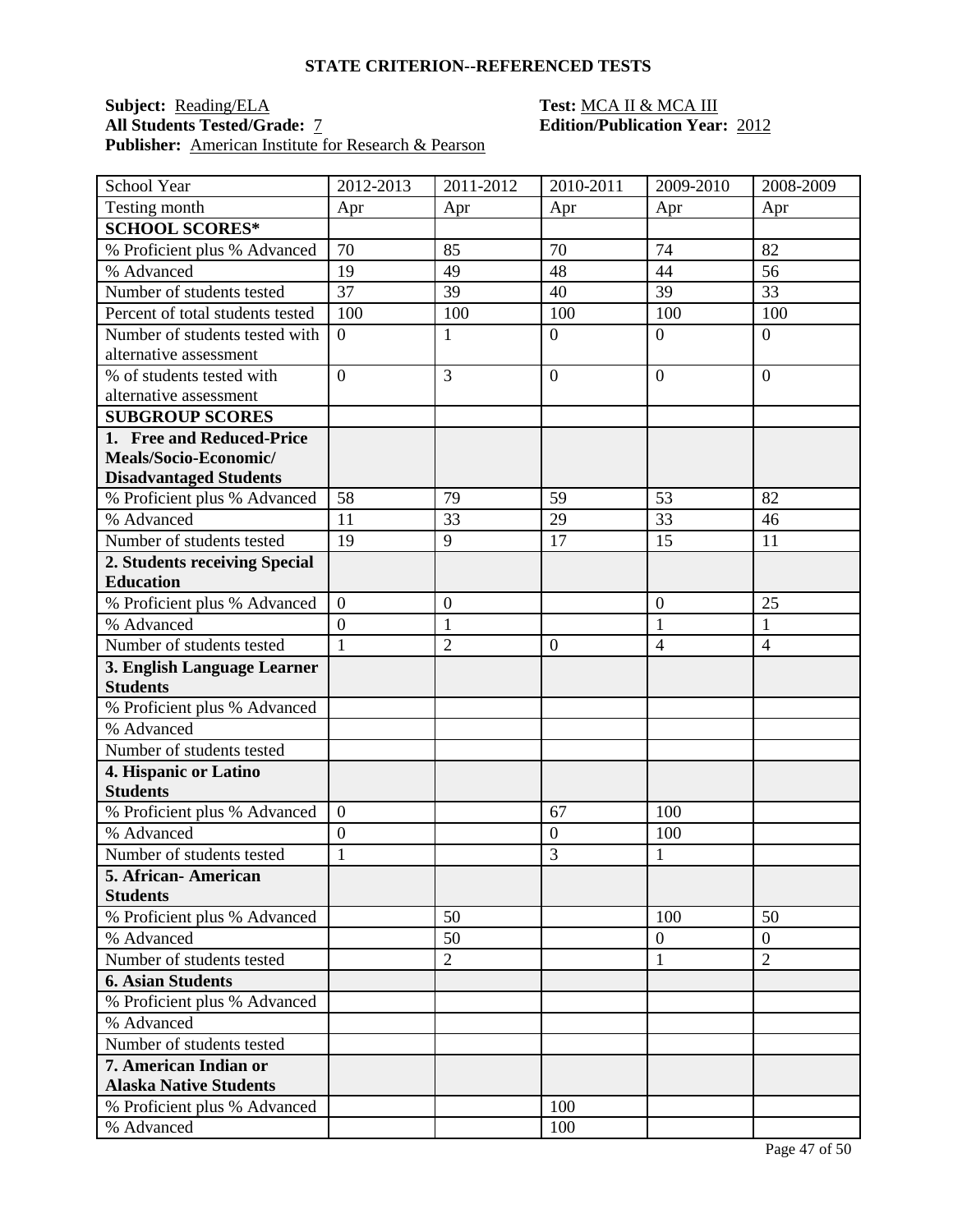| Number of students tested        |    |    | 1  |    |    |
|----------------------------------|----|----|----|----|----|
| 8. Native Hawaiian or other      |    |    |    |    |    |
| <b>Pacific Islander Students</b> |    |    |    |    |    |
| % Proficient plus % Advanced     |    |    |    |    |    |
| % Advanced                       |    |    |    |    |    |
| Number of students tested        |    |    |    |    |    |
| 9. White Students                |    |    |    |    |    |
| % Proficient plus % Advanced     | 72 | 87 | 69 | 73 | 84 |
| % Advanced                       | 19 | 49 | 50 | 43 | 55 |
| Number of students tested        | 36 | 37 | 36 | 37 | 31 |
| 10. Two or More Races            |    |    |    |    |    |
| identified Students              |    |    |    |    |    |
| % Proficient plus % Advanced     |    |    |    |    |    |
| % Advanced                       |    |    |    |    |    |
| Number of students tested        |    |    |    |    |    |
| 11. Other 1: Other 1             |    |    |    |    |    |
| % Proficient plus % Advanced     |    |    |    |    |    |
| % Advanced                       |    |    |    |    |    |
| Number of students tested        |    |    |    |    |    |
| 12. Other 2: Other 2             |    |    |    |    |    |
| % Proficient plus % Advanced     |    |    |    |    |    |
| % Advanced                       |    |    |    |    |    |
| Number of students tested        |    |    |    |    |    |
| 13. Other 3: Other 3             |    |    |    |    |    |
| % Proficient plus % Advanced     |    |    |    |    |    |
| % Advanced                       |    |    |    |    |    |
| Number of students tested        |    |    |    |    |    |

**NOTES:** Blank Spaces indicate "Not Applicable"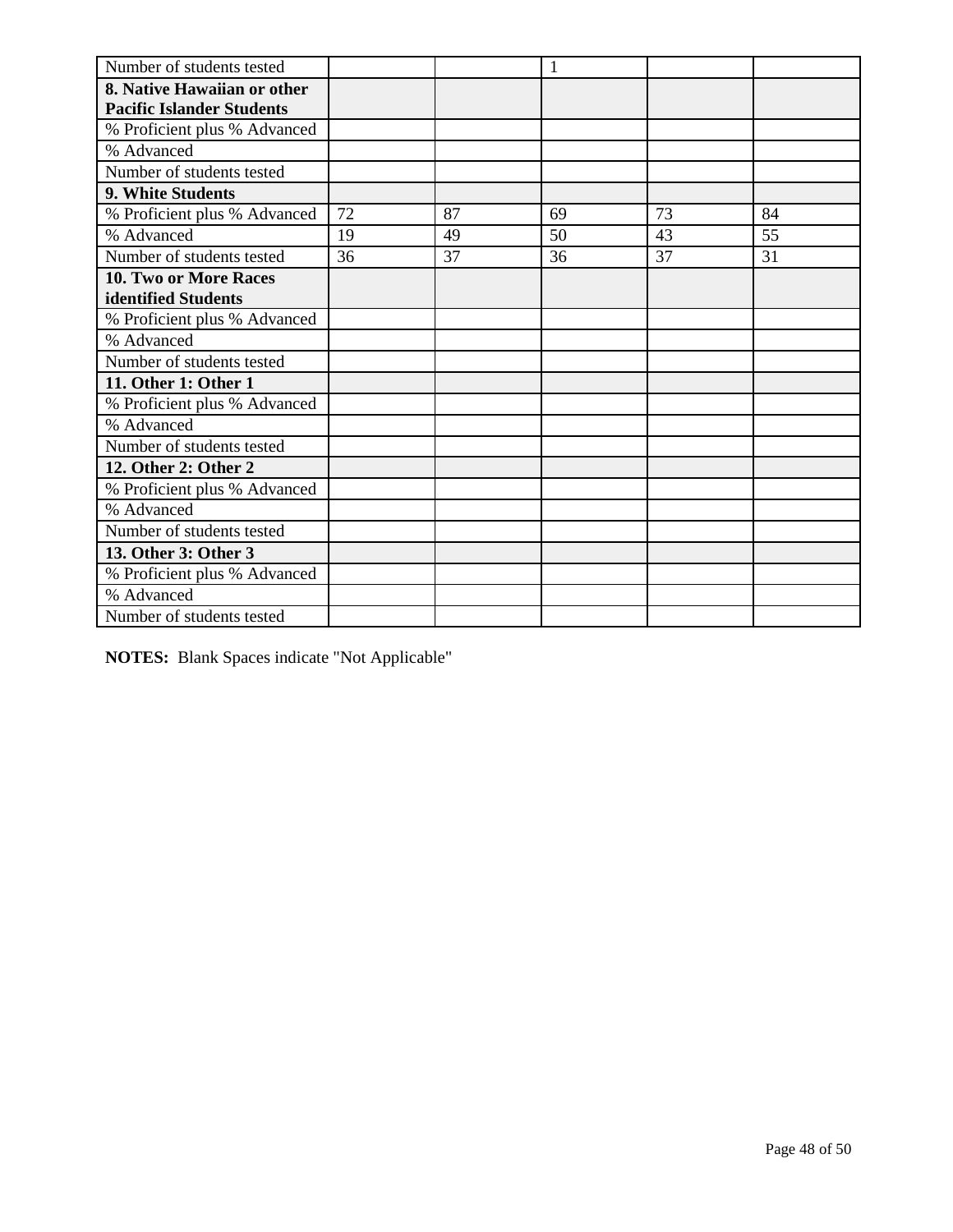### **Subject:** <u>Reading/ELA</u> **Test:** <u>MCA II & MCA III</u><br> **All Students Tested/Grade:** <u>8</u> **Test: Edition/Publication Year Publisher:** American Institute for Research & Pearson

| School Year                              | 2012-2013        | 2011-2012        | 2010-2011        | 2009-2010      | 2008-2009      |
|------------------------------------------|------------------|------------------|------------------|----------------|----------------|
| Testing month                            | Apr              | Apr              | Apr              | Apr            | Apr            |
| <b>SCHOOL SCORES*</b>                    |                  |                  |                  |                |                |
| % Proficient plus % Advanced             | 72               | 74               | 84               | 79             | 68             |
| % Advanced                               | 25               | 51               | 54               | 49             | 41             |
| Number of students tested                | 36               | 43               | 37               | 33             | 44             |
| Percent of total students tested         | 100              | 100              | 100              | 100            | 100            |
| Number of students tested with           | $\overline{0}$   | $\overline{0}$   | $\overline{0}$   | $\overline{0}$ | 1              |
| alternative assessment                   |                  |                  |                  |                |                |
| % of students tested with                | $\overline{0}$   | $\boldsymbol{0}$ | $\mathbf{0}$     | $\overline{0}$ | $\overline{2}$ |
| alternative assessment                   |                  |                  |                  |                |                |
| <b>SUBGROUP SCORES</b>                   |                  |                  |                  |                |                |
| 1. Free and Reduced-Price                |                  |                  |                  |                |                |
| Meals/Socio-Economic/                    |                  |                  |                  |                |                |
| <b>Disadvantaged Students</b>            |                  |                  |                  |                |                |
| % Proficient plus % Advanced             | 46               | 61               | 67               | 75             | 57             |
| % Advanced                               | 18               | 28               | 47               | 58             | 30             |
| Number of students tested                | 11               | 18               | 15               | 12             | 23             |
| 2. Students receiving Special            |                  |                  |                  |                |                |
| <b>Education</b>                         |                  |                  |                  |                |                |
| % Proficient plus % Advanced             | 100              | $\overline{0}$   | $\boldsymbol{0}$ | 25             | $\overline{0}$ |
| % Advanced                               | $\boldsymbol{0}$ | $\boldsymbol{0}$ | $\overline{0}$   | 25             | $\mathbf{0}$   |
| Number of students tested                | $\mathbf{1}$     | 1                | 3                | $\overline{4}$ | 3              |
| 3. English Language Learner              |                  |                  |                  |                |                |
| <b>Students</b>                          |                  |                  |                  |                |                |
| % Proficient plus % Advanced             |                  |                  |                  |                |                |
| % Advanced                               |                  |                  |                  |                |                |
| Number of students tested                |                  |                  |                  |                |                |
| 4. Hispanic or Latino<br><b>Students</b> |                  |                  |                  |                |                |
| % Proficient plus % Advanced             |                  | 100              | 100              |                |                |
| % Advanced                               |                  | $\boldsymbol{0}$ | 100              |                |                |
| Number of students tested                |                  | $\overline{2}$   | $\mathbf{1}$     |                |                |
| 5. African- American                     |                  |                  |                  |                |                |
| <b>Students</b>                          |                  |                  |                  |                |                |
| % Proficient plus % Advanced             | 50               |                  | 100              | 50             |                |
| % Advanced                               | $\overline{0}$   |                  | $\mathbf{0}$     | 50             |                |
| Number of students tested                | $\overline{2}$   |                  | $\mathbf{1}$     | $\overline{2}$ |                |
| <b>6. Asian Students</b>                 |                  |                  |                  |                |                |
| % Proficient plus % Advanced             |                  |                  |                  |                | 100            |
| % Advanced                               |                  |                  |                  |                | 100            |
| Number of students tested                |                  |                  |                  |                | $\overline{2}$ |
| 7. American Indian or                    |                  |                  |                  |                |                |
| <b>Alaska Native Students</b>            |                  |                  |                  |                |                |
| % Proficient plus % Advanced             |                  | 100              |                  |                |                |
| % Advanced                               |                  | $\boldsymbol{0}$ |                  |                |                |
|                                          |                  |                  |                  |                |                |